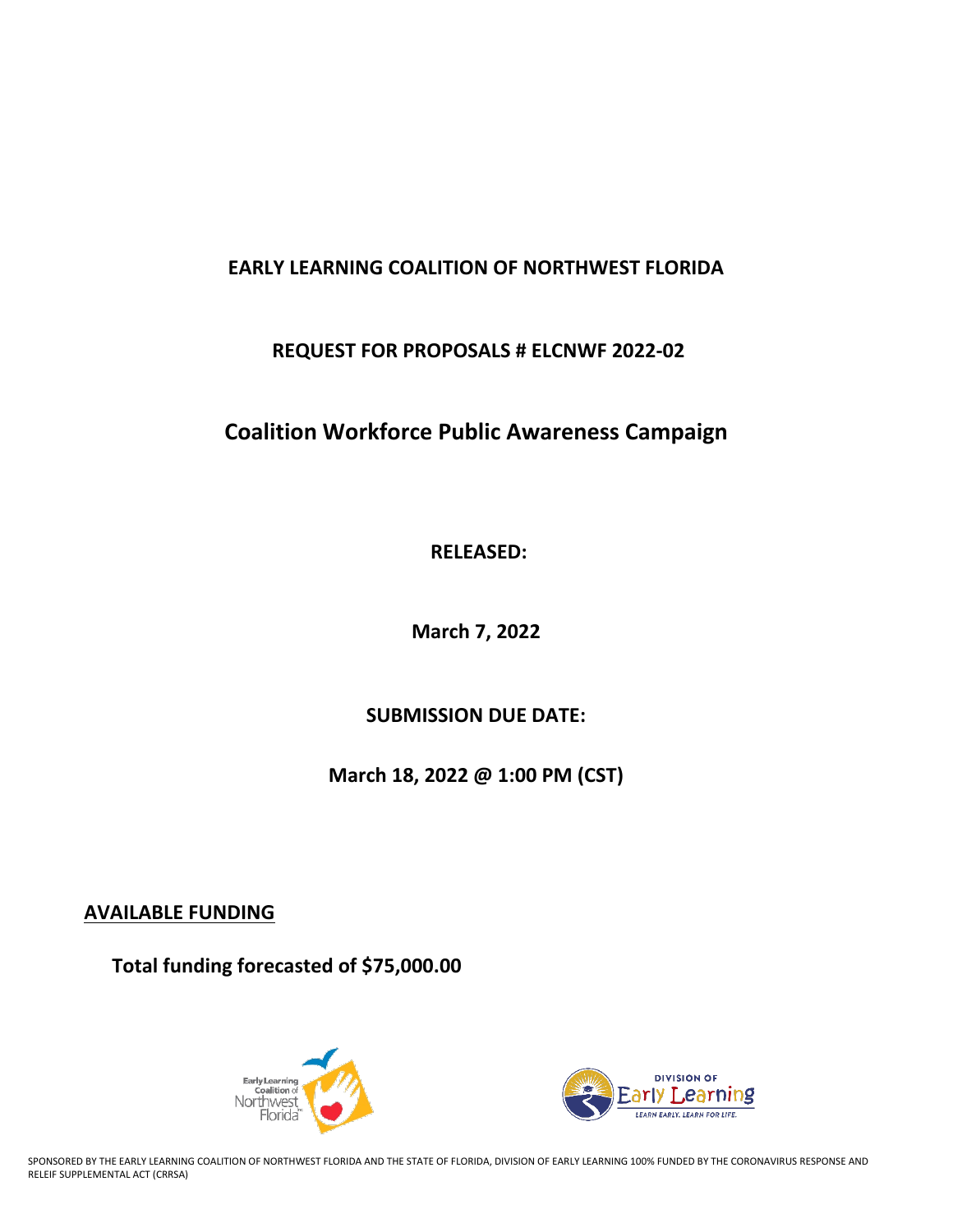## **SECTION 1: GENERAL INFORMATION**

## **1.1 Background**

The Early Learning Coalition of Northwest Florida, Inc. was organized as a not-for-profit Florida corporation under the laws of the State of Florida on September 26, 2005. The Coalition has been granted an exemption from income taxes under Internal Revenue Code, Section 501(c) (3) as a not-for-profit corporation.

The Coalition is primarily funded by support from federal and state agencies contracted through the Florida Division of Early Learning (hereinafter "DEL"). The Coalition provides a coordinated delivery system of school readiness programs that is designed to fully prepare children to learn upon entering the local kindergarten school systems in its seven-county service area (Bay, Calhoun, Franklin, Gulf, Holmes, Jackson and Washington counties). In addition, part of the Coalition's mission is to increase the availability, affordability and quality of child care services to children. The children who qualify for these programs are at-risk and/or from low-income families.

The Coalition operates three major programs:

1. Direct Child Care – payments to approved providers for child care.

2. Non-Direct Child Care – directly incurred costs for support of child care services such as eligibility determination, training for providers, and resource and referral services.

3. Quality Initiatives – payments for directly incurred costs designed to enhance experiences for children, staff, or other early childhood professionals.

In addition, the Early Learning Coalition provides training and resources to advance the skills of early care and education providers and staff, enhancing their ability to inspire learning and prepare children for future academic success.

## **1.2 Statement of Purpose**

The purpose of this Request for Proposals(hereinafter referred to as "RFP") by the Early Learning Coalition is to procure a contract for a marketing firm to create and execute a public awareness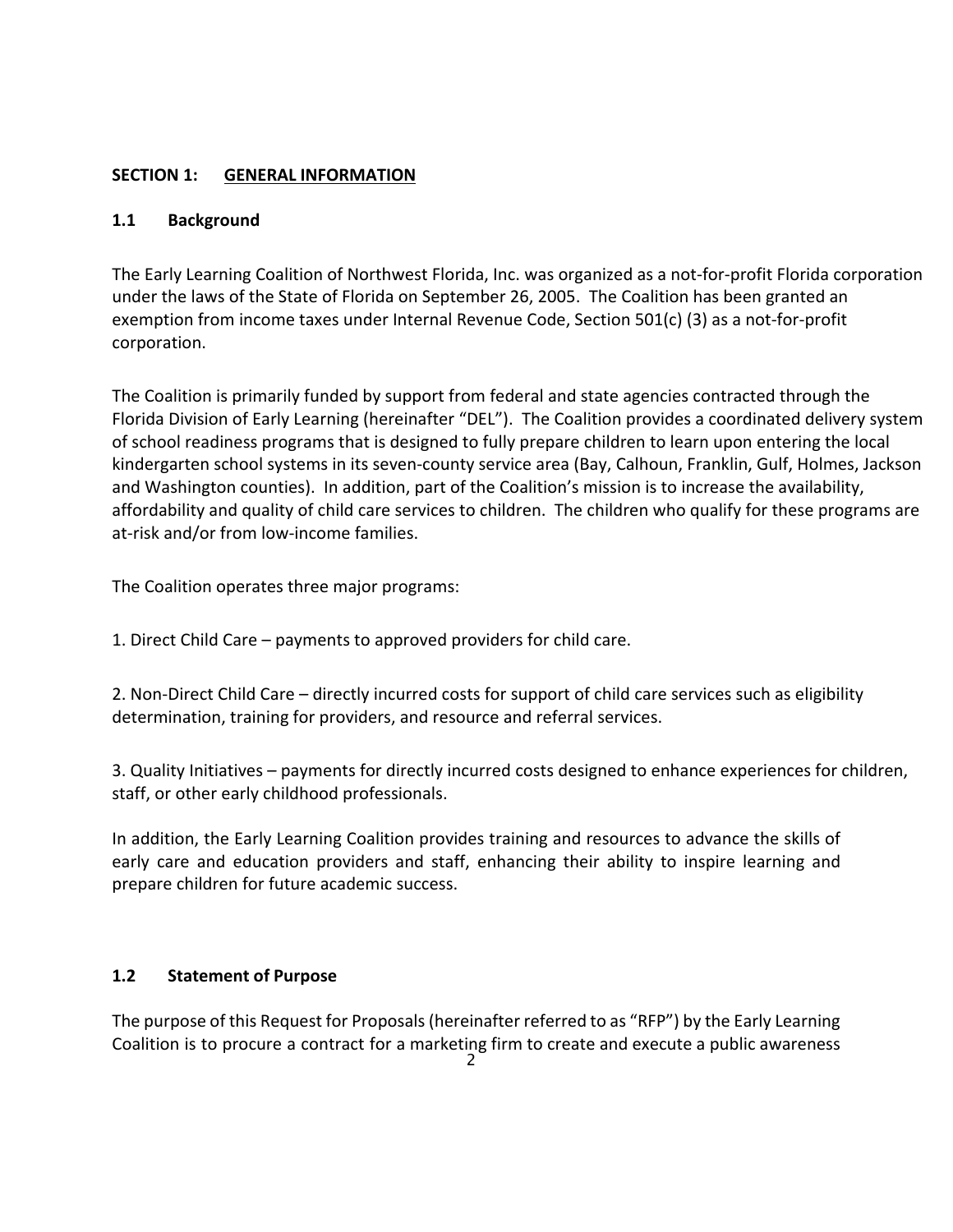campaign with a forecasted amount of \$75,000.00**.** Through the RFP, the Early Learning Coalition will select one Proposer to provide the services described herein.

It is the Proposer's responsibility to examine this RFP, to understand the Early Learning Coalition's requirements and to submit its proposal ("Proposal") in a timely, complete, and procedurally correct manner. The services described in this RFP will be procured in accordance with s. 287.057,

F.S. Contract(s) resulting from thissolicitation, if any, are anticipated to commence **April 1, 2022** and end on **June 30, 2022,** and will be awarded through written notice to qualified and responsive Proposer(s) who(se) proposal is determined to be most advantageous to the Early Learning Coalition, taking into consideration price, quality and other criteria. The initial term of the Contract shall be for a period of three (3) months (unless otherwise specified, and may be renewed for a period not to exceed the greater of one (1) year or the term of the original contract, subject to Proposer's successful performance under the Contract and the availability of funding. A copy of the proposed Contract is attached as **Exhibit 13** which may be subject to change.

## **1.3 Amount of Funding**

The Early Learning Coalition forecasted funding amount in this RFP is \$75,000.00 which is subject to change contingent upon the agency's necessities.

## **SECTION 2: RFP PROPOSAL PROCESS**

## **2.1 Point of Contact**

The contact person listed below is the single point of contact for this RFP. The contact person for this RFP is:

Julie Weber Communication and Outreach Specialist Early Learning Coalition of Northwest Florida, Inc. 4636 HWY 90 Suite M Marianna, FL 32446 Email:Julie.weber@elcnwf.org

## **2.2 Proposer Disqualification**

In accordance with s. 287.133, F.S., any individual, entity, or affiliate who has been placed on the convicted vendor list following a conviction for a public entity crime may not submit a Proposal for a period of 36 months following the date of being placed on the convicted vendor list, whether as a Proposer, a member of a Proposer, or a subcontract of a Proposer.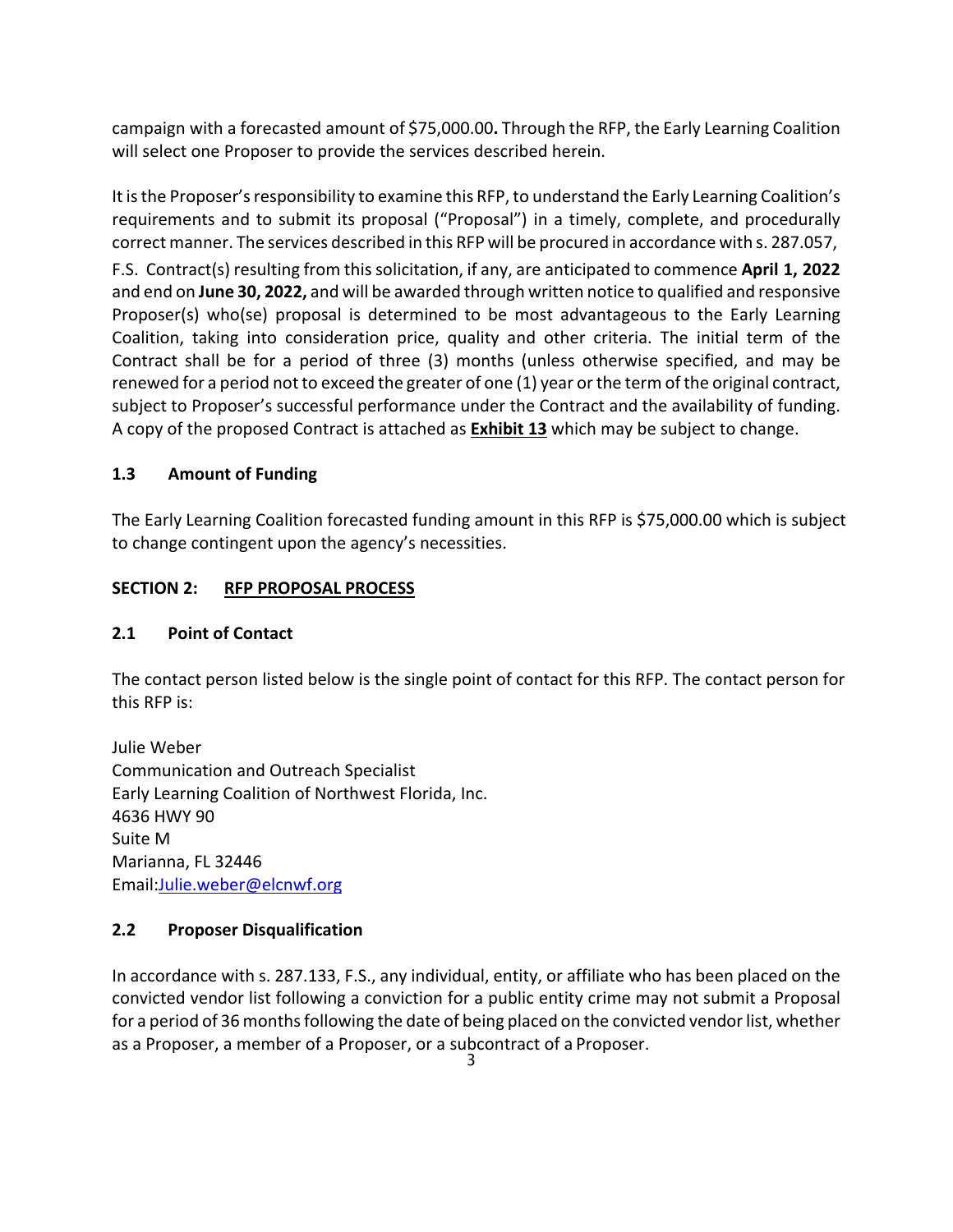In accordance with s. 287.134, F.S., any individual, entity, or affiliate who has been placed on the discriminatory vendor list may not submit a proposal for a period of thirty-six (36) months following the date of being placed on the discriminatory vendor list, whether as a Proposer, a member of a Proposer, or a subcontractor of a Proposer.

The failure to have performed any contractual obligations with the Early Learning Coalition in a manner satisfactory to the Early Learning Coalition shall also constitute sufficient cause for disqualification. To be disqualified as a Proposer under this provision, the Proposer must have:

- A. Previously failed to satisfactorily perform in a contract with the Early Learning Coalition, been notified by the Early Learning Coalition of the unsatisfactory performance, and failed to correct the unsatisfactory performance to the satisfaction of the Early Learning Coalition; or
- B. Had a contract terminated for cause by the Early Learning Coalition, by any other State agency, or by any Children's Services Council.

## **2.3 Cone of Silence**

All parties to this solicitation shall be bound by a "Cone of Silence" surrounding solicitations and prohibitions against ex-parte communication. During the Cone of Silence, respondents to this solicitation or persons acting on their behalf may not contact, between the release of the solicitation and the end of the seventy-two (72) hour period following the agency posting the notice of intended award, excluding Saturdays, Sundays and state holidays, any of the following: (a) Coalition board members; (b) any Early Learning Coalition staff; (c) any proposal evaluation committee members; and/or (d) any member of the executive or legislative branch regarding any aspect of this solicitation.

Respondents directly contacting board members, staff, or proposal evaluation committee members risk disqualification of their response from consideration. Written communications are allowable at any time, but only if addressed to the designated contact person.

## **2.4 Inquiries**

All questions regarding this RFP must be forwarded in writing by U.S. Mail or by email to Julie.weber@elcnwf.org on or before **March 11, 2022 at 12:00 p.m. (CST)** to ensure that sufficient analysis can be made before answers are supplied. Written responses to questions will be posted on the Early Learning Coalition's website www.elcnwf.org by **March 11, 2022 at 5:00 p.m. (CST)**.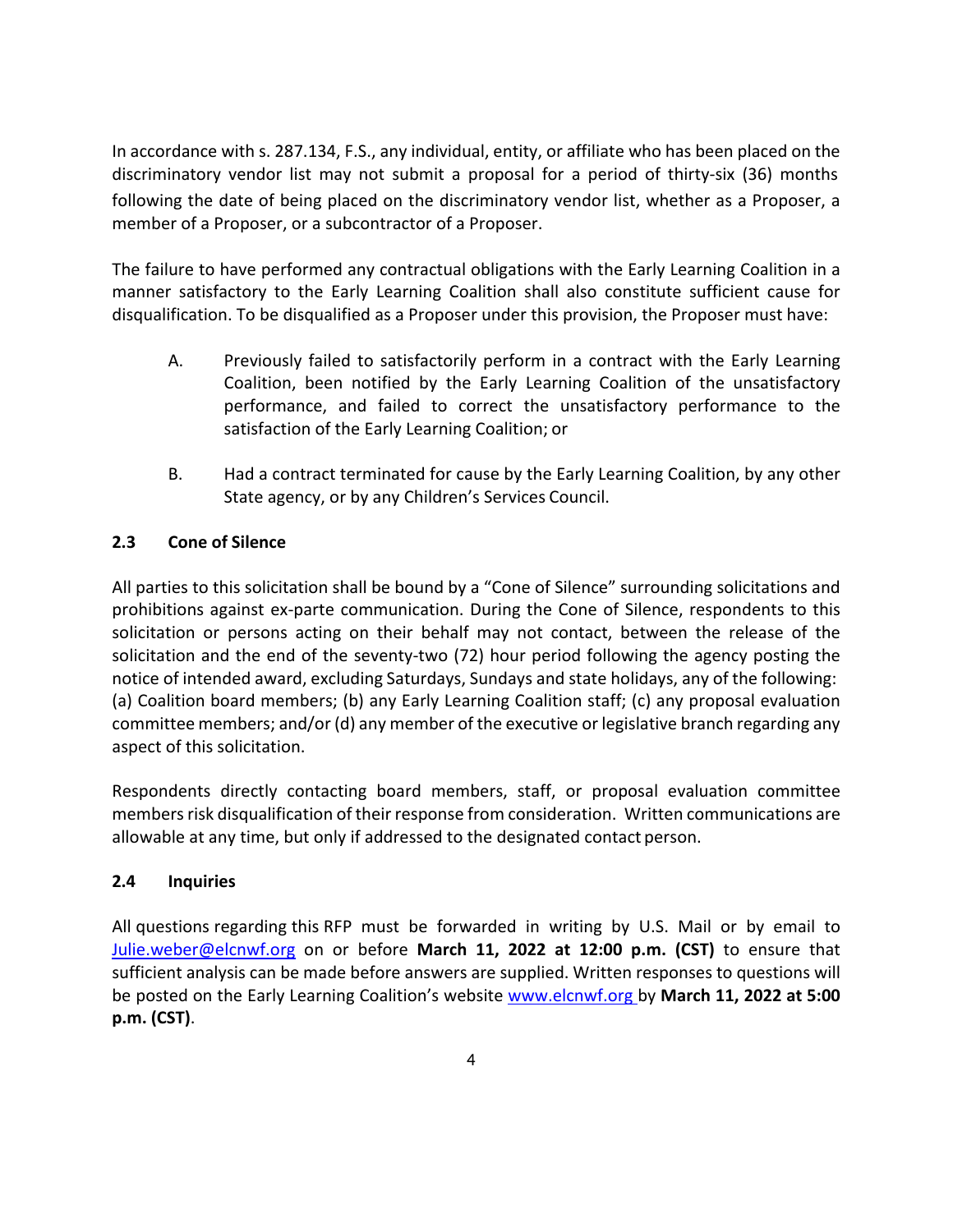## **2.5 Rejection of Proposals and Waiver of Minor Irregularities**

The Early Learning Coalition reserves the right to reject any or all Proposals received pursuant to the RFP at any time if such action is in the best interest of the Early Learning Coalition as determined in its sole and absolute discretion. The Early Learning Coalition shall have the right, but not the obligation, to waive any minor irregularities in submitted Proposals if doing so would serve the best interests of the Early Learning Coalition, as determined in its sole and absolute discretion. For purposes of this Section 2.5, a minor irregularity shall mean a variation from the RFP terms and conditions that does not affect the price of the Proposal, does not give the Proposer an advantage or benefit not enjoyed by other Proposer(s), and/or does not adversely impact the interest of the Early Learning Coalition.

## **2.6 Notice of Contract Award**

The Contract shall be awarded to the Proposer whose Proposal is determined to be most advantageous to the Early Learning Coalition, taking into consideration price and technical merits.

## **2.7 Protests and Disputes**

Any unsuccessful Proposer who is adversely affected by the Early Learning Coalition's decision concerning a procurement solicitation or contract award under this RFP may protest such decision by filing a protest in compliance with s. 120.57(3), F.S. A Proposer may file a notice of protest in writing within seventy-two (72) hours after the posting of the notice of decision (or intended decision), and may file a formal written protest within ten (10) days after the date the notice of protest is filed as required by s. 120.57(3), F.S. Failure to file a timely notice of protest shall constitute a waiver of the Proposer's rights to any proceedings under Ch. 120, F.S.

Any Proposer desiring to file a formal written protest to this RFP must accompany such protest with a bond payable to the Early Learning Coalition in an amount equal to one percent (1%) of the estimated Contract amount in accordance with s. 287.042(2)(c), F.S. The bond shall be conditioned upon the payment of all costs which may be adjudged against the Proposer in any administrative hearing in which the action is brought and in any subsequent appellate court proceedings. In lieu of a bond, the Early Learning Coalition may accept a cashier's check, official bank check, or a money order in the amount of the bond. Failure to file the proper bond at the time of filing the formal written protest will result in a denial of the protest.

The notice of protest must be submitted to the Early Learning Coalition's Executive Director at 4636 HWY 90, Suite M, Marianna, Florida 32446 in writing within seventy-two (72) hours of the Notification of Intent to Award. The formal written protest must be submitted within ten (10) days after the date the notice of protest is filed and must fully identify the facts resulting in the contested issues. The protest procedure shall be governed by s. 120.57(3), F.S.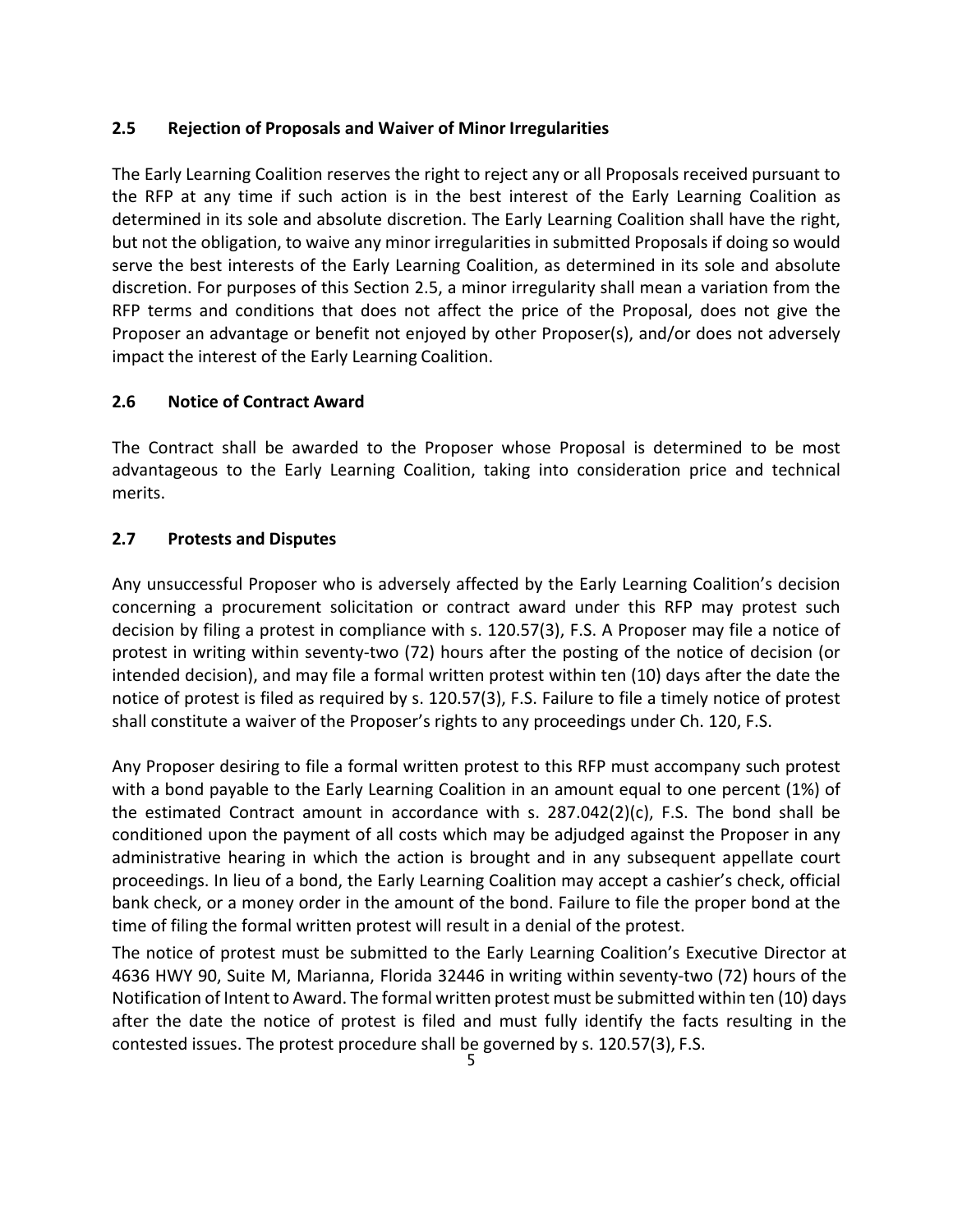## **2.8 Appeals**

- 1. Unsuccessful Proposers affected by the denial, determination of eligibility, or ineligibility for contract award by the Early Learning Coalition with respect to any federal or state funded program or activity may appeal if the action or decision of the Early Learning Coalition is alleged by the Proposer to be:
	- (1) In violation of applicable federal or state law;
	- (2) Based upon an error of material and relevant facts; or
	- (3) Invalid because of an alleged denial of procedural due process.

B. Unsuccessful Proposers affected by the denial, determination of eligibility, or ineligibility for contract award by the Early Learning Coalition with respect to any federal or state funded program or activity may not appeal if:

- (1) The Proposer agrees that the procurement process wasfair;
- (2) The Proposer's score was acceptable for funding but budgetlimitations, due to program allocations or the availability of funds, prevented the proposal from being funded;
- (3) No error of material and relevant fact occurred, but the Proposer does not agree that the proposed services failed to satisfy the technical requirements of the competitive procurement process; and/or
- (4) The Proposer was awarded funding, but the Proposer does notagree with the amount awarded.

## **2.9 Evaluation Process**

The Early Learning Coalition shall conduct a comprehensive review of the responses to the solicitation by convening a proposal evaluation committee. The composition of the evaluation committee will depend on the total potential dollar value of the award and whether it is programmatic or administrative as determined by the Early Learning Coalition's Grant Committee.

Responses will be evaluated using the RFP Evaluation Forms, which contains two sections, Initial Screening (**Exhibit 2**), and Quantitative Evaluation Criteria (**Exhibit 3**). The initial screening consists of a series of pass or fail questions that ensure respondents meet certain compliance items. Responses that are incomplete or do not satisfactorily address each and every requirement may be disqualified. The second portion, Quantitative Evaluation Criteria is based on the Minimum Programmatic Requirements set forth in Section 3 below and assigns a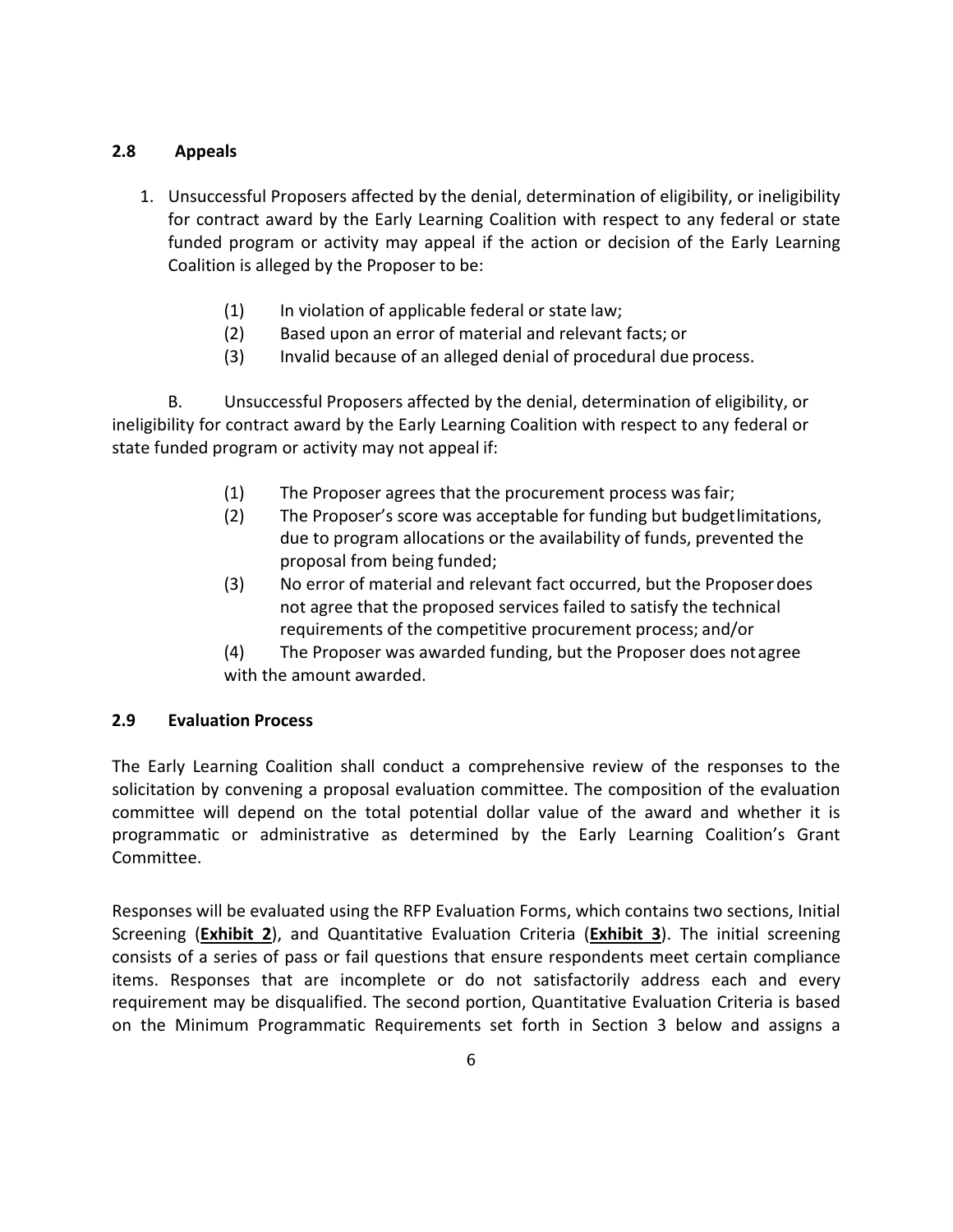maximum point value to a series of questions that ensure the respondents have satisfactorily addressed each and all requirements. Responses submitted by Proposer must be concise and comply with the RFP page limit requirements of 10 pages. Proposer will be judged based on overall percentage achieved.

The evaluation process is designed to assess the Proposer's ability to meet the Early Learning Coalition requirements and to identify the Proposer likely to satisfy those requirements. The evaluation process will be conducted in a thorough and impartial manner at a proposal evaluation committee meeting held according to Ch. 286, F.S. Proposers are advised to periodically check the Early Learning Coalition website calendar **www.elcnwf.org** for the scheduled date, time, and location of this session, should changes occur. Proposers should also reference **Appendix "A"**, which contains a list of the currently scheduled events in connection with this RFP.

Subsequent to the end of the evaluation process, the proposal evaluation committee will rate Proposers, who in their judgment, best meet the needs and requirements of the Early Learning Coalition. While price is an important factor in selecting Proposer(s) for an award, other factors in the competitive process will be considered and may take precedence over price. Those factors may include, but are not limited to, the following: quality of service offered, operating characteristics, technical innovations, administrative capability, previous experience in providing the same or similar services, and the ability to achieve the deliverables as specified in Section 3.4.

The Early Learning Coalition's Board of Directors, in their sole discretion, may elect not to award a Contract to any Proposer under this RFP. Proposer(s) may be selected for further evaluation in the context of an oral presentation, in-person interview, conference calls, or a combination of the foregoing. References may be checked and background checks may be performed to verify information submitted in the Proposals.

## **SECTION 3: MINIMUM PROGRAMMATIC REQUIREMENTS**

## **3.1 General Statement of Services to be Provided**

#### **Purpose**

A Request for Proposal (RFP) is needed to secure a single vendor to create and execute a public awareness campaign for the Coalition's Workforce Initiative for a contract period of, up to, 1 year upon the completion of the campaign.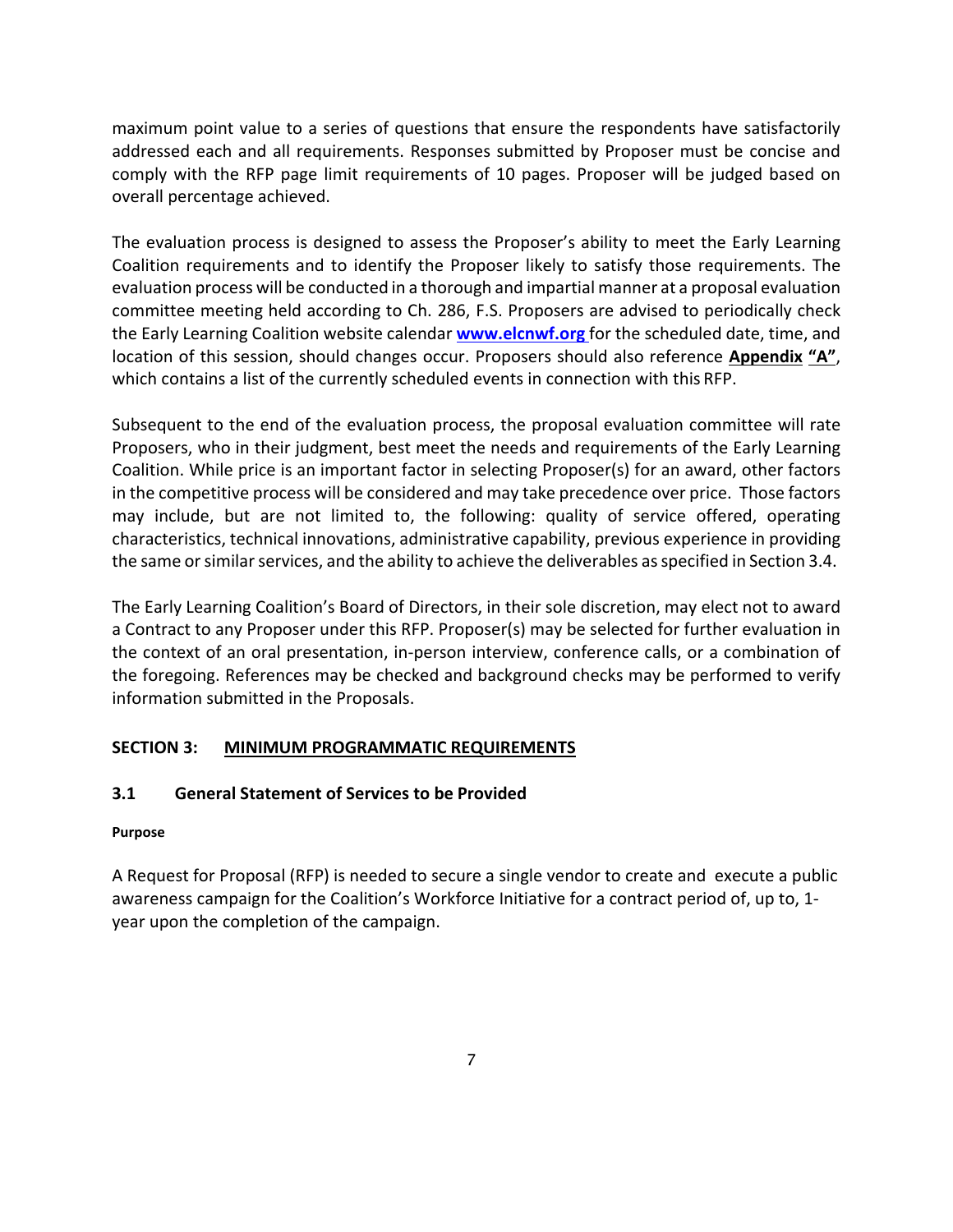## **3.2 Specifications**

## **Each proposer may provide responses to one or more of the following categories: Coalition Workforce Initiative Public Awareness Campaign**

The selected marketing firm shall provide professional services for a public awareness campaign that educates the public about the importance of Early Learning Educators (specifically those who teach ages birth through 5 years old), and recruits teachers into the field.

Elements of the public awareness campaign could include but are not limited to paid media via multiple channels (social media, mass media, etc.), earned media, communitybased outreach, billboards, bus advertisements, TV advertisements and any other appropriate strategies to effectively reach potential candidates for the early learning field, as well as community partners and leaders who are interested in supporting early childhood development.

Central to this campaign is branding that readily identifies the crucial need for Early Learning Educators throughout our 7 county (Bay, Calhoun, Franklin, Gulf, Holmes, Jackson, and Washington) service area. These educators and early learning professionals are needed to address the growing need for child care in our region and to fill the gaps in staffing for local small businesses such as child care centers, family child care homes, faith-based child care facilities, and preschools.

The public awareness campaign shall be inclusive of all demographics and be representative of our community. Successful applications will demonstrate knowledge of innovative means of marketing and communications, a history of engagement with community awareness programs, and expertise around how to reach appropriate stakeholders. Monthly reports shall be provided during the campaign to track progress and outcomes.

The budget includes campaign development covered under the scope of work, and campaign launch which may include, but is not limited to, media buys, commercial, PSAs, printed & digital collateral, and social media campaign.

## **Within a maximum of 10 pages each proposer will respond and describe a plan to meet the following:**

- List of personnel and biographies for all key staff that will be working on this project. Identifying the point of contact for the contract term.
- Minimum of 2 samples of the company's body of work, specific to public awareness campaigns.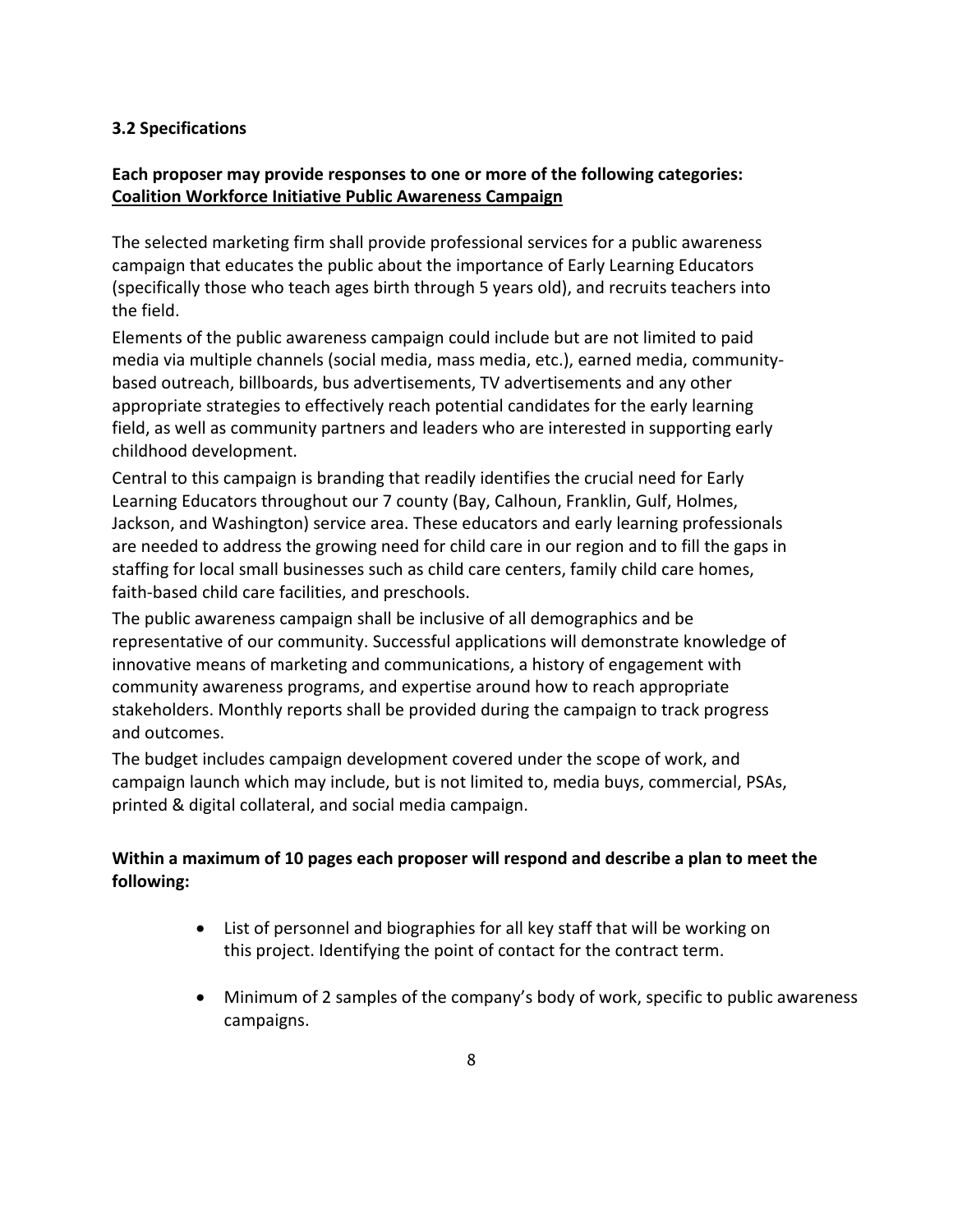- Applicable industry certifications, recognition, or awards.
- Minimum of 2 references from past or present clients.
- Plan for working on-site or virtually with the project manager.
- Proposed project approach.
- Proposed schedule of work, list of current project management tools used by the company along with a list of current workload.
- Plan for quality assurance testing and evaluating the effectiveness of the finished product.
- Proposed cost for the basic scope of work including campaign development covered under the scope of work, and campaign launch which may include, but is not limited to, media buys, commercial, PSAs, printed & digital collateral, and social media campaign.

## **SECTION 4: INVOICING AND PAYMENT OF INVOICES**

- 1. The Coalition intends to allow the selected Proposer to utilize their own invoice/form. All invoices and/or forms to be used during the Contract period must be approved by the Coalition.
- 2. Invoice approval for payment will occur only after the Contract deliverables have been received, verified, and accepted by the Coalition.
- 3. Scheduled payments will be based on Contract terms.
- 4. Invoices must include detailed supporting documentation of all amounts that are to be paid.

Timing of payment of invoices by the Early Learning Coalition to the Contractor and similar issues regarding payment is governed by s. 215.422, F.S.

## **SECTION 5: CONTRACT PROVISIONS**

A draft of the Early Learning Coalition's Core Contract, **Exhibit 13,** contains additional terms and conditions that will be required of the Contractor.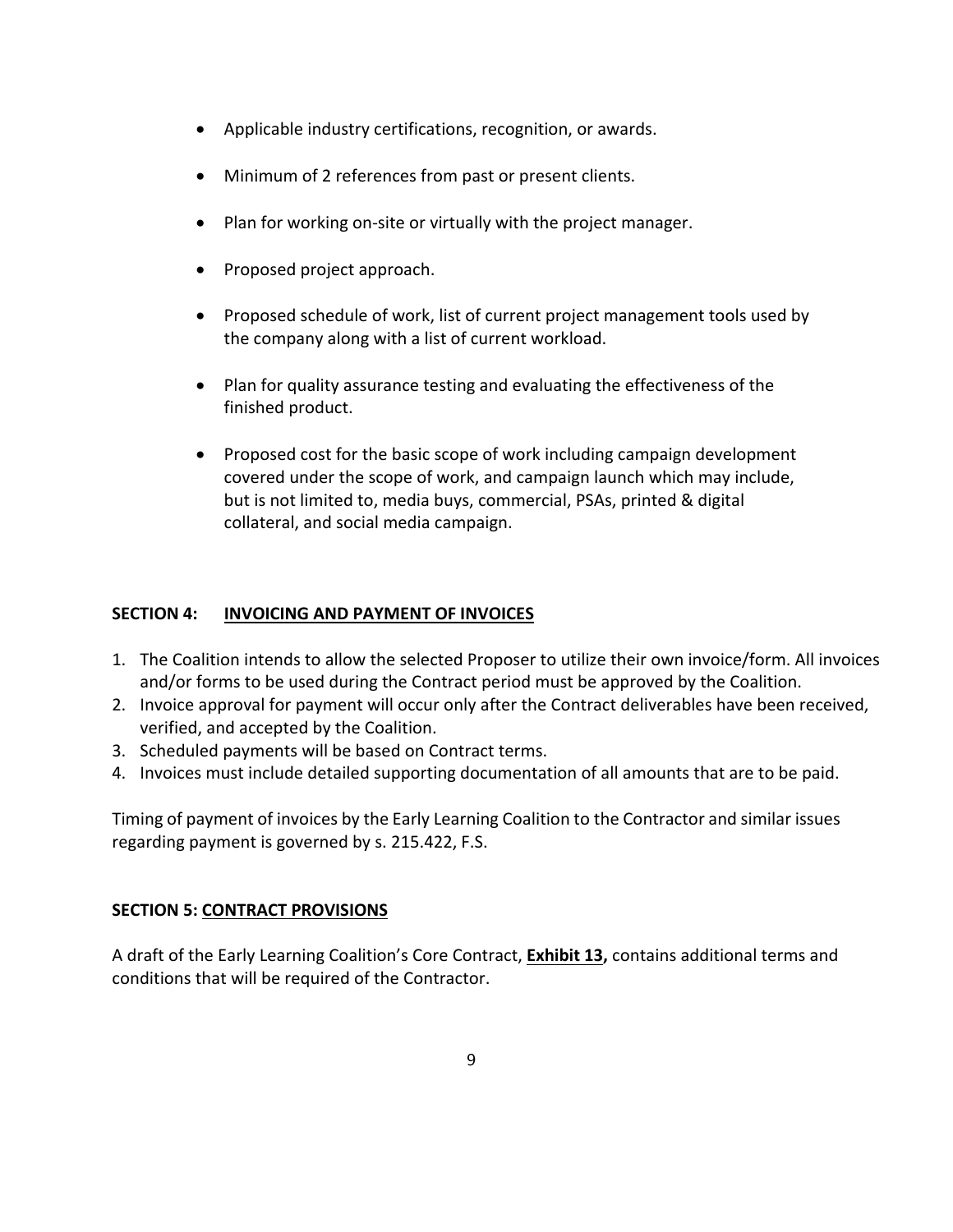## **SECTION 6: INSTRUCTIONS TO PROPOSERS**

#### **6.1 Response Content**

A completed Proposal **must** include the following items:

- **(1)** Application (**Appendix "B")**
- **(2)** Title Page containing the following:
	- a. Early Learning Coalition of Northwest Florida, Inc.
	- **b.** Titled: **RFP for Coalition Workforce Initiative Public Awareness Campaign**
	- **c.** Request for Proposal Number: **RFP#ELCNWF 2022-02**
	- d. Proposer's Name

## **(3) Proposal Responses**

Response should include:

- a. Description of Proposer's expertise in public awareness campaigns.
- b. Description of Proposer's relevant work history in North Florida with nonprofit organizations;
- c. Description of Proposer's plan on how it will render the services requested described in Section 3.2
- d. Description of the Proposer's tools already in place that will be used to provide the services requested;
- e. A current certificate of good standing issued by the Florida Department of State and Articles of Incorporation along with any other organizational documents sufficient for the purpose of the procurement.
- f. A certificate of general liability insurance coverage listing the Early Learning Coalition as an additional named insured.
- **(4)** Proposed Budget and budget narrative.
- **(5)** Request for Acceptance of Contract Terms and Conditions Form (**Exhibit 1**)
- **(6)** Initial Screening of Fatal Flaws **(Exhibit 2**). **For Coalition use only.**
- **(7)** Quantitative Evaluation Criteria (**Exhibit 3**). **For Coalition use only.**
- **(8)** Request for Proposal Acknowledgement Form (**Exhibit 4**)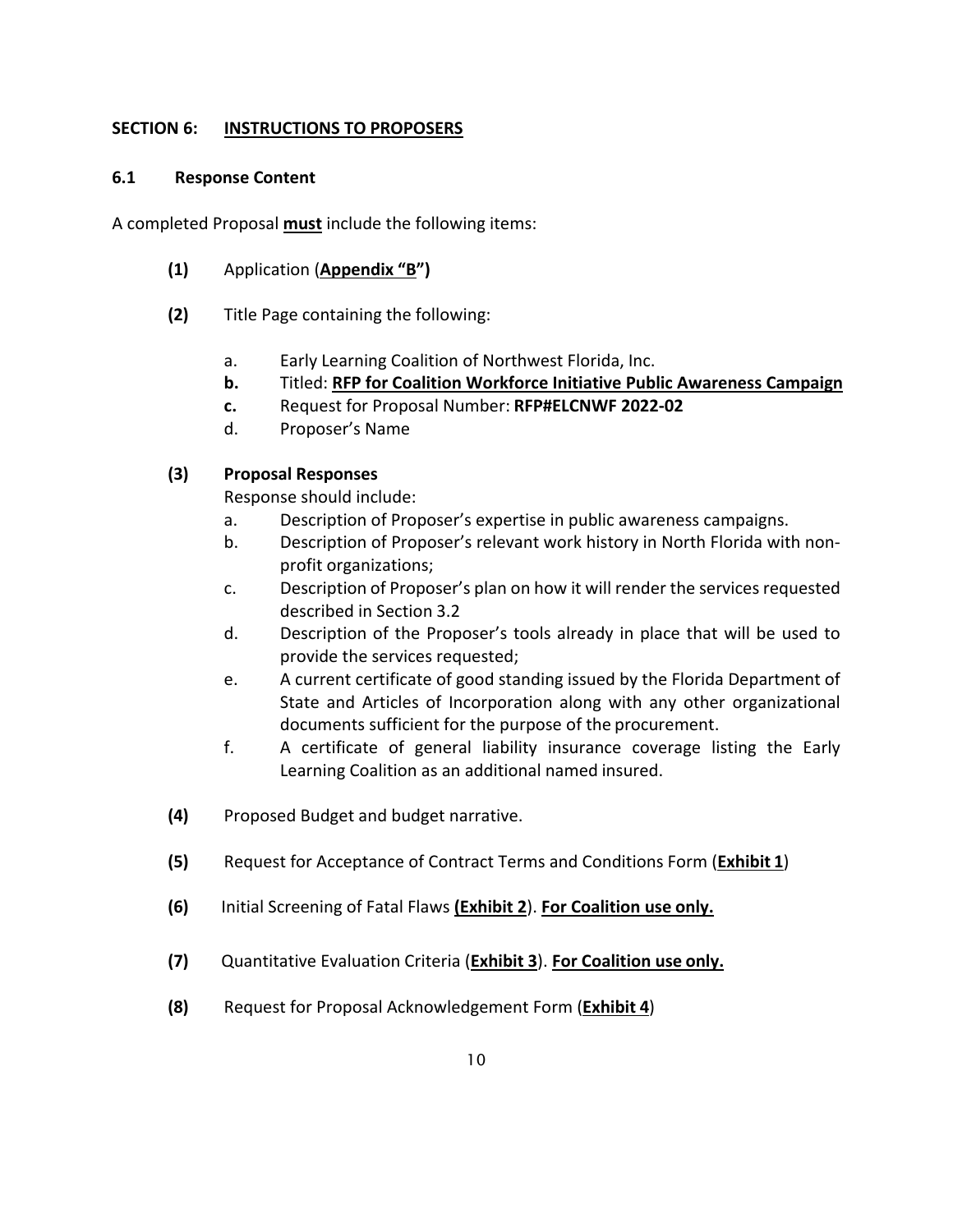- **(9)** Request for Non-Collusive Affidavit (**Exhibit 5**)
- **(10)** Request for Statement of Non-Involvement Form (**Exhibit 6**)
- **(11)** Request for Certification Regarding Debarment, Suspension andOther Responsibility Matters Primary Covered Transaction Form (**Exhibit 7)**
- **(12)** Sworn Statement Pursuant to s 287.133(3)(a), F.S., on Public Entity Crimes Form (**Exhibit 8**)
- **(13)** Request for Non-Discrimination Statement Form (**Exhibit 9**)
- **(14)** Request for Certification Regarding Lobbying Form (**Exhibit 10**)
- **(15)** Request for Certification Regarding Drug-Free Workplace Form (**Exhibit 11**)
- **(16)** Request for Financial and Compliance Audit Requirements (**Exhibit 12**)
- **(17)** Articles of Incorporation/Organization
- **(18)** Good Standing Certificate issued by the Florida Department of State

## **6.2 Format**

Respondent(s) shall submit to the Early Learning Coalition an original and a **single USB storage device containing an electronic copy of their response in PDF format and viewable in Adobe**  Acrobat Reader. Each original and copy of the application and supporting documents should have the name of the agency, the program name, and the designation "original" clearly marked on each outside cover. The original shall be bound separately and clearly referenced. The originals and all copies should then be securely sealed in an envelope or other container and clearly labeled **"Application for Coalition Workforce Public Awareness Campaign** with the individual program name and submitting agency on the front.

To be considered for evaluation, a respondent's response must conform to the content and format requirements described herein. Responses must be double-spaced, in twelve (12) point font type on 8.5x11 white paper, with tabbed sections and in sealed envelopes.

All sections, including Application must have consecutive page numbers, beginning with the Application **(Appendix "B").** Include a standard Table of Contents adding the appropriate page numbers for each section. Page numbering may be done by hand if needed. All response material must be placed in the order outlined. All supporting documents must directly relate to the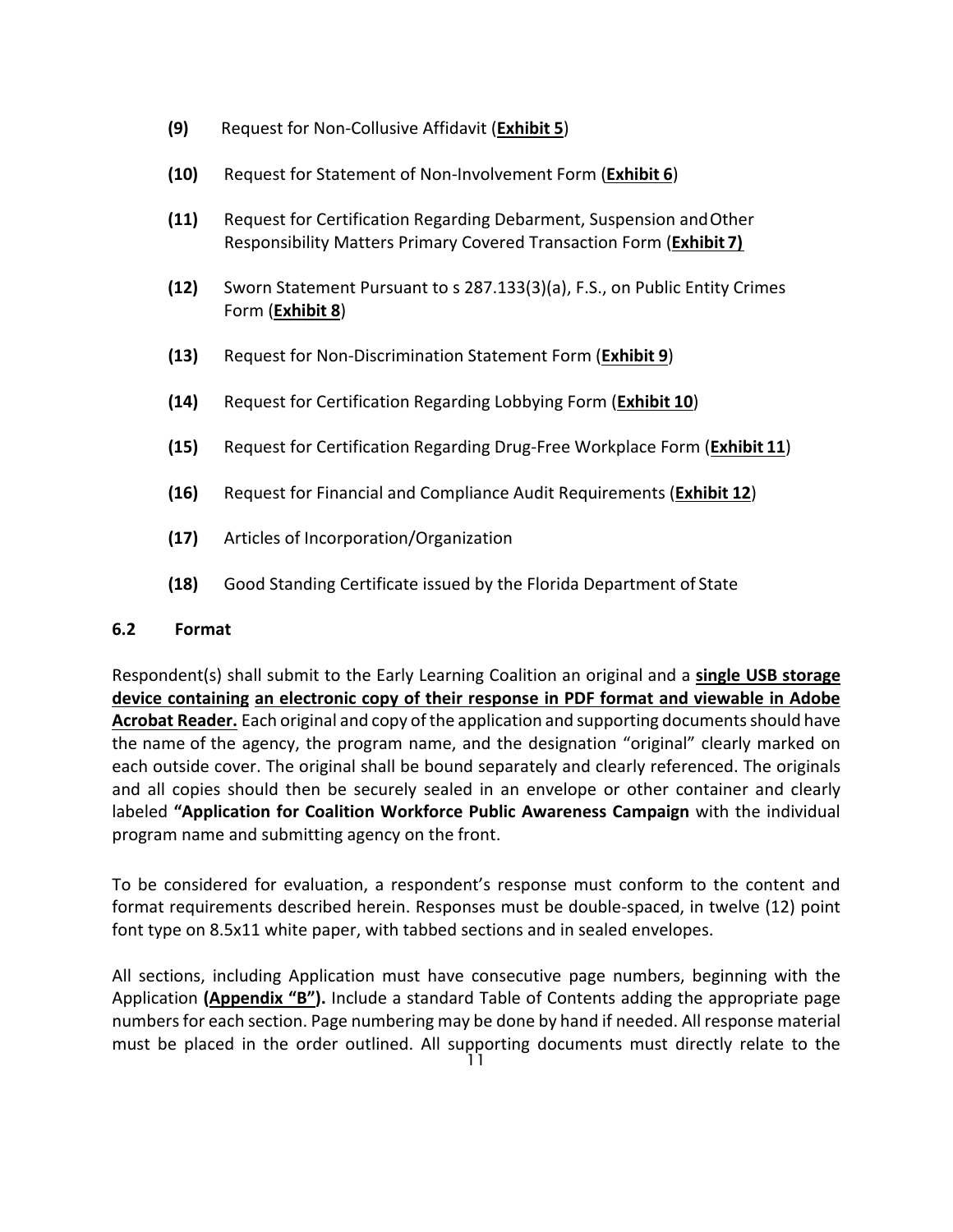Application being submitted.

Digital signatures will be accepted. The signature must be of the designated agent officially authorized to act as the contractual agent for the organization or collaborative partnership.

## **6.3 Submission**

Proposals must be received by the Early Coalition of Northwest Florida, Inc., via US Mail at 4636 Hwy 90, Suite M, Marianna FL 32446 on or before **March 18, 2022 by 1:00 p.m. CST (Coalition's Clock Time).** A Proposer that submits a Proposal by mail should allow sufficient mail handling time to ensure timely delivery of the Proposal to the Early Learning Coalition office. No Proposals will be accepted after the submission deadline. Submission by email or facsimile will not be accepted.

## **6.4 Trade Secrets**

The Early Learning Coalition will attempt to afford protection from disclosure of any trade secret as defined in s. 812.081, F.S., where identified as such in the response to this RFP, to the extent permitted under s. 815.04, F.S. Any prospective vendor or Proposer acknowledges, however, that the protection afforded by s. 815.04, F.S., is incomplete and it is hereby agreed by the Proposer and the Early Learning Coalition that no right or remedy for damages arises from any disclosure.

## **6.5 Cost of Preparation of Proposal**

The Early Learning Coalition shall not be liable for any costs incurred by a Proposer in responding to this RFP.

## **6.6 Other Required Information**

All Proposers must comply with section 274A of the Immigration and Naturalization Act. Such violation shall cause for rejection of the Proposal, or if subsequently discovered, for unilateral cancellation of the Contract.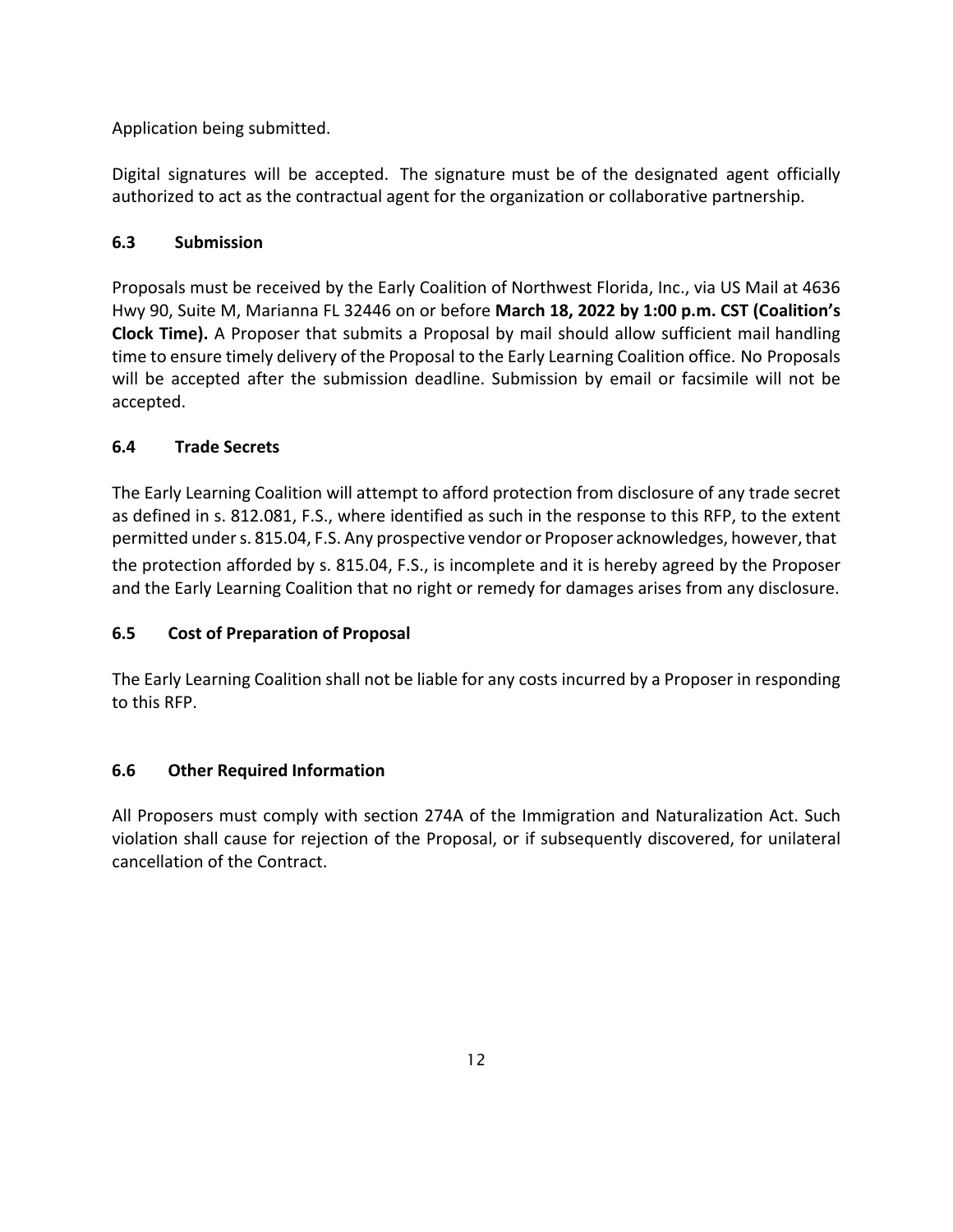## **APPENDIX "A" RFP # ELCNWF 2022-02 Coalition Workforce Initiative Public Awareness Campaign**

## APPLICATION TIMETABLE / IMPORTANT DATES \*

| <b>ACTIVITY</b>                                                                                                        | <b>DATE</b>       | <b>TIME</b>         | <b>ADDRESS</b>                                                                                                                                       |
|------------------------------------------------------------------------------------------------------------------------|-------------------|---------------------|------------------------------------------------------------------------------------------------------------------------------------------------------|
| Release of RFP for Coalition<br><b>Workforce Initiative Public</b><br>Awareness Campaign<br><b>RFP# ELCNWF 2022-02</b> | March 7, 2022     | N/A                 | Notice of RFP posted on the ELC website.                                                                                                             |
| All written<br>inquiries to be<br>received                                                                             | March 11,<br>2022 | 12:00 PM<br>(CST)   | Early<br><b>Coalition of Northwest</b><br>Learning<br>Florida<br>4636 HWY 90<br>Suite M<br>Marianna, FL 32446<br><b>OR</b><br>Julie.weber@elcnwf.org |
| Coalition's<br>Early<br>Learning<br>response to inquiries                                                              | March 11,<br>2022 | 5:00 PM<br>(CST)    | Responses to Inquiries posted on ELC website.                                                                                                        |
| <b>Sealed Applications</b><br>must be received                                                                         | March 18,<br>2022 | 1:00 PM<br>(CST)    | Early<br><b>Coalition of Northwest</b><br>Learning<br>Florida<br>4636 HWY 90<br>Suite M<br>Marianna, FL 32446<br><b>OR</b><br>Julie.weber@elcnwf.org |
| Initial opening of Applications                                                                                        | March 18,<br>2022 | 1:01<br>pm<br>(CST) | <b>Coalition of Northwest</b><br>Early<br>Learning<br>Florida<br>4636 HWY 90<br>Suite M<br>Marianna, FL 32446                                        |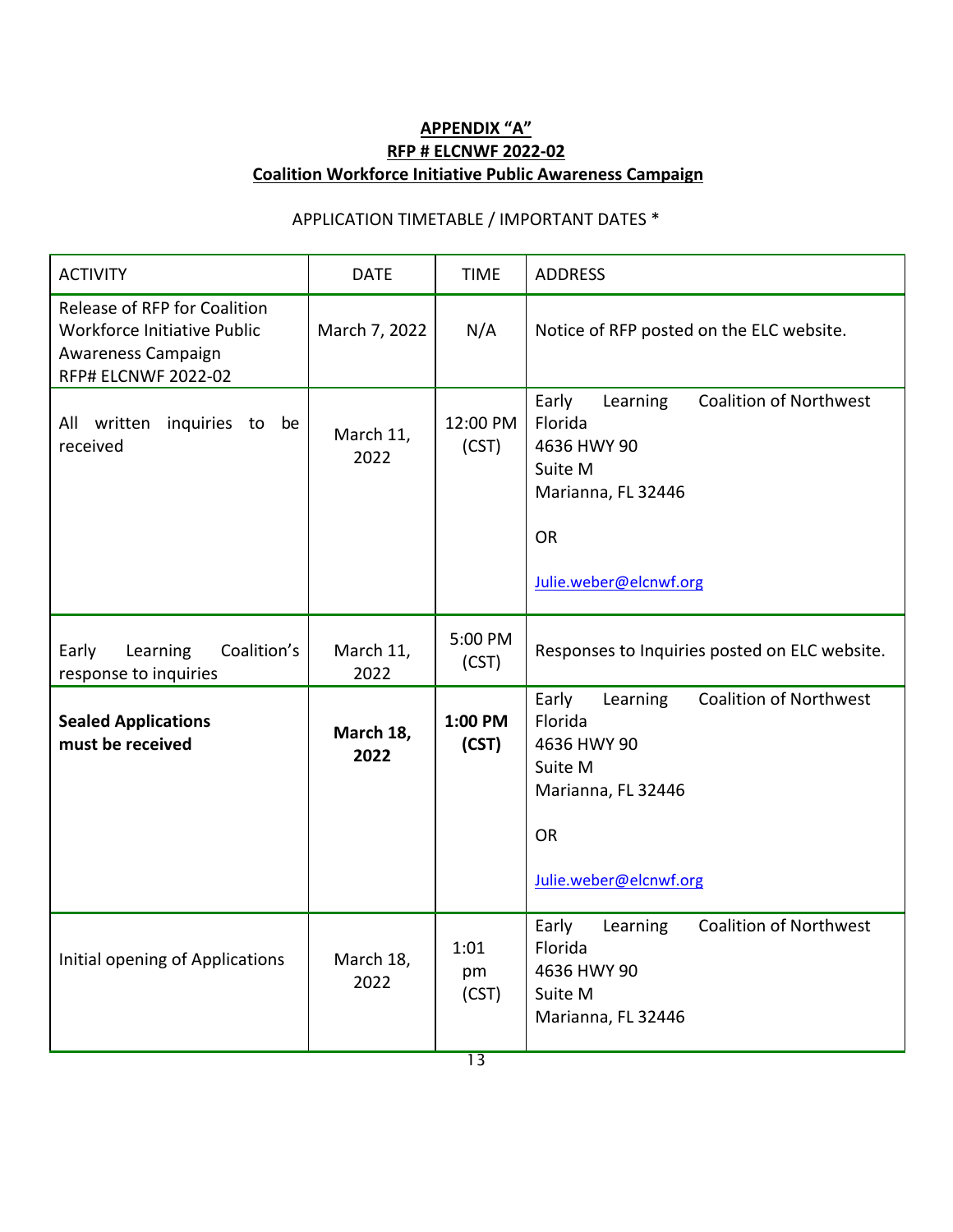| First Meeting of the Evaluation<br>Committee                                                                    | March 21,<br>2022     | <b>TBD</b>      | Early<br><b>Coalition of Northwest</b><br>Learning<br>Florida<br>4636 HWY 90<br>Suite M<br>Marianna, FL 32446 |
|-----------------------------------------------------------------------------------------------------------------|-----------------------|-----------------|---------------------------------------------------------------------------------------------------------------|
| Proposal Review period for<br><b>Evaluation Committee</b>                                                       | March 21-<br>24, 2022 | N/A             | <b>Coalition of Northwest</b><br>Early<br>Learning<br>Florida<br>4636 HWY 90<br>Suite M<br>Marianna, FL 32446 |
| Meeting<br>with<br>Evaluation<br>Committee to compile, review<br>and finalize results                           | March 24,<br>2022     | <b>TBD</b>      | Coalition of<br>Early<br>Learning<br>Northwest Florida<br>4636 HWY 90<br>Suite M<br>Marianna, FL 32446        |
| Early Learning Coalition's Board<br>Committee review and<br>approval of Evaluation<br>Committee recommendations | March 25,<br>2022     | 8:00am<br>(CST) | Coalition of<br>Early<br>Learning<br>Northwest Florida<br>4636 HWY 90<br>Suite M<br>Marianna, FL 32446        |
| Posting of Notice of Award                                                                                      | <b>TBD</b>            | <b>TBD</b>      | Contract Award posted on ELC website.                                                                         |
| of<br>Initiation<br>Contract<br><b>Negotiations</b>                                                             | <b>TBD</b>            | N/A             | <b>TBD</b>                                                                                                    |
| <b>Effective Date of Contract</b>                                                                               | April 1, 2022         | N/A             | N/A                                                                                                           |
| * All dates and events are subject to change at the discretion of the Early Learning Coalition.                 |                       |                 |                                                                                                               |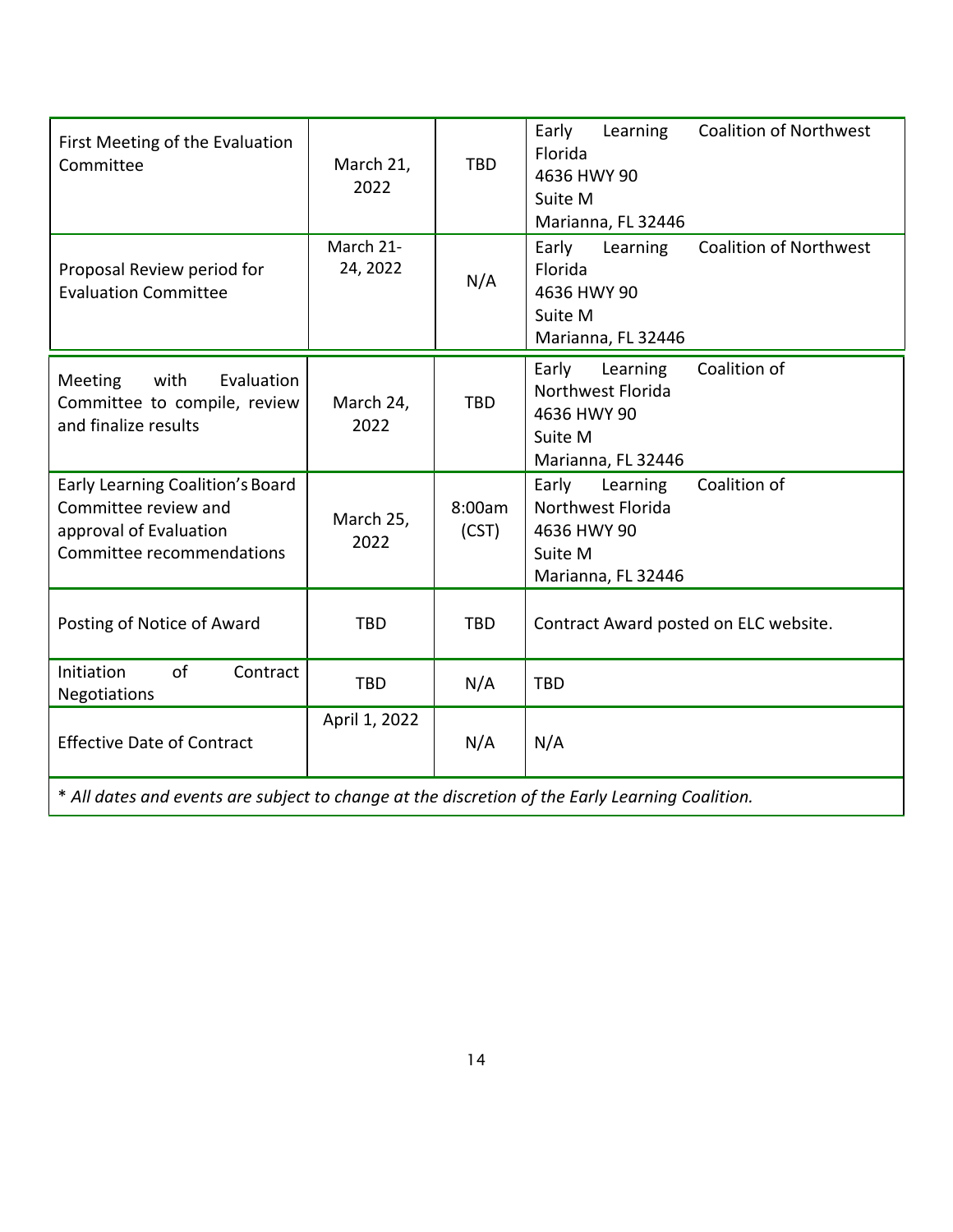## **APPENDIX "B" APPLICATION Early Learning Coalition Northwest Florida Application Form RFP # ELCNWF 2022-02 Coalition Workforce Initiative Public Awareness Campaign**

| <b>Agency Unit (if</b>     |                                                                                                                |                                 |                                                  |
|----------------------------|----------------------------------------------------------------------------------------------------------------|---------------------------------|--------------------------------------------------|
|                            |                                                                                                                |                                 |                                                  |
| City:                      | State:                                                                                                         |                                 | Zip                                              |
| <b>Mailing Address (if</b> |                                                                                                                |                                 |                                                  |
| City:                      | State:                                                                                                         |                                 | Zip                                              |
|                            |                                                                                                                |                                 |                                                  |
| <b>Agency Email</b>        |                                                                                                                | Website                         |                                                  |
| <b>Type of Applicant:</b>  | <b>Private, Not-for-Profit</b><br><b>Corporation</b>                                                           |                                 | <b>Private, For-Profit</b><br><b>Corporation</b> |
|                            | Public, Govt.                                                                                                  | <b>Other</b>                    | (specify):                                       |
| Federal I.D. #:            |                                                                                                                | <b>Date Agency Established</b>  | (mo/yr):                                         |
| Current Annual Agency \$   | Budget: ______________                                                                                         | <b>Fiscal Year End (month):</b> |                                                  |
|                            | Program/Service Name: North and the control of the control of the control of the control of the control of the |                                 |                                                  |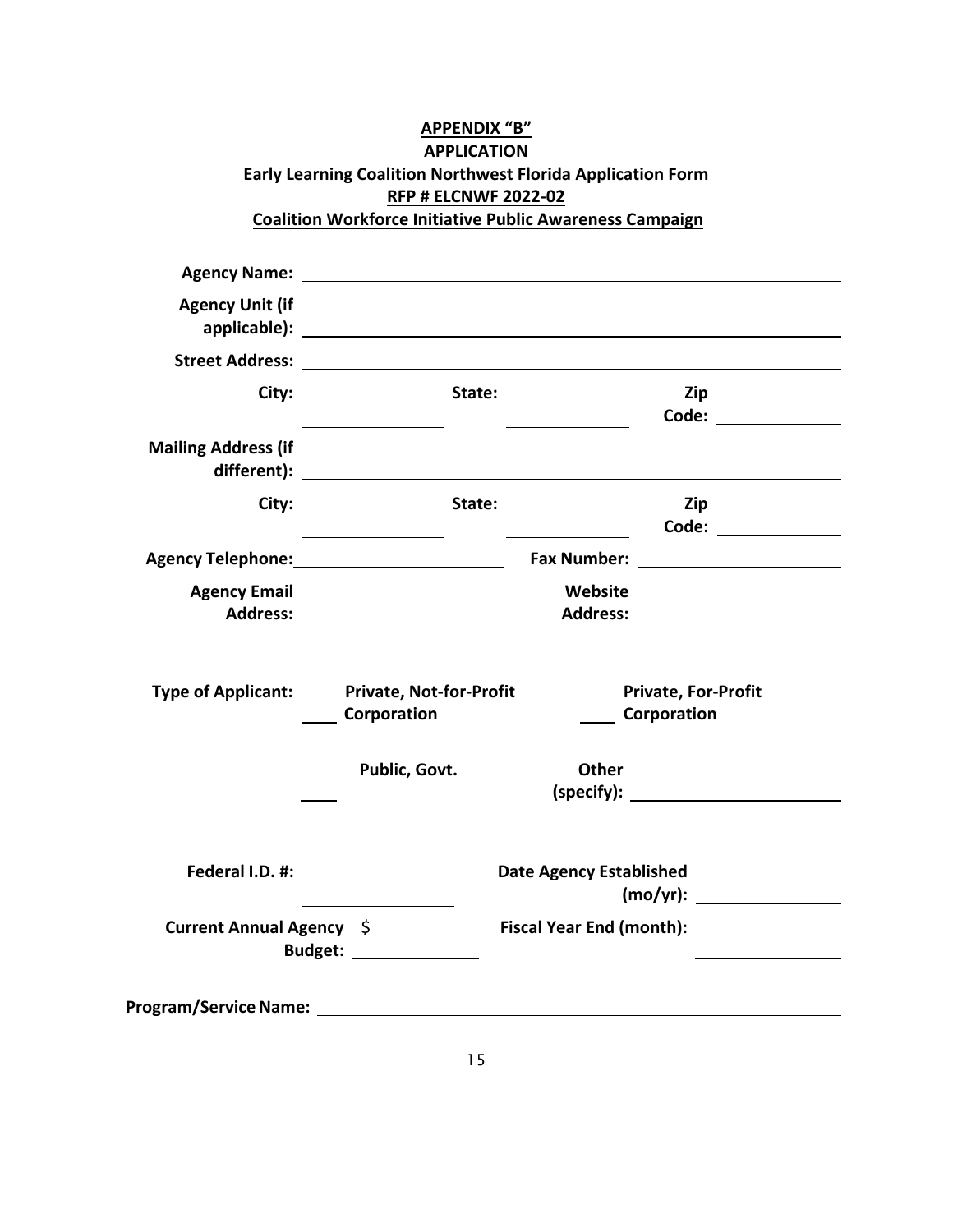## **Total Amount Requested (sum of budget requests for all Areas shown in this Application):**

|                                      | <b>Name/Position of Person Completing</b><br><b>Application:</b>                                                                                                                                                               |              |       |                                                                                                                       |
|--------------------------------------|--------------------------------------------------------------------------------------------------------------------------------------------------------------------------------------------------------------------------------|--------------|-------|-----------------------------------------------------------------------------------------------------------------------|
| <b>Email</b>                         |                                                                                                                                                                                                                                |              | Phone |                                                                                                                       |
|                                      |                                                                                                                                                                                                                                |              |       | <u>: _____________________</u>                                                                                        |
|                                      | <b>Executive</b>                                                                                                                                                                                                               |              | Phone |                                                                                                                       |
|                                      | Email: 2008 Contract Contract Contract Contract Contract Contract Contract Contract Contract Contract Contract Contract Contract Contract Contract Contract Contract Contract Contract Contract Contract Contract Contract Con |              |       |                                                                                                                       |
| <b>Chief Financial Officer</b>       |                                                                                                                                                                                                                                |              | Phone |                                                                                                                       |
|                                      | (If Applicable): <u>All Applicable</u>                                                                                                                                                                                         |              |       |                                                                                                                       |
|                                      | Email: 2008 Contract Contract Contract Contract Contract Contract Contract Contract Contract Contract Contract Contract Contract Contract Contract Contract Contract Contract Contract Contract Contract Contract Contract Con |              |       | Fax: Exercise and Exercise and Exercise and Exercise                                                                  |
| <b>Board</b><br><b>President (If</b> |                                                                                                                                                                                                                                |              |       |                                                                                                                       |
|                                      | Title: Company:                                                                                                                                                                                                                |              |       | <u> Listen de la construcción de la construcción de la construcción de la construcción de la construcción de la c</u> |
| <b>Mailing</b>                       | Address: the contract of the contract of the contract of the contract of the contract of the contract of the contract of the contract of the contract of the contract of the contract of the contract of the contract of the c |              |       |                                                                                                                       |
| City:                                |                                                                                                                                                                                                                                | <b>State</b> | Zip   | Code: when the code:                                                                                                  |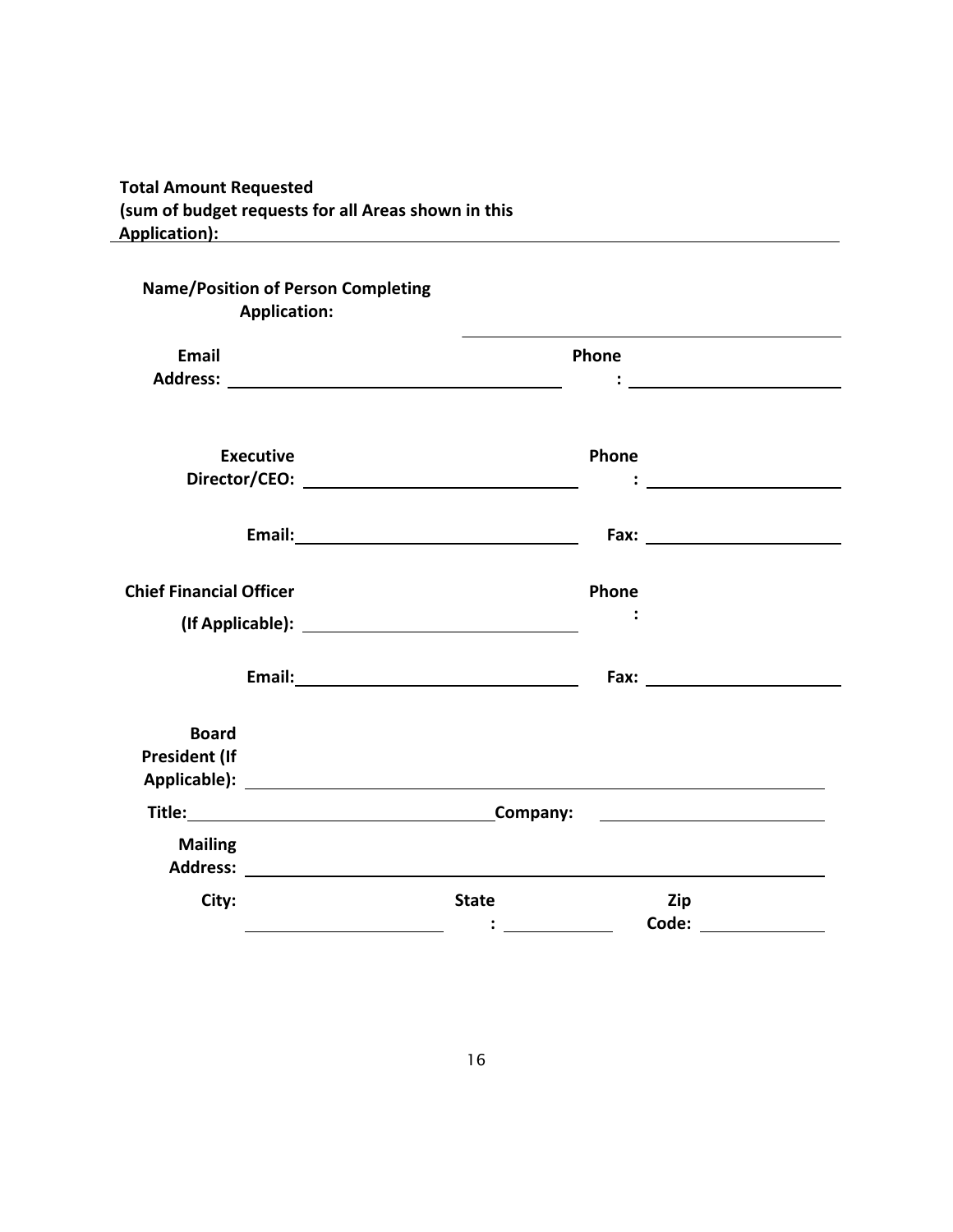| Telephone:                                                                                                                                                                                                                     | Number:                                                                                                                                                                                                                                             | Fax                                                                                                                                                                                                                            |
|--------------------------------------------------------------------------------------------------------------------------------------------------------------------------------------------------------------------------------|-----------------------------------------------------------------------------------------------------------------------------------------------------------------------------------------------------------------------------------------------------|--------------------------------------------------------------------------------------------------------------------------------------------------------------------------------------------------------------------------------|
|                                                                                                                                                                                                                                |                                                                                                                                                                                                                                                     |                                                                                                                                                                                                                                |
| <b>Contact Person Responsible for</b>                                                                                                                                                                                          |                                                                                                                                                                                                                                                     |                                                                                                                                                                                                                                |
| Title:<br><u> 1989 - Johann Barn, amerikansk politiker (d. 1989)</u>                                                                                                                                                           | <b>Email</b>                                                                                                                                                                                                                                        |                                                                                                                                                                                                                                |
| <b>Program/Service</b>                                                                                                                                                                                                         |                                                                                                                                                                                                                                                     |                                                                                                                                                                                                                                |
| City:                                                                                                                                                                                                                          | State:<br>$\overline{\phantom{a}}$ . The contract of the set of the set of the set of the set of the set of the set of the set of the set of the set of the set of the set of the set of the set of the set of the set of the set of the set of the | Zip<br>Code: _______________                                                                                                                                                                                                   |
|                                                                                                                                                                                                                                |                                                                                                                                                                                                                                                     | Telephone: Fax Number: Fax Number:                                                                                                                                                                                             |
| <b>Public Relations</b>                                                                                                                                                                                                        |                                                                                                                                                                                                                                                     | Phone:                                                                                                                                                                                                                         |
| Email: Management and Management and Management and Management and Management and Management and Management and Management and Management and Management and Management and Management and Management and Management and Manag |                                                                                                                                                                                                                                                     | Fax Number: The Contract of the Contract of the Contract of the Contract of the Contract of the Contract of the Contract of the Contract of the Contract of the Contract of the Contract of the Contract of the Contract of th |
| <b>Applicant</b><br>is: (mark<br>one) _______an Existing ELCNWF funded Provider                                                                                                                                                | a New Provider (not previously funded by ELCNWF)                                                                                                                                                                                                    |                                                                                                                                                                                                                                |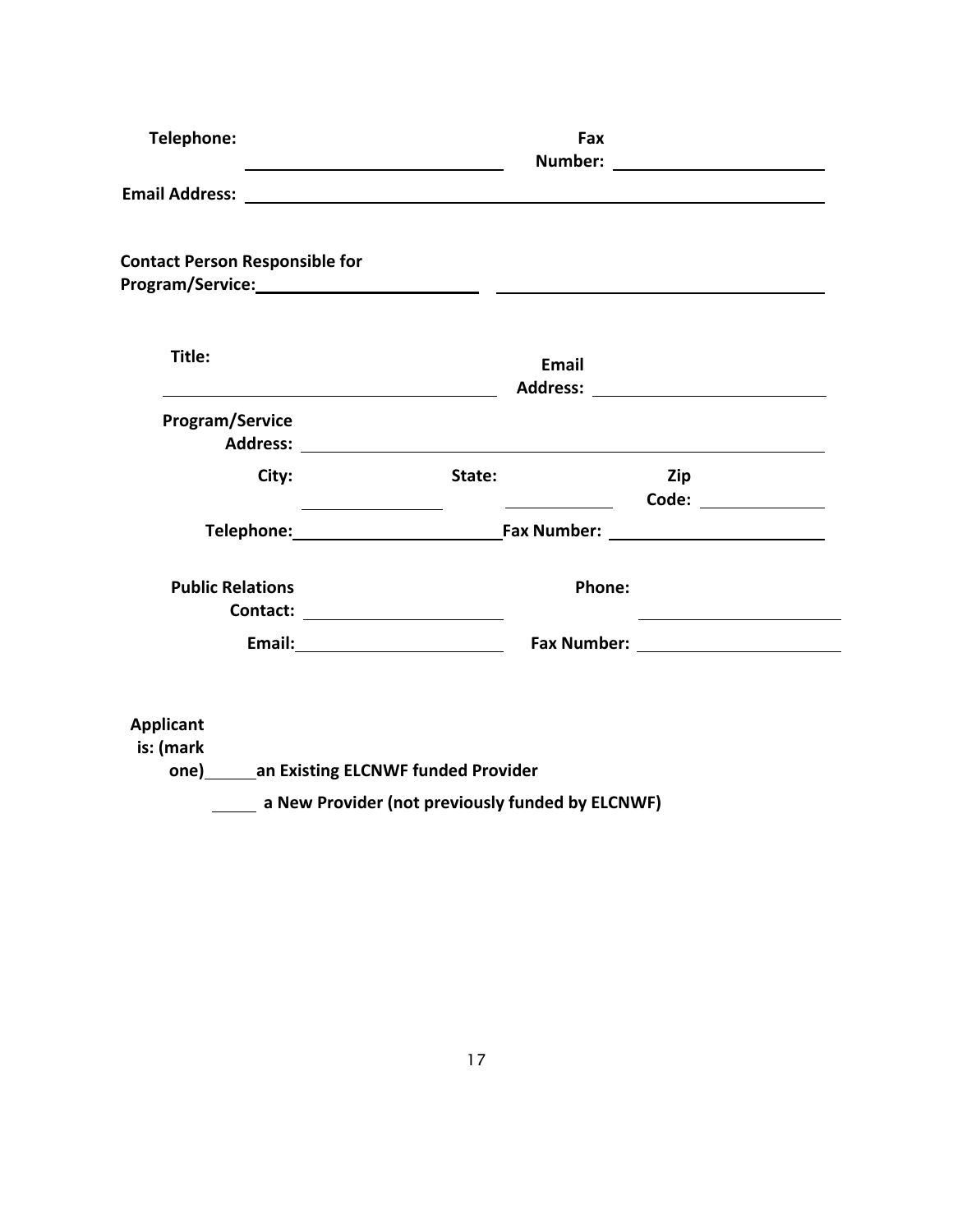## **EXHIBIT 1 RFP # ELCNWF 2022-02 Coalition Workforce Initiative Public Awareness Campaign**

## **ACCEPTANCE OF CONTRACT TERMS AND CONDITIONS**

If the undersigned shall be awarded this contract, the undersigned shall comply with all the terms and conditions specified in the RFP.

Signature of Authorized Official **Exercise Server** Date

Name (Print)

Name of Company

\*An authorized official is an officer of the Company who has the legal authority to bind the Company to the provisions of this Request for Proposal. This usually is the President, Chairman or the Board, Executive Director, or owner of the entity. A document establishing delegated authority shall be included with the proposal if signed by someone other than the President, Chairman, Executive Director, or own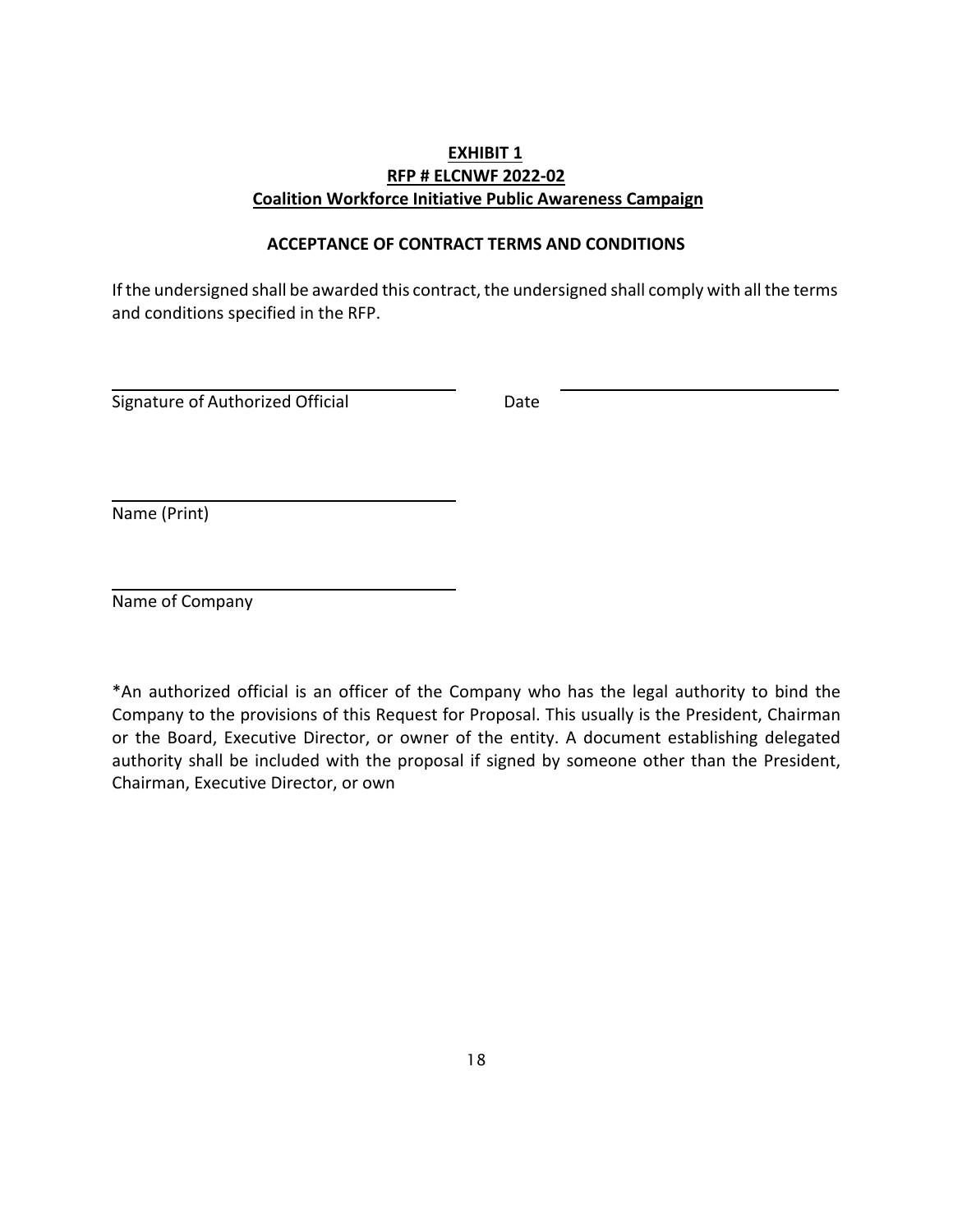## **Exhibit 2 RFP # ELCNWF 2022-02 Coalition Workforce Initiative Public Awareness Campaign**

#### **FOR COALITION USE ONLY**

## **Evaluation Committee Initial Screening of Fatal Flaws and Quantitative Evaluation Criteria**

- 1. Was the response received by the date and time specified in the solicitation?  $\circ$  Pass (Yes) 2 Fail (No)
- 2. Does the response provide the vendor's federal tax identification number (**Appendix "B"**)?  $\circ$  Pass (Yes) 2 Fail (No)
- 3. Did the proposer provide a written plan of work with submitted proposal?  $\circ$  Pass (Yes) 2 Fail (No)
- 4. Does the response contain a signed and dated Acceptance of Contract Termsand Conditions (**Exhibit 1**)?

 $\circ$  Pass (Yes) 2 Fail (No)

5. Does the response contain a signed and dated Proposal AcknowledgementForm (**Exhibit 4**)?

 $\circ$  Pass (Yes) 2 Fail (No)

- 6. Does the response contain a signed and dated Non-Collusive Affidavit Form (**Exhibit 5**)?  $\circ$  Pass (Yes) 2 Fail (No)
- 7. Does the response contain a signed and dated Statement of No Involvement (**Exhibit 6**)?  $\circ$  Pass (Yes) 2 Fail (No)
- 8. Does the response contain a signed and dated Certification Regarding Debarment, Suspension, and other Responsibility Matters Primary Covered Transaction (**Exhibit7**)?  $\circ$  Pass (Yes) 2 Fail (No)
- 9. Does the response contain a signed Sworn Statement Pursuant to s. 287.133(3)(a), F.S.,on public entity crimes (**Exhibit 8**)?

 $\circ$  Pass (Yes) 2 Fail (No)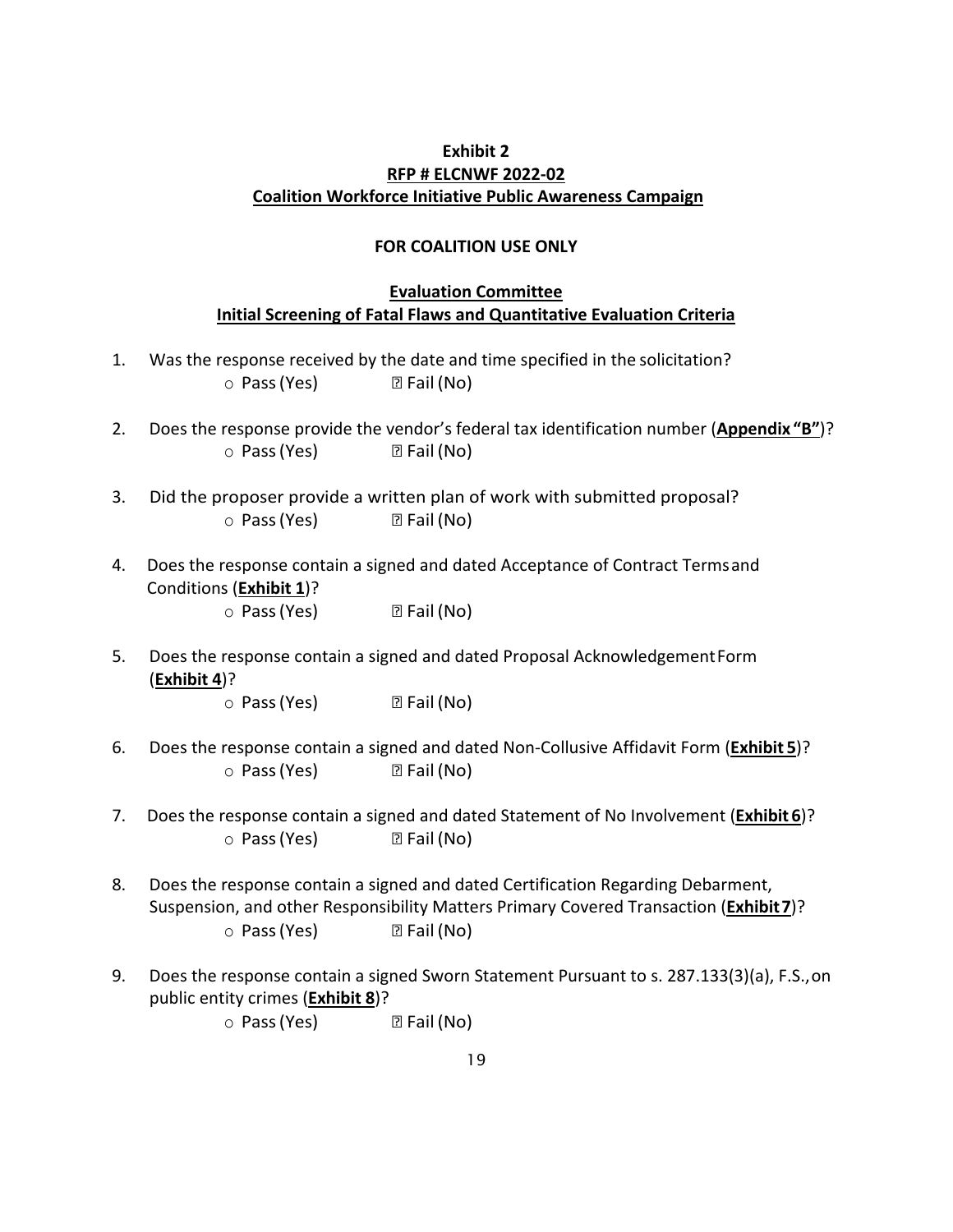- 10. Does the response contain a signed and dated Non-Discrimination Statement (**Exhibit 9**)?  $\circ$  Pass (Yes) 2 Fail (No)
- 11. Does the response contain a signed and dated Certification Regarding Lobbying (**Exhibit 10**)?
	- $\circ$  Pass (Yes) 2 Fail (No)
- 12. Does the response contain a signed and dated Certification Regarding Drug-Free Workplace (**Exhibit 11**)?

 $\circ$  Pass (Yes) 2 Fail (No)

13. Does the response contain a Financial and Compliance Audit Requirements Form (**Exhibit 12**)?

 $\circ$  Pass (Yes) 2 Fail (No)

14. Does the response provide the Articles of Incorporation?  $\circ$  Pass (Yes) 2 Fail (No)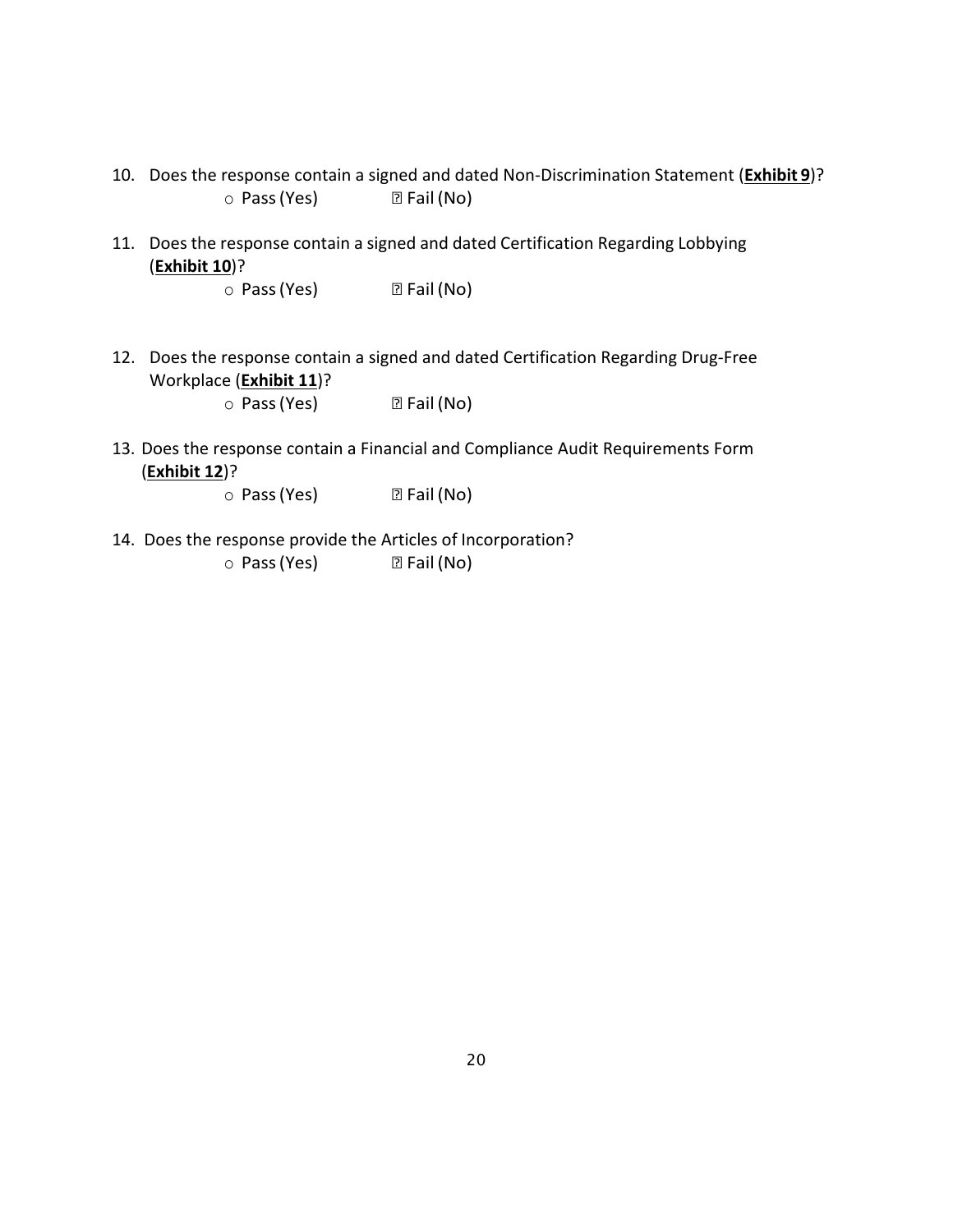## **EXHIBIT 3 RFP # ELCNWF 2022-02 Coalition Workforce Initiative Public Awareness Campaign**

## **FOR COALITION USE ONLY**

## **Evaluation Committee Quantitative Evaluation Criteria**

**Scoring Reponses:** Each evaluator is to assign a raw score for each evaluation criteria based upon his/her assessment of the solicitation response. The assignment of any individual score should be based upon the factors described below.

|    | <b>Scoring Factors - Specifications</b>                                                                                                                                                                                                                                                                          | 100<br><b>Points</b> |
|----|------------------------------------------------------------------------------------------------------------------------------------------------------------------------------------------------------------------------------------------------------------------------------------------------------------------|----------------------|
| 1. | Description includes overview of company including key staff working on the project,<br>biographies, point of contact for the contract period.                                                                                                                                                                   | 15                   |
| 2. | Description of past, recently completed, or on-going public awareness campaigns to<br>substantiate experience.                                                                                                                                                                                                   | 30                   |
| 4. | Approach- Understanding of the nature and extent of the services required, a specific<br>outline of how the work will be performed, awareness of potential problems and<br>providing possible solutions, and special resources the team offers that are relevant to<br>the successful completion of the project. | 30                   |
| 5. | All pricing provided reflect competitive rates.                                                                                                                                                                                                                                                                  | 10                   |
| 6. | Presentation, completeness, clarity, organization, and responsiveness of proposal.                                                                                                                                                                                                                               | 10                   |
| 7. | The proposer provides a plan to meet ELC's guidelines regarding invoicing                                                                                                                                                                                                                                        | 5                    |
|    | TOTAL POINTS                                                                                                                                                                                                                                                                                                     | 100                  |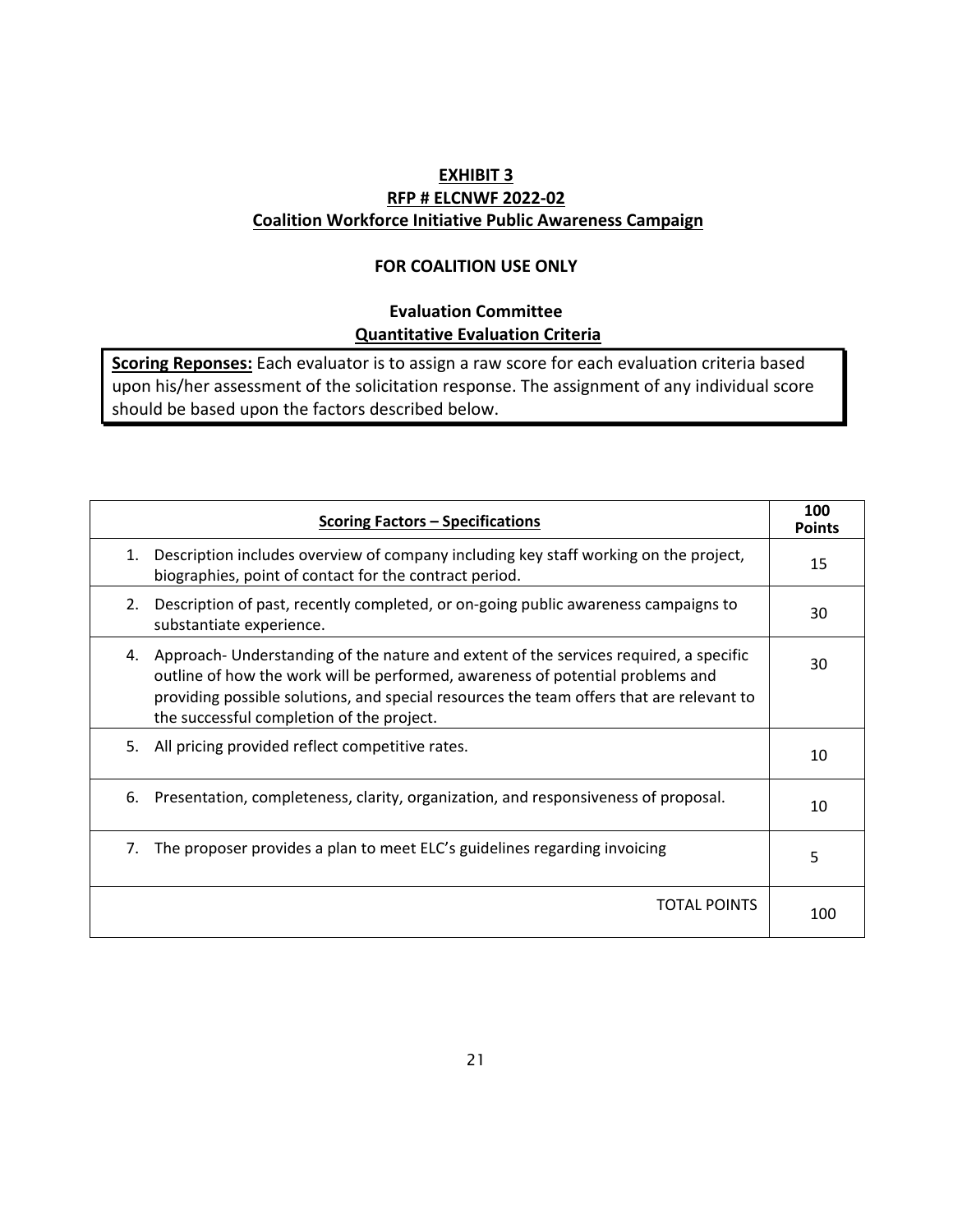## **EXHIBIT 4 RFP # ELCNWF 2022-02 Coalition Workforce Initiative Public Awareness Campaign**

#### **REQUEST FOR PROPOSAL ACKNOWLEDGEMENTFORM**

| Proposer Name                   |       |                        |  |
|---------------------------------|-------|------------------------|--|
|                                 |       |                        |  |
| <b>Proposer Mailing Address</b> |       |                        |  |
|                                 |       |                        |  |
| City                            | State | Zip Code               |  |
|                                 |       |                        |  |
| Point of Contact                |       | Title                  |  |
|                                 |       |                        |  |
| <b>Telephone Number</b>         |       | Fax Number             |  |
|                                 |       |                        |  |
| <b>Email Address</b>            |       | <b>Website Address</b> |  |

I certify that this Proposal is made without prior understanding, agreement, or connection with any corporation, firm, or person submitting an offer for the same material, supplies, equipment or services and in all respects fair and without collusion or fraud. I agree to abide by all conditions of this Proposal and certify I am authorized to sign this response and that the offer is in compliance with all requirements of the Request for Proposal, including but not limited to, certification requirements. **THE EXECUTION OF THIS FORM CONSTITUTES THE UNEQUIVOCAL OFFER OF PROPOSER TO BE BOUND BY THE TERMS OF ITS PROPOSAL. FAILURE TO SIGN THIS SOLICITATION WHERE INDICATED BELOW BY AN AUTHORIZED REPRESENTATIVE SHALL RENDER THE PROPOSAL NON-RESPONSIVE. THE EARLY LEARNING COALITION MAY, HOWEVER, IN ITS SOLE DISCRETION, ACCEPT ANY PROPOSAL THAT INCLUDES AN EXECUTED DOCUMENT WHICH UNEQUIVOCALLY BINDS THE PROPOSER TO THE TERMS OF ITS OFFER.**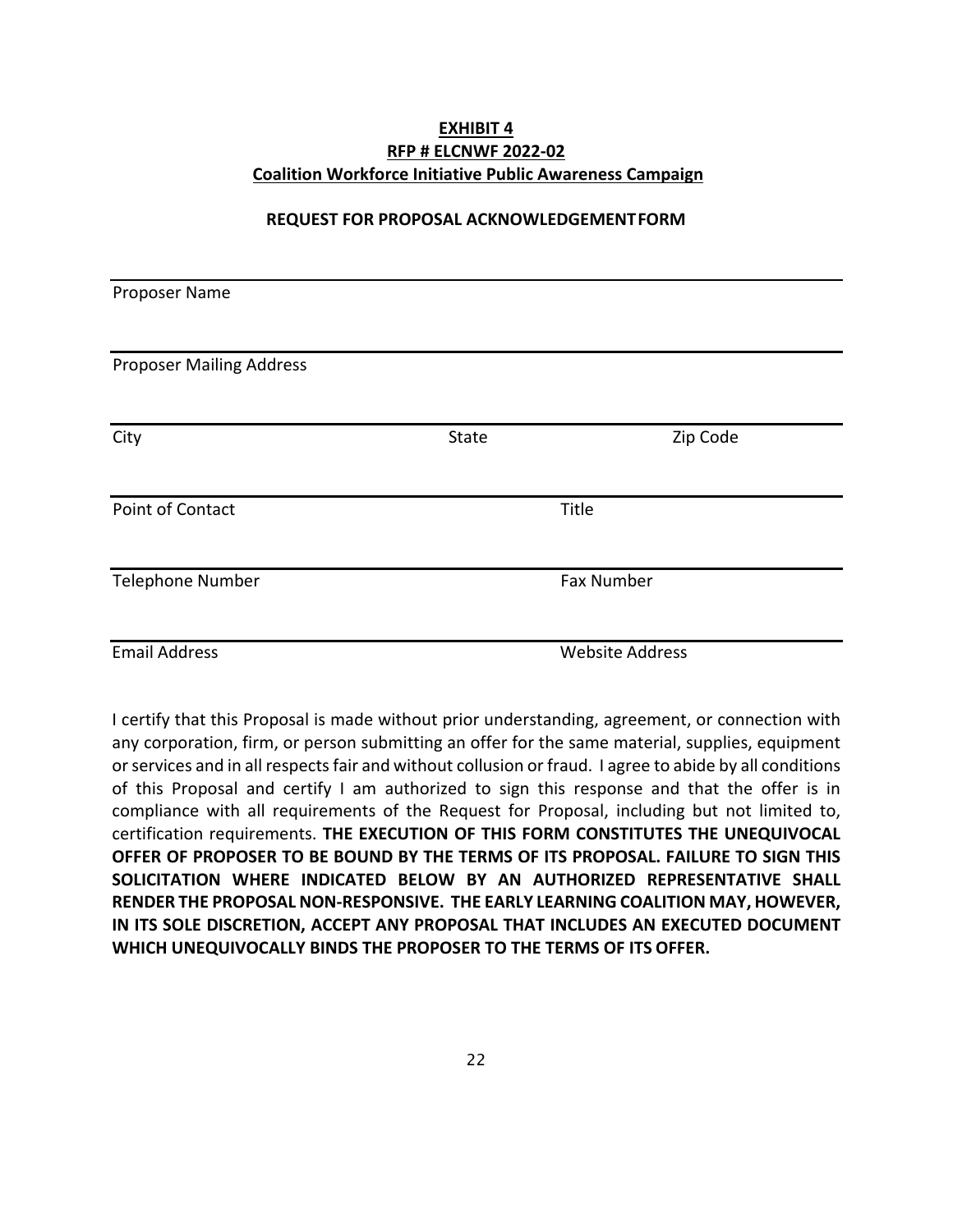Typed Name and Title

Signature Date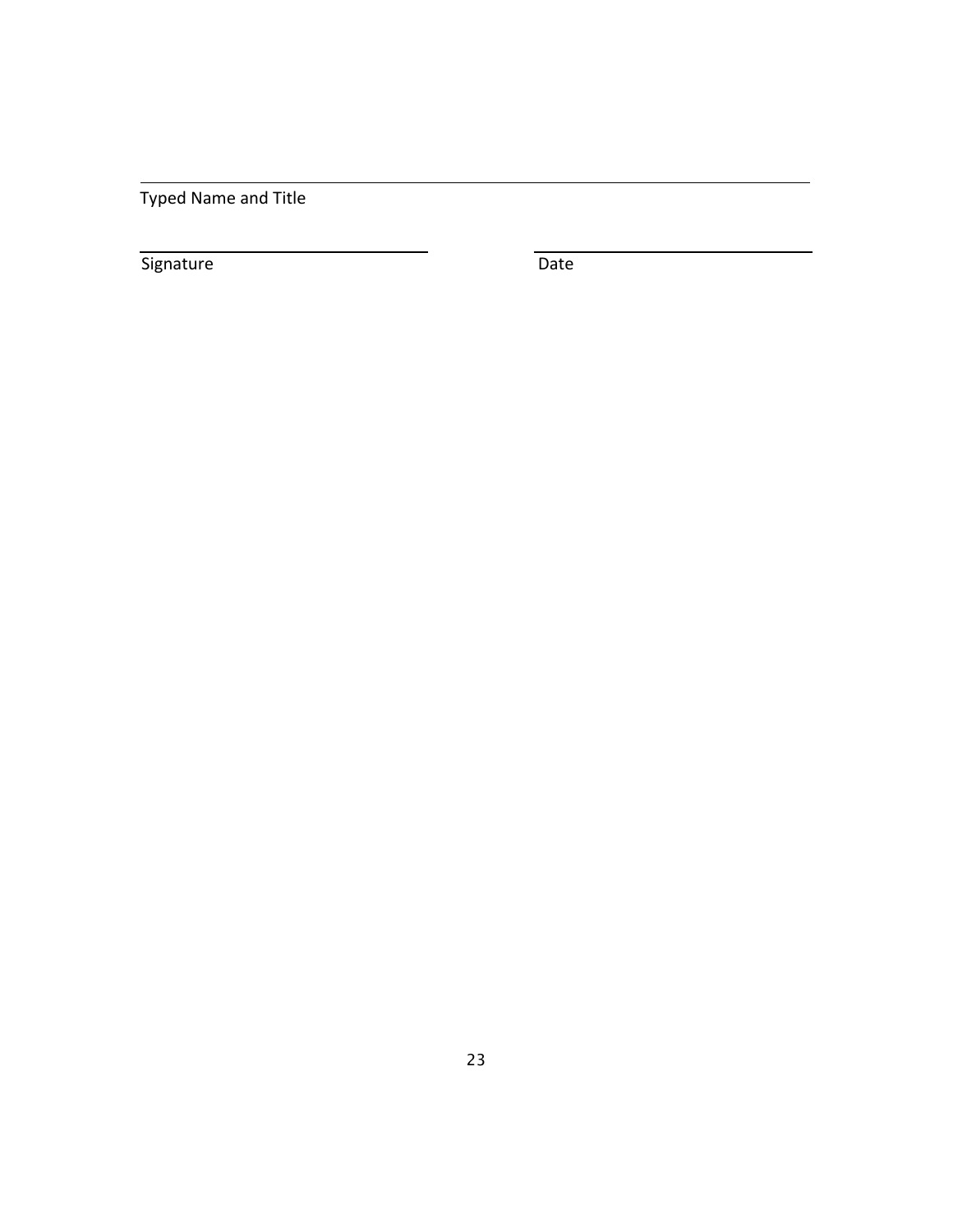## **EXHIBIT 5 RFP # ELCNWF 2022-02 Coalition Workforce Initiative Public Awareness Campaign**

## **NON-COLLUSIVE AFFIDAVIT**

STATE OF

COUNTY OF

being first duly sworn deposes and saysthat:

He/she is the (Owner, Partner, Officer, Representative or Agent) of the Proposer that has submitted the attached Proposal;

He/she is fully informed respecting the preparation and contents of the attached proposal and of all pertinent circumstances respecting such proposal;

Such Proposal is genuine and is not a collusive or sham Proposal;

Neither the said Proposer nor any of its officers, partners, owners, agents, representatives, employees or parties in interest, including this affiant, have in any way colluded, conspired, connived or agreed, directly or indirectly with any other Proposer, firm, or person to submit a collusive of sham Proposal in connection with the Work for which the attached Proposal has been submitted; or to refrain from bidding in connection with such Work; or have in any manner, directly or indirectly, sought by agreement or collusion or communication, or conference with any Proposer, firm or person to fix the price or prices in the attached Proposal or any other Proposer or to fix any overhead, profit, or cost elements of the Proposal price or the Proposal price of any other Proposer, or to secure through any collusion, connivance, or unlawful agreement any advantage against (Recipient), or any person interested in the proposedWork;

The price or prices quoted in the attached Proposal are fair and proper and are not tainted by any collusion, conspiracy, connivance, or unlawful agreement on the part of the Proposer or any other of its agents, representatives, owners, employees or parties in interest, including this affiant.

| By:   |  |  |  |
|-------|--|--|--|
| Name: |  |  |  |
| Its:  |  |  |  |
|       |  |  |  |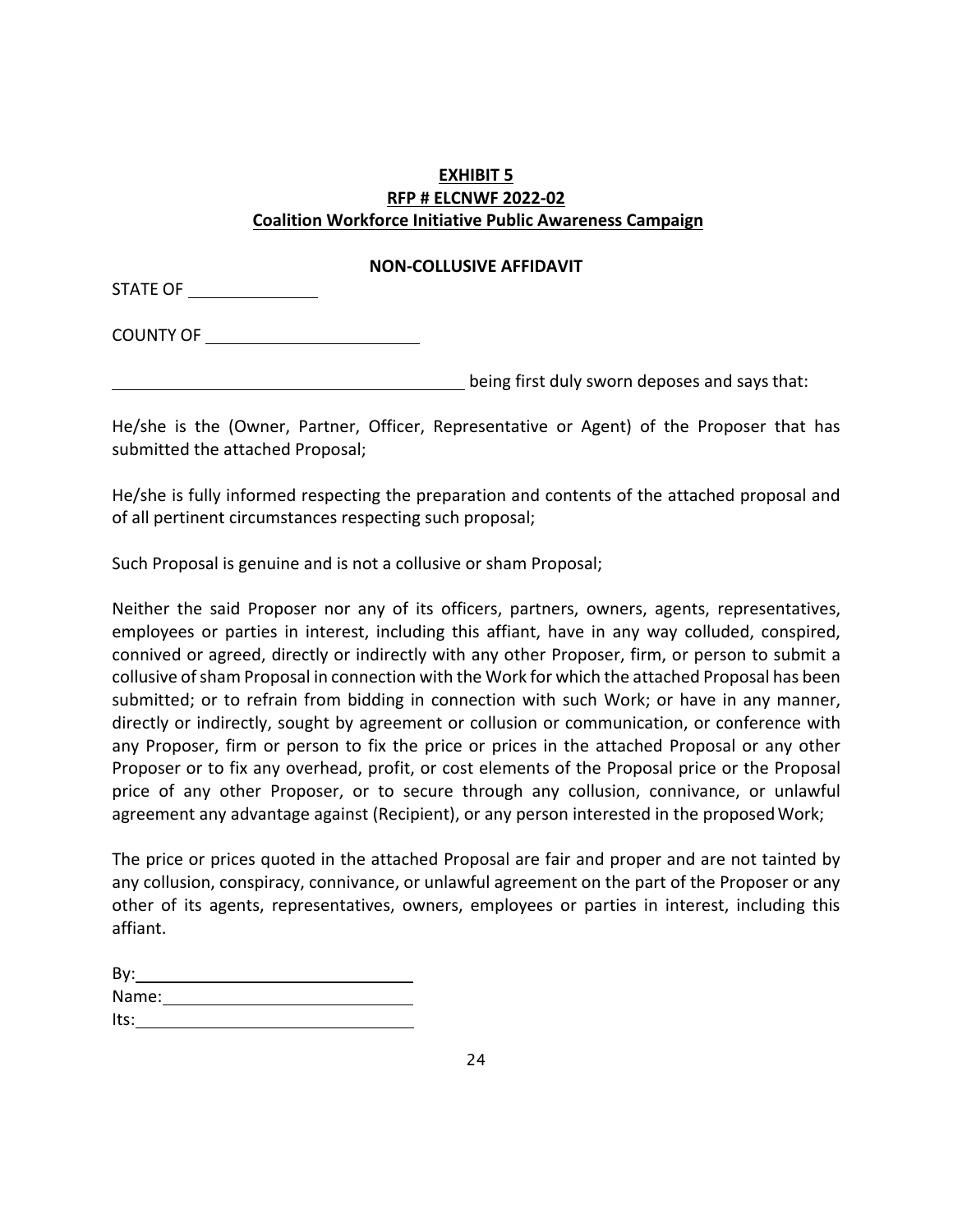SWORN TO and subscribed before me this \_\_\_\_\_day of \_\_\_\_\_\_\_\_\_\_\_\_\_\_\_\_\_\_, 2022, by who is personally known to me or who produced his/her as identification.

> Notary Public - State of \_\_\_\_\_\_\_\_\_\_\_\_\_\_ My commission expires: **With an Internal Commission expires:**

Printed type of stamp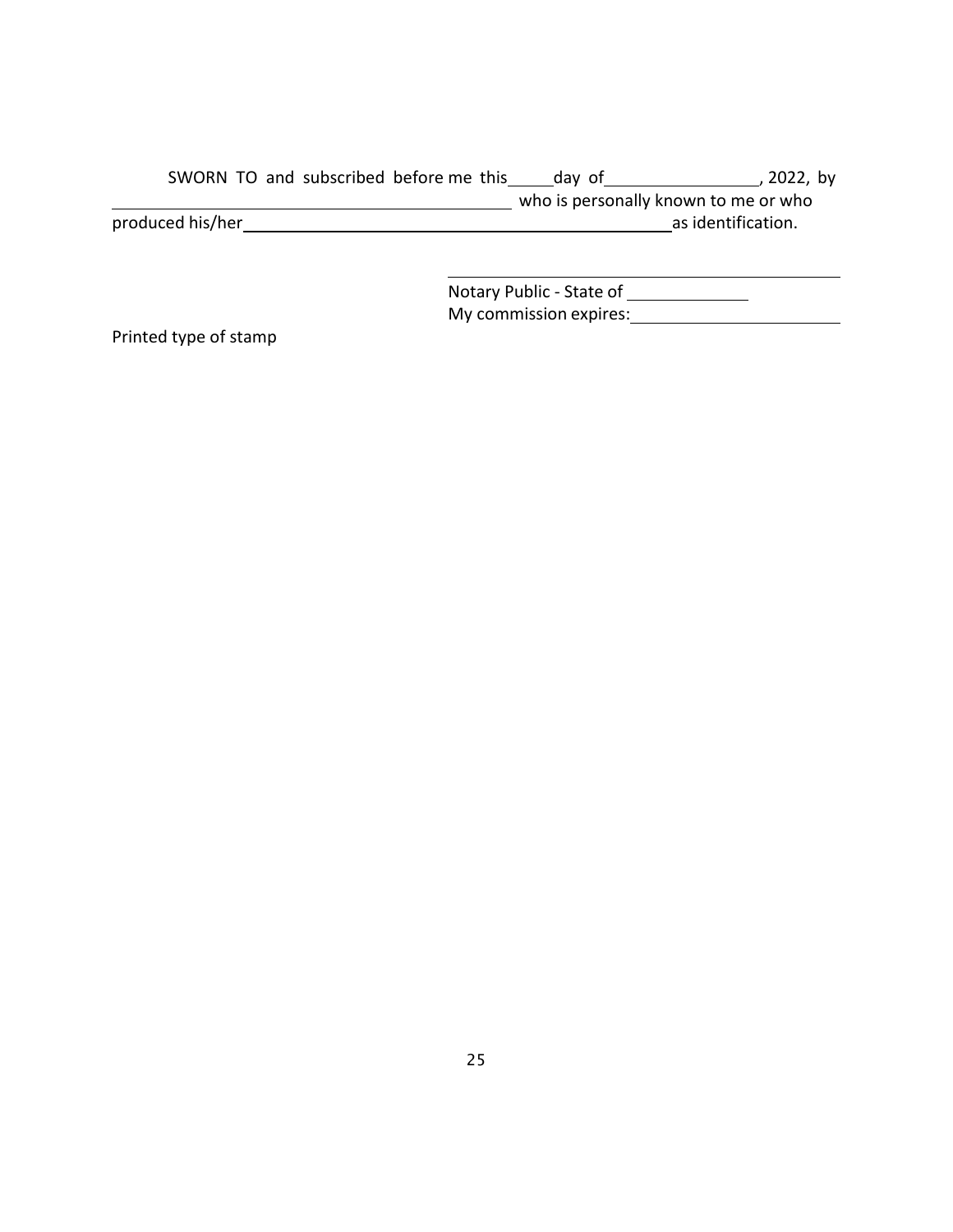## **EXHIBIT 6 RFP # ELCNWF 2022-02 Coalition Workforce Initiative Public Awareness Campaign**

## **STATEMENT OF NO INVOLVEMENT**

|                                                                          | as an authorized |  |
|--------------------------------------------------------------------------|------------------|--|
| representative of                                                        | certify that no  |  |
| member of this firm or any person having interest in this firm has been: |                  |  |

Awarded a contract by the Early Learning Coalition of Northwest Florida, on a noncompetitive basis to perform a feasibility study concerning the scope of work contained in this solicitation, or participated in drafting this solicitation.

| <b>Typed Name of Authorized</b><br>Official: |
|----------------------------------------------|
| <b>Title of Authorized Official:</b>         |
| <b>Signature of Authorized Official</b>      |
| Date Signed:                                 |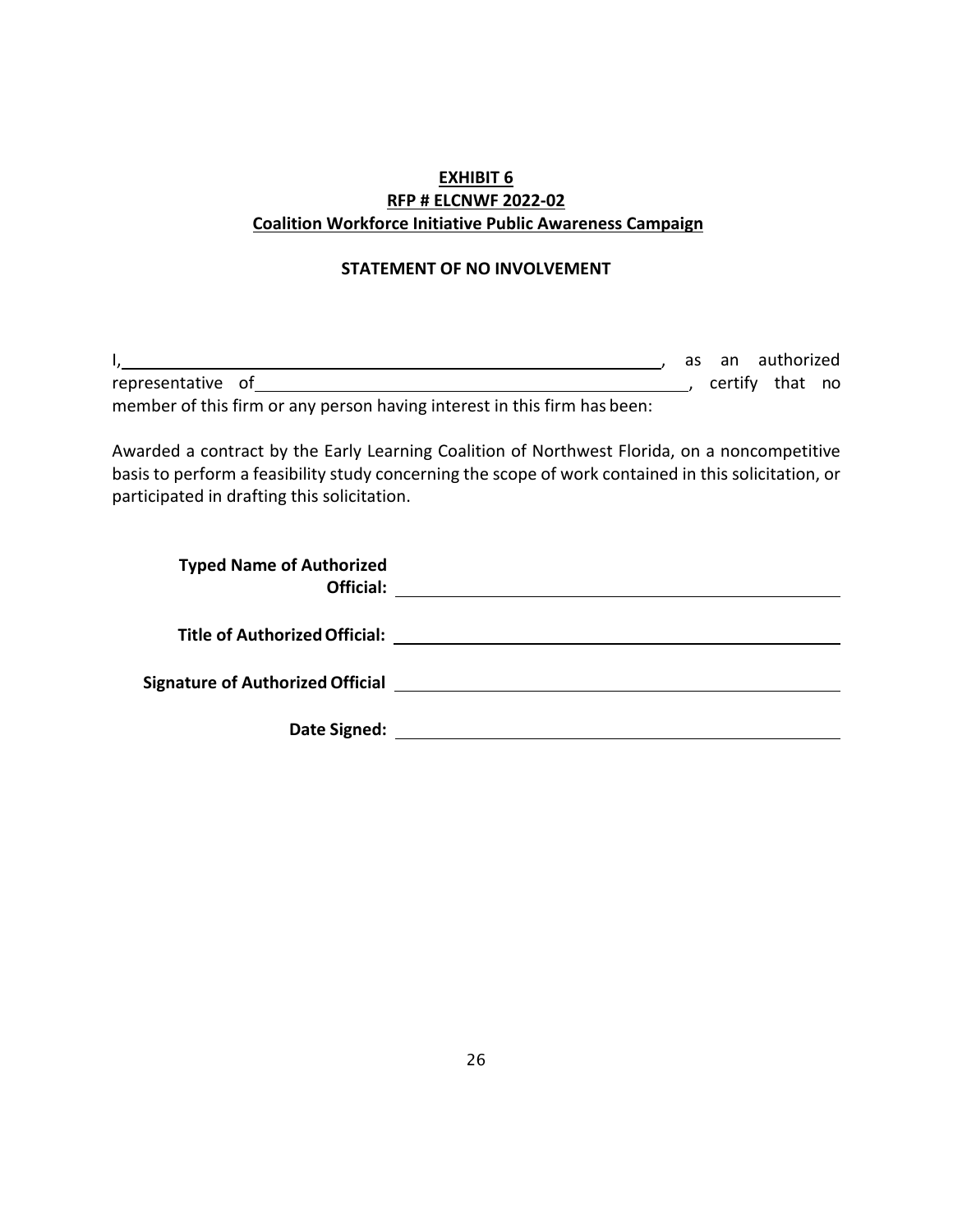## **EXHIBIT 7 RFP # ELCNWF 2022-02 Coalition Workforce Initiative Public Awareness Campaign**

## **CERTIFICATION REGARDING DEBARMENT, SUSPENSION AND OTHER RESPONSIBILITY MATTERS PRIMARY COVERED TRANSACTION**

This certification is required by the regulations implementing Executive Order 12549, Debarment and Suspension, 29 CFR Part 98. The regulations were published as Part VII of the May 26, 1988, Federal Register (pages 19160-19211).

- (1) The prospective primary participant certifies to the best of its knowledge and belief, that it and its principals:
	- (a) Are not presently debarred, suspended, proposed for debarment, declared ineligible, or voluntarily excluded from covered transactions by the Federal department or agency;
	- (b) Have not within a three-year period preceding this Proposal been convicted of, or had a civil judgment rendered against them for commission of fraud or a criminal offense in connection with obtaining, attempting to obtain, or performing a public (Federal, State, or local) transaction or contract under a public transaction; violation of Federal or State antitrust statutes or commission of embezzlement, theft, forgery, bribery, falsification or destruction of records, making false statements, or receiving stolen property;
	- (c) Are not presently indicated for, or otherwise criminally or civilly changed by a government entity (Federal, State, or local) with commission of any of the offenses enumerated in paragraph (1)(b) of this certification; and
	- (d) Have not within a three-year period preceding this application/proposal had one or more public transactions (Federal, State, or local) terminated for cause ordefault.
- (2) Where the prospective primary participant is unable to certify to any of the statements in this certification, such prospective participant shall attach an explanation to this Proposal.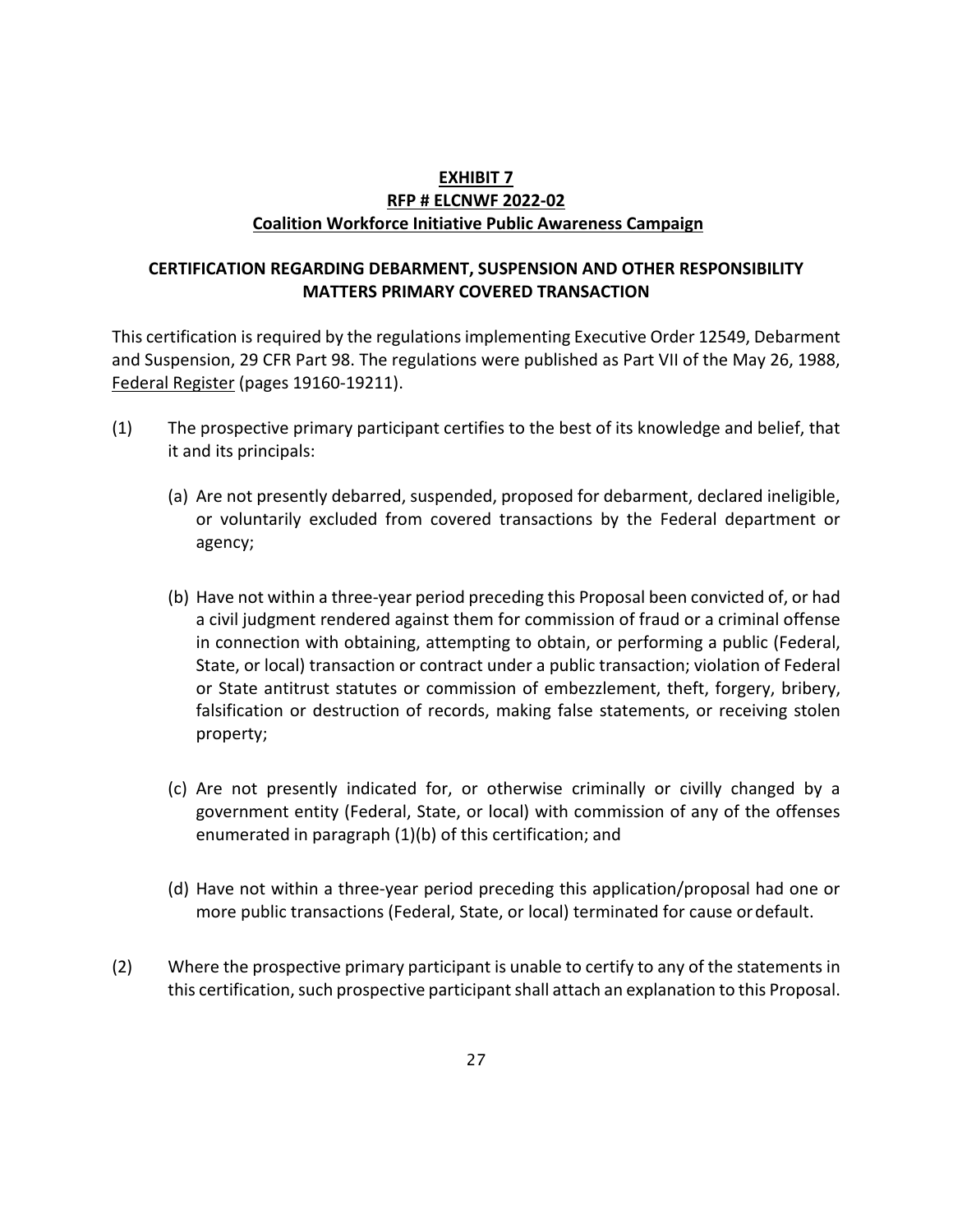Name and Title of Authorized Representative Mame of Company

Signature Date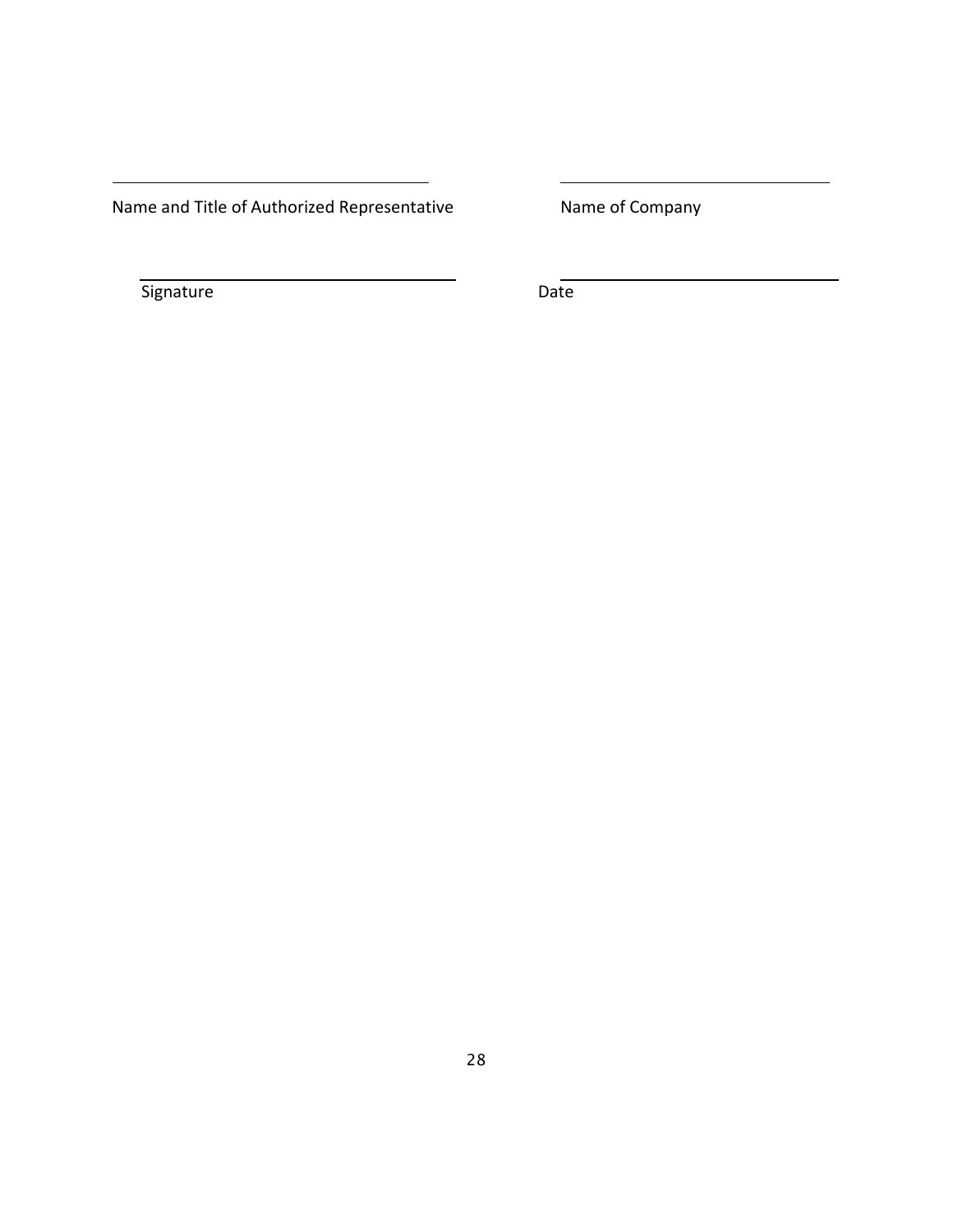## **EXHIBIT 8 RFP # ELCNWF 2022-02 Coalition Workforce Initiative Public Awareness Campaign**

## **SWORN STATEMENT PURSUANT TO SECTION 287.133(3)(A), FLORIDA STATUTES, ON PUBLIC ENTITY CRIMES**

THIS FORM MUST BE SIGNED AND SWORN TO IN THE PRESENCE OF A NOTARY PUBLIC OR OTHER OFFICIAL AUTHORIZED TO ADMINISTER OATHS.

|  | This sworn statement is submitted by                                                | for            |
|--|-------------------------------------------------------------------------------------|----------------|
|  |                                                                                     | whose business |
|  | address is and (if applicable) its Federal Employer Identification Number (FEIN) is |                |
|  | (If the entity has no FEIN, the Social Security Number of the                       |                |
|  | individual signing this sworn                                                       |                |
|  | statement:                                                                          |                |

- 2. I understand that a "public entity crime" as defined in Paragraph 287.133(1)(a), Florida Statutes, means a violation of any state and federal law by a person with respect to and directly related to the transaction of business with any public entity or with an agency or political subdivision of any other state or of the United States, including, but not limited to, any bid or Contract for goods and services to be provided to any public entity or any agency or political subdivision or any other state or of the United States and involving antitrust, fraud, theft, bribery, collusion, racketeering, conspiracy or material misrepresentation.
- 3. I understanding the "convicted" or "conviction" as defined in Paragraph 287.133(1)(b), Florida Statues, means a finding of guilt or a conviction of a public entity crime, with or without an adjudication of guilt, in any federal or state trial court of recording relating to charges brought by indictment or information after July 1, 1989, as result of jury verdict, non-jury trial, or entry of a plea of guilty or nolo contendere.
- 4. I understand that an "affiliate" as defined in Paragraph 287.133(1)(a), Florida Statutes, means:
	- a. A predecessor or successor of a person convicted of a public entity crime; or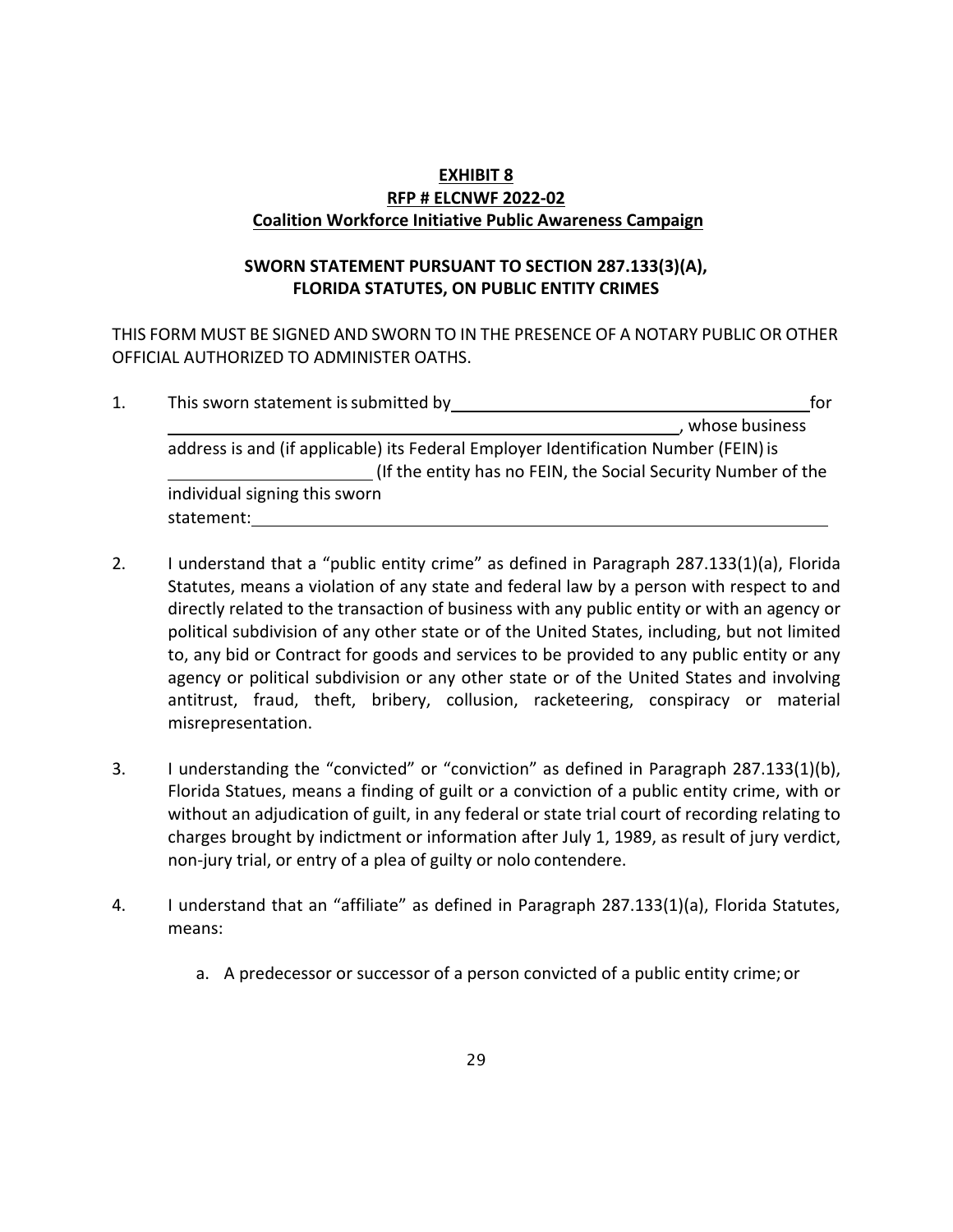- b. An entity under the control of any natural person who is active in the management of the entity and who has been convicted of a public entity crime. The term "affiliate" included those officers, directors, executives, partners, shareholders, employees, members and agents who are active in the management of an affiliate. The ownership by one person of shares constituting a controlling interest in another person, or a pooling of equipment or income among persons when not fair market value under an arm's length agreement, shall be a prima facie case that one person controls another person. A person who knowingly enters into a joint venture with a person who has been convicted of a public entity crime in Florida during the preceding 36 months shall be considered an affiliate.
- 5. I understand that a "person as defined in Paragraph 287.133(1)(e), Florida Statutes, means any natural person or entity organized under the laws of any state or the United States with the legal power to enter into a binding Contract and which bids or applies to bid on Contracts for the provision of goods or services let by a public entity, or which otherwise transacts or applies to transact business with a public entity. The term "person" includes those officers, executives, partners, shareholders, employees, members, and agents who are active in management of an entity.
- 6. Based on information and belief, the statement, which I have marked below, is true in relation to the entity submitting this sworn statement, {Please indicate which statement applies}

 Neither the entity submitting this sworn statement, nor any of its officers, directors, executives, partners, shareholders, employees, members, or agents who are active in the management of the entity, or any affiliate of the entity has been charged with and convicted of a public entity crime within the past 36 months. And (Please indicate which additional statement applies).

 The entity submitting this sworn statement, or one or more of its officers, directors, executives, partners, shareholders, employees, members, or agents who are active in the management of the entity, or an affiliate of the entity has been charged and convicted of a public entity crime subsequent to July 1, 1989.

 The entity submitting this sworn statement, or one or more of its officers, directors, executives, partners, shareholders, employees, members, or agents who are active in the management of the entity, or an affiliate of the entity has been charges with and convicted of a public entity crime within the past 36 months. However, there has been a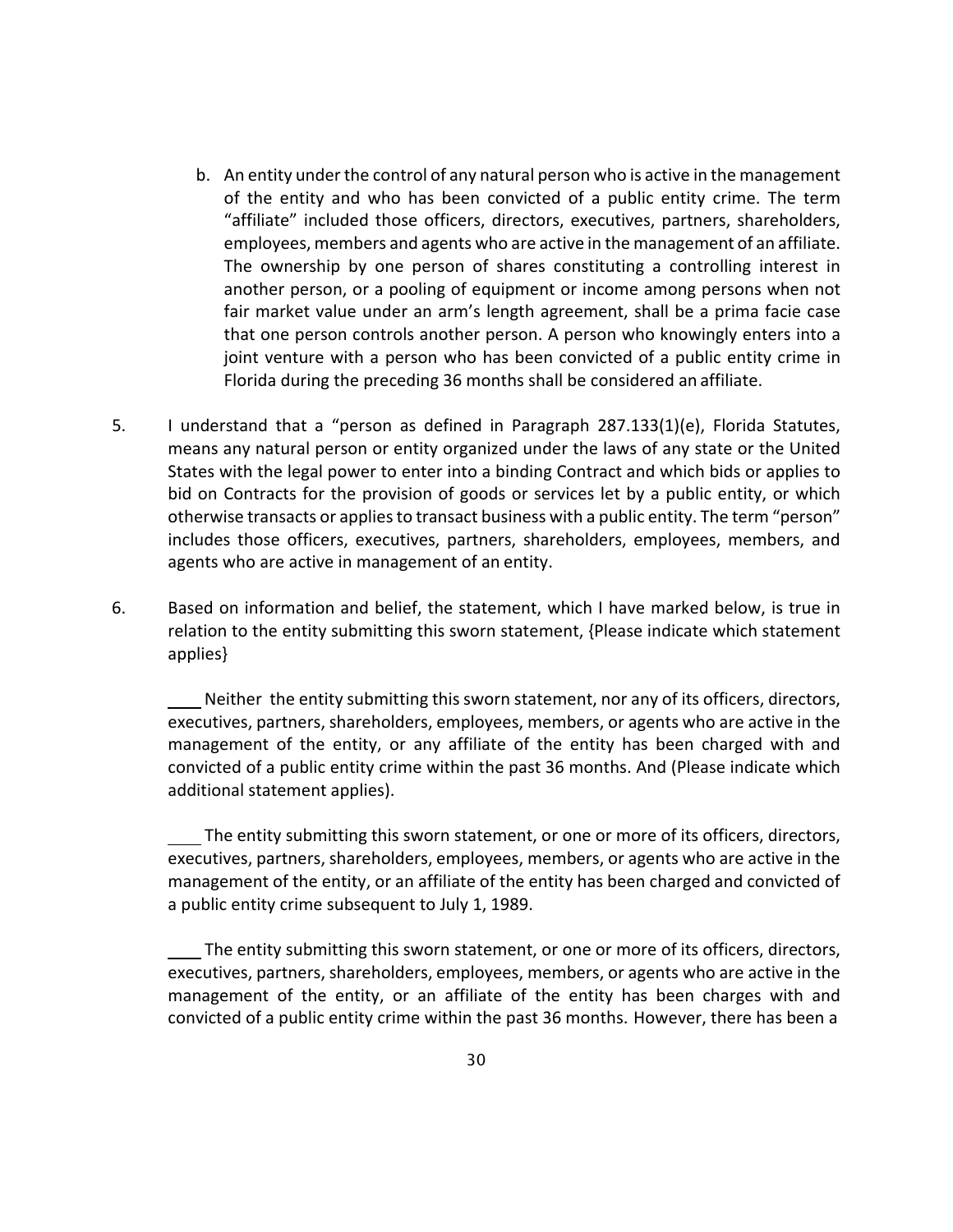subsequent proceeding before a Hearing Officer of the State of Florida, Division of Administrative Hearings and the Final Order entered by the Hearing Officer determined that it was not in the public interest to place the entity submitting this sworn statement on the convicted vendor list. (Attach a copy of the final order)

**I UNDERSTAND THAT THE SUBMISSION OF THIS FORM TO THE CONTRACTING OFFICER FOR THE ENTITY IDENTIFIED IN PARAGRAPH 1 (ONE) ABOVE IS FOR THAT PUBLIC ENTITY ONLY AND THAT THIS FORM IS VALID THROUGH DECEMBER 31 OR THE CALENDAR YEAR IN WHICH IT IS FILED. I ALSO UNDERSTAND THAT I AM REQUIRED TO INFORM THE PUBLIC ENTITY PRIOR TO ENTERING INFOR A CONTRACT IN EXCESS OF THE THRESHOLD AMOUNT PROVIDED IN SECTION 287.017, FLORIDA STATUTES, FOR CATEGORY TWO OF ANY CHANGE IN THE INFORMATION CONTAINED IN THIS FORM.**

Name and Title of Authorized Representative

Signature

STATE OF \_\_\_\_\_\_\_\_\_\_\_\_\_\_\_\_ COUNTY OF

|                  |  | SWORN TO and subscribed before me this |  |  | day of | 2022, by                             |
|------------------|--|----------------------------------------|--|--|--------|--------------------------------------|
|                  |  |                                        |  |  |        | who is personally known to me or who |
| produced his/her |  |                                        |  |  |        | as identification.                   |

Notary Public - State of Florida My commission expires:<br>
My commission expires:

Printed type of stamp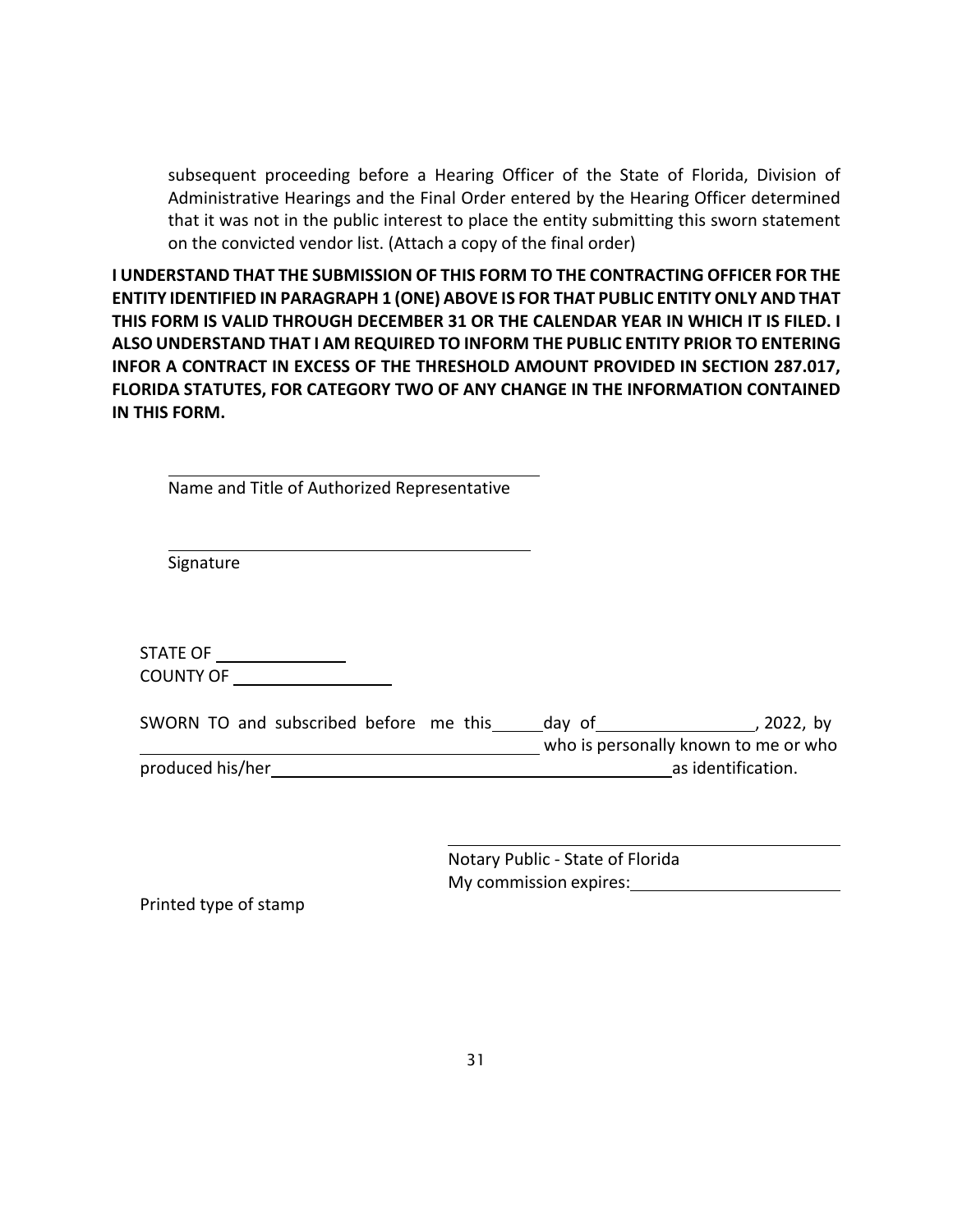## **EXHIBIT 9 RFP # ELCNWF 2022-02 Coalition Workforce Initiative Public Awareness Campaign**

#### **NON-DISCRIMINATION STATEMENT**

Public Law 105-220, Sec. 188 Nondiscrimination (a) *In General*

- (1) Federal financial assistance For the purpose of applying the prohibitions against discrimination on the basis of age under the Age Discrimination Act of 1975 (42 U.S.C. 6101 et seq.), on the basis of disability under section 504 of the Rehabilitation Act of 1973 (29 U.S.C. 794), on the basis of sex under title IX of the Education Amendments of 1972 (20 U.S.C. 1681 et seq.), or on the basis of race, color, or national origin under title VI of the Civil Rights Act of 1964 (42 U.S.C.2000d et seq.), programs and activities funded or other financially assisted in whole or in part under this Act are considered to be programs and activities receiving Federal financial assistance.
- (2) Prohibitions of discrimination regarding participation, benefits, and employment. No individual shall be excluded from participation in, denied the benefits of, subjected to discrimination under, or denied employment in the administration of or in connection with, any such programs or activity because of race, color, religion, sex (except as otherwise permitted under title IX of the Education amendments of 1972[20 U.S.C. 1681 et seq]), national origin, age, disability, or political affiliation or belief.
- (3) Prohibition on assistance for facilities for sectarian instruction or religious worship. Participants shall not be employed under this chapter to carry out the construction, operation, or maintenance of any part of any facility that is used or to be used for sectarian instruction or as a place for religious worship (except with respect to the maintenance of a facility that is not primarily or inherently devoted to sectarian instruction or religious worship, in a case in which the organization operating the facility is part of a program or activity providing services to participants).
- (4) Prohibition on discrimination on basis of participant status. No person may discriminate against an individual who is a participant in a program or activity that receives funds under this chapter, with respect to the terms and conditions affecting, or rights provided to, the individual, solely because of the status of the individual as a participant.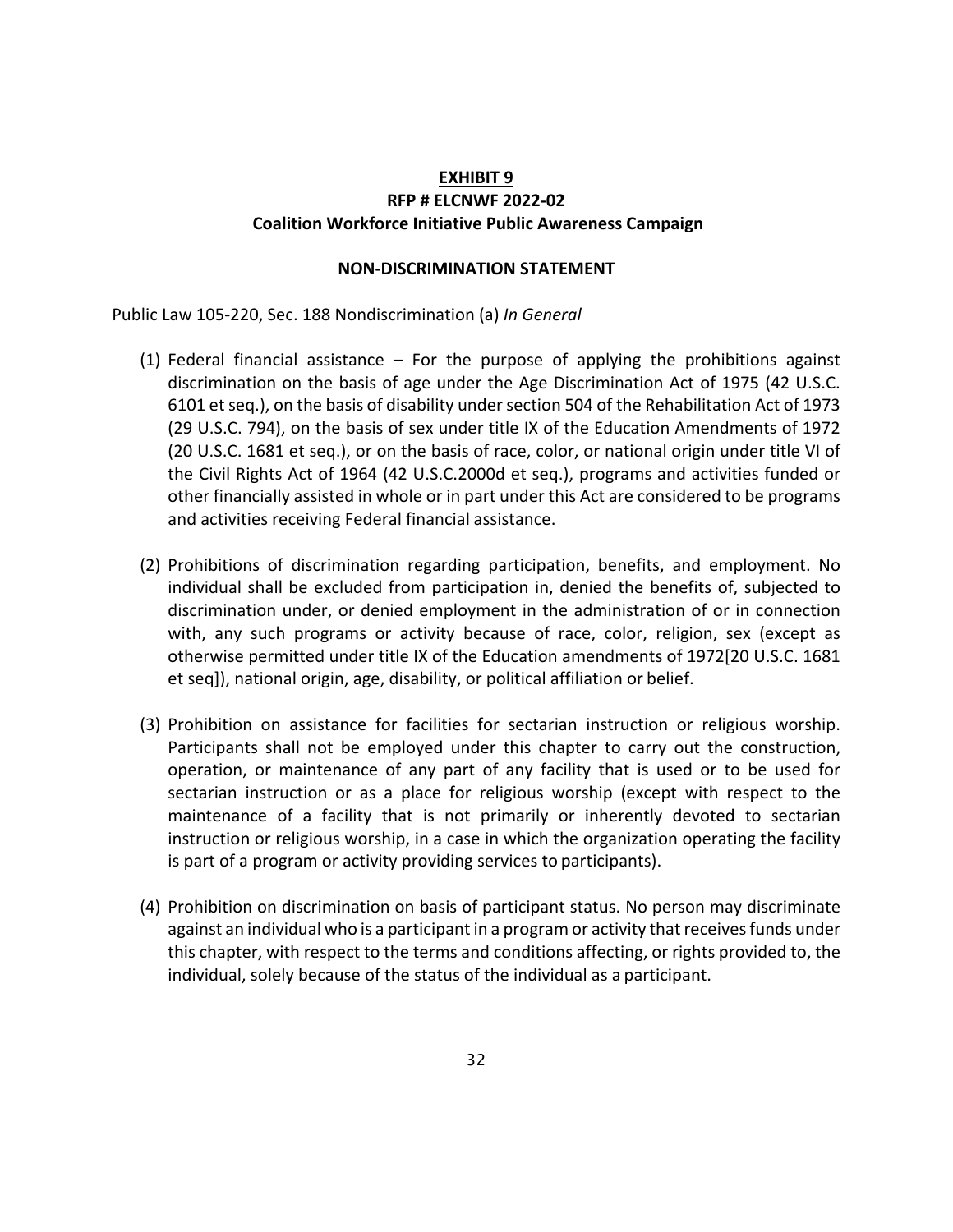(5) Prohibition on discrimination against certain noncitizens. Participation in programs and activities or receiving funds under this chapter shall be available to citizens andnationals of the United States, lawfully admitted permanent resident aliens, refugees, asylees, and parolees, and other immigrants authorized by the Attorney General to work in the United States.

The undersigned has read and agreed to the statements described above.

Name and Title of Authorized Representative

Signature Date Date

Name of Company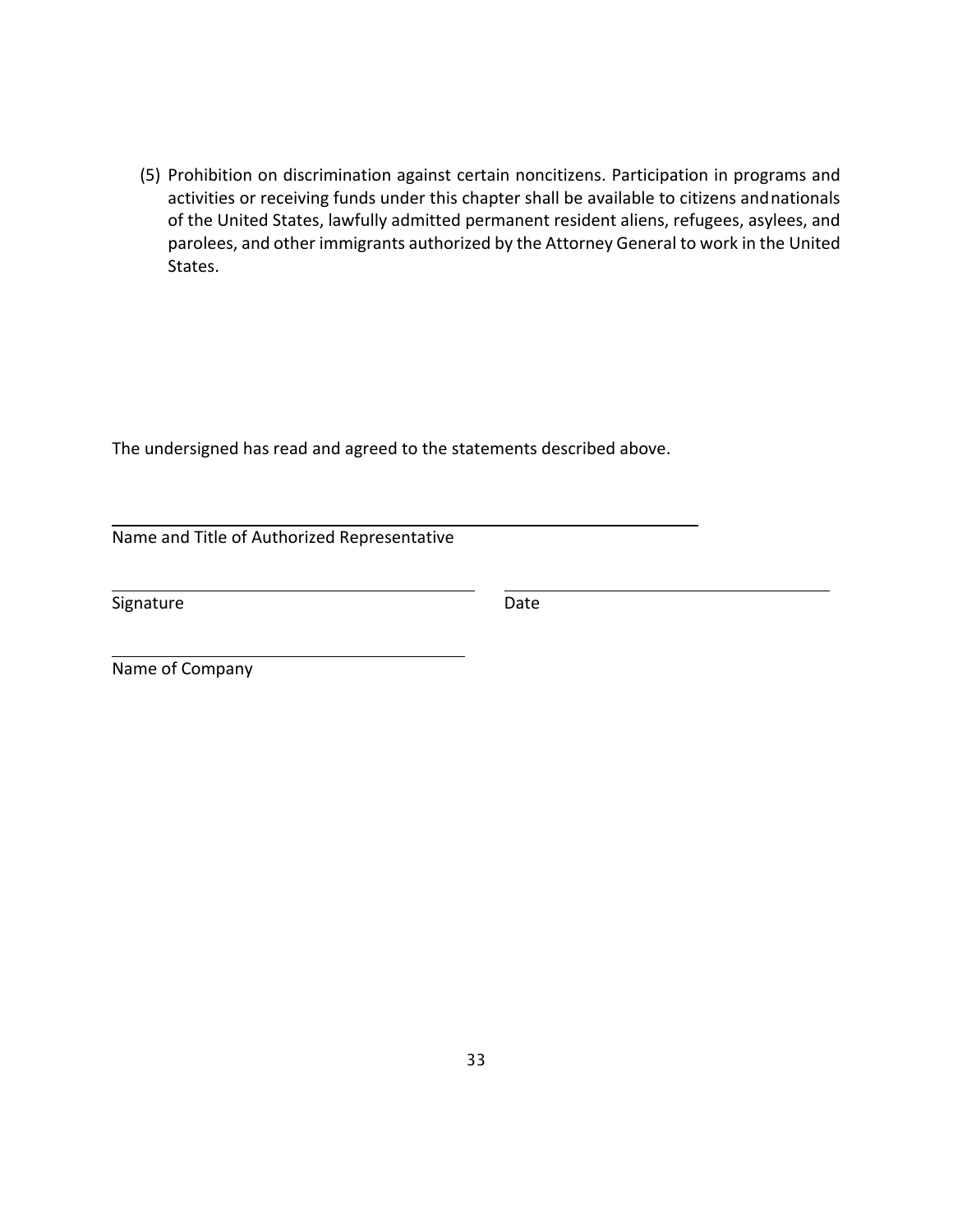## **EXHIBIT 10 RFP # ELCNWF 2022-02 Coalition Workforce Initiative Public Awareness Campaign**

#### **CERTIFICATION REGARDING LOBBYING**

Certification for Contracts, Grants, Loans, and Cooperative Agreements.

The undersigned certifies, to the best of his or her knowledge and belief, that:

- (1) No federal appropriated funds have been paid or will be paid, by or on behalf of the undersigned, to any person for influencing or attempting to influence an officer or an employee of any agency, a member of congress, an officer or employee of congress, or an employee or member of congressin connection with the awarding of any federal Contract, the making of any federal grant, the making of any federal loan, the entering into any cooperative agreement, and the extension, continuation, renewal, amendment, or modification of any federal Contract, grant, loan, or cooperative agreement.
- (2) If any funds other than federal appropriated funds have been paid or will be paid to any person for influencing or attempting to influence an officer or employee of any agency, a member of congress, an officer or employee of congress, or an employee of a member of congress in connection with this federal Contract, grant, loan or cooperative agreement, the undersigned shall complete and submit Standard Form LLL, "Disclosure Form to Report Lobbying", in accordance with itsinstructions.
- (3) The undersigned shall require that the language of this certification be included in the award documents for all subawards at all tiers (including subcontracts, subgrants, and Contracts under grants, loans, and cooperative agreements) and that all subrecipients shall certify and disclose accordingly.

This certification is material representation of fact upon which reliance was placed when this transaction was made or entered into. Submission of this certification is a prerequisite for making or entering into this transaction imposed by section 1352, Title 31, U.S. Code. Any person who fails to file the required certification shall be subject to civil penalty of not less than \$10,000 and not more than \$100,000 for each such failure.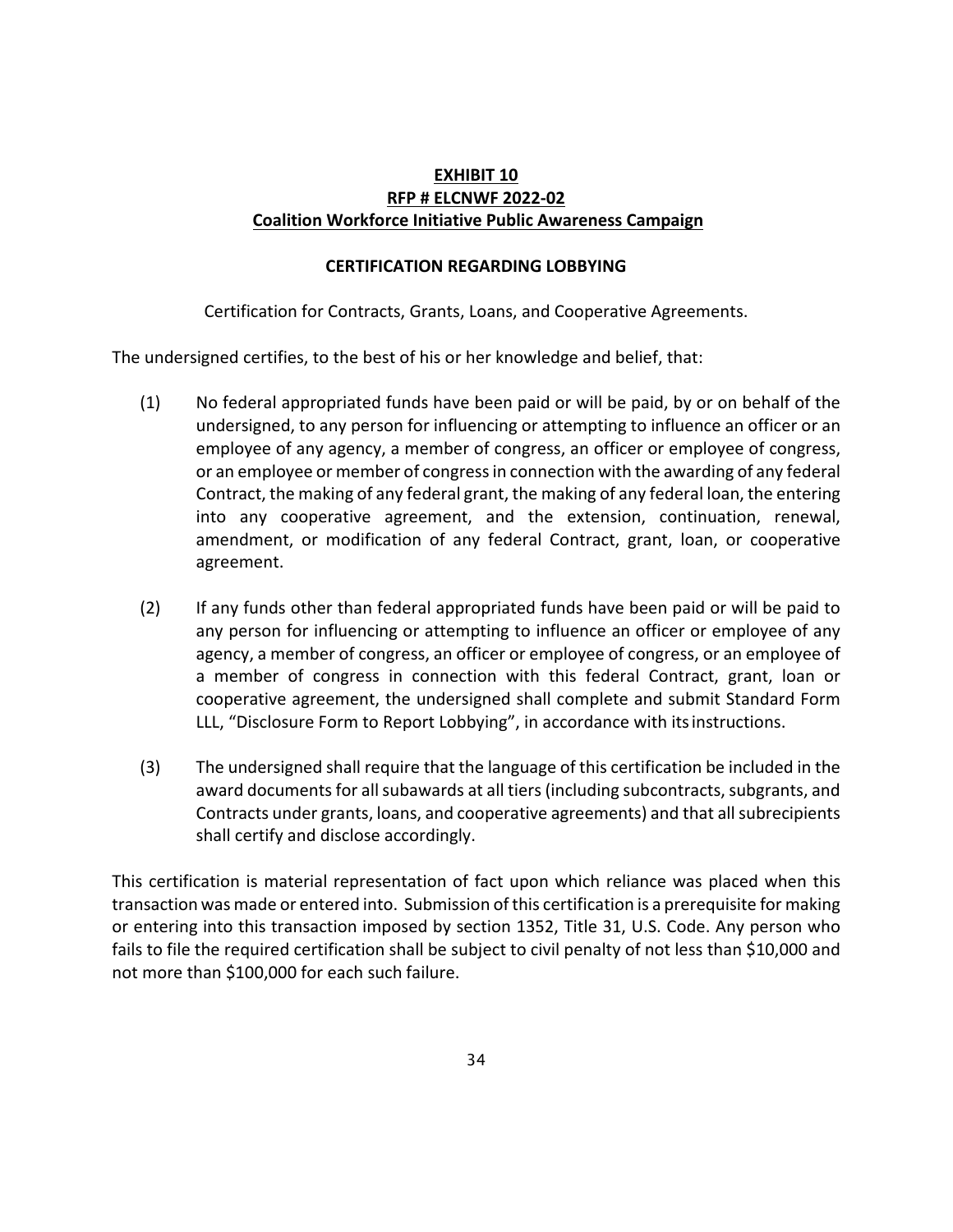Name and Title of Authorized Representative Mame of Company

Signature Date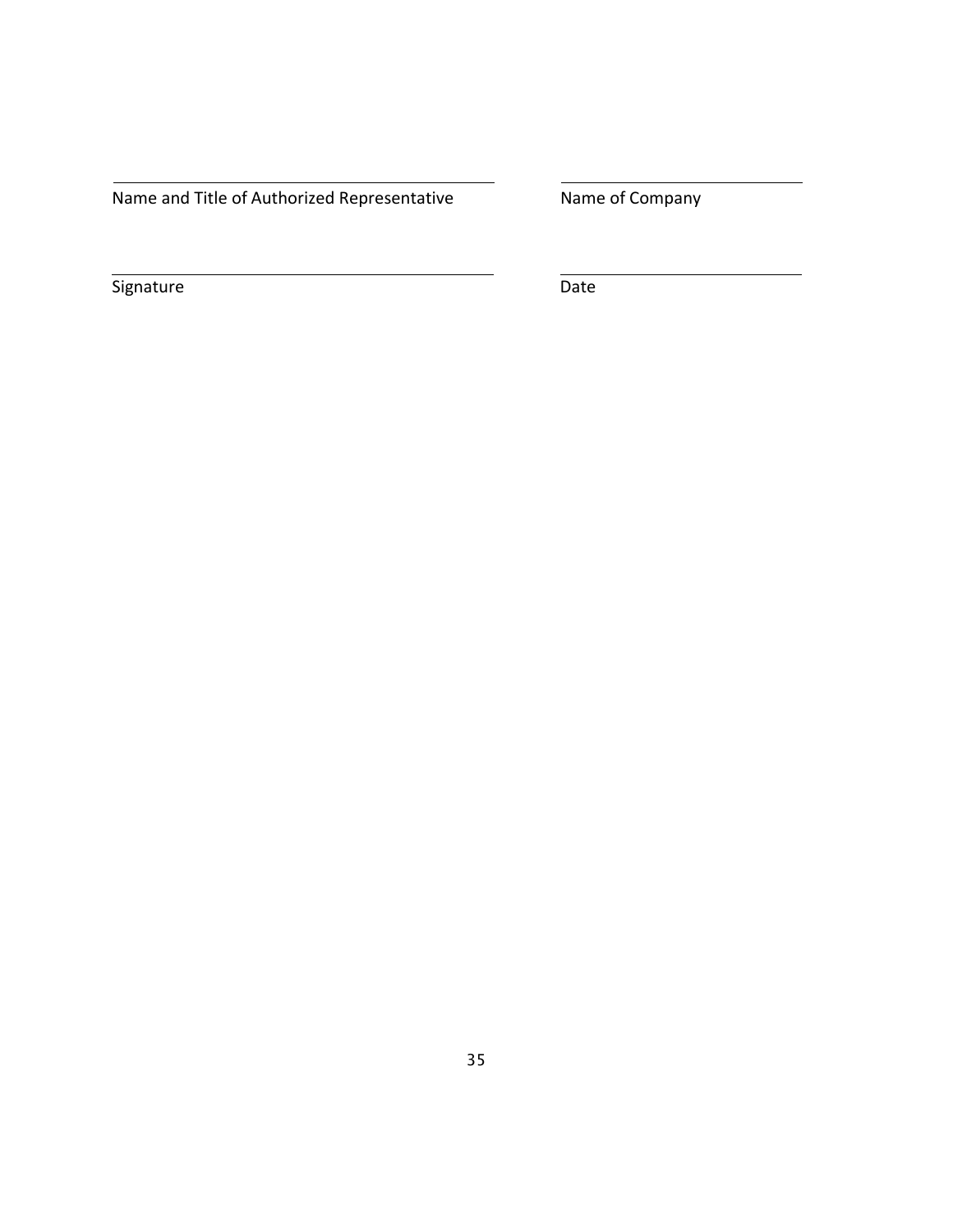## **EXHIBIT 11 RFP # ELCNWF 2022-02 Coalition Workforce Initiative Public Awareness Campaign**

## **CERTIFICATION REGARDING DRUG-FREE WORKPLACE**

Pursuant to the Drug Free Workplace Act of 1988 and itsimplementing regulations codified at 29 CFR 98, Subpart F and 45 CFR part 82.

I, , the

undersigned, in representation of ,

the Provider, attest and certify that the Provider will provide a drug-free workplace, by the following actions.

- A. Publishing a statement of notifying employees that the unlawful manufacture, distribution, dispensing, possession or use of a controlled substance is prohibited in the Provider's workplace and specifying the actions that will be taken against employees for violation of such prohibition.
- B. Establishing an ongoing drug-free awareness program to inform employees concerning:
	- 1. The dangers of drug abuse in the workplace.
	- 2. The policy of maintaining of drug-free workplace.
	- 3. Any available drug counseling, rehabilitation and employee assistance programs.
	- 4. The penalties that may be imposed upon employees for drug abuse violations occurring in the workplace.
- C. Making it a requirement that each employee to be engaged in the performance of the Contract be given a copy of the statement required by paragraph A.
- D. Notifying the employee in the statement required by paragraph A that, as a condition of employment under the Agreement, the employee will:
	- 1. Abide by the terms of the statement.
	- 2. Notify the employer in writing of his or her conviction for a violation of a criminal drug statute occurring in the workplace no later than five (5) calendar days after such conviction.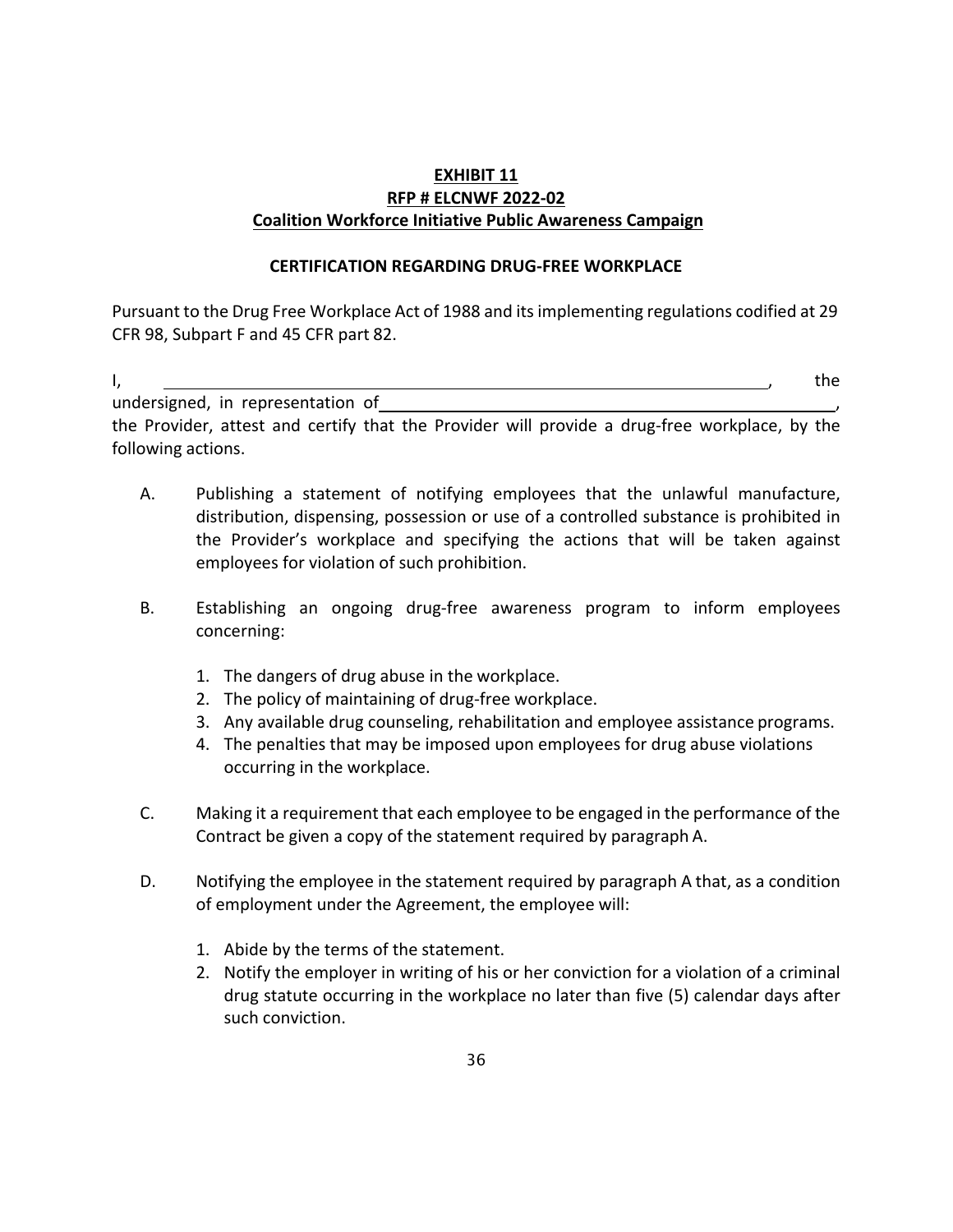- E. Notifying the agency in writing ten (10) calendar days after receiving notice under subparagraph D.2. from an employee or otherwise receiving actual notice of such conviction. Provide such notice of convicted employees, including position title, to every Grant officer on whose grant activity the convicted employee was working. The notice shall include the identification number (s) of each affectedContract/Grant.
- F. Taking one of the following actions, within thirty (30) calendar days of receiving notice under subparagraph d.2., with respect to any employee who is so convicted.
	- 1. Taking appropriate personnel action against such an employee, up to and including termination consistent with the requirements of the Rehabilitation Act of 1973 as amended.
	- 2. Requiring such employee to participate satisfactorily in a drug abuse assistance or rehabilitation program approved for such purposes by a Federal, State, or local, health, law enforcement or other appropriate agency
- G. Making a good faith effort to continue to maintain a drug free workplace through implementation of paragraphs A, B, C, D, E and F.

## **CERTIFICATION**

I declare under penalty of perjury under the laws of the United States and under the penalties set forth by the Drug-Free Workplace Act of 1988, that this certification is true and correct.

Name and Title of Authorized Representative Name of Company

Signature Date Date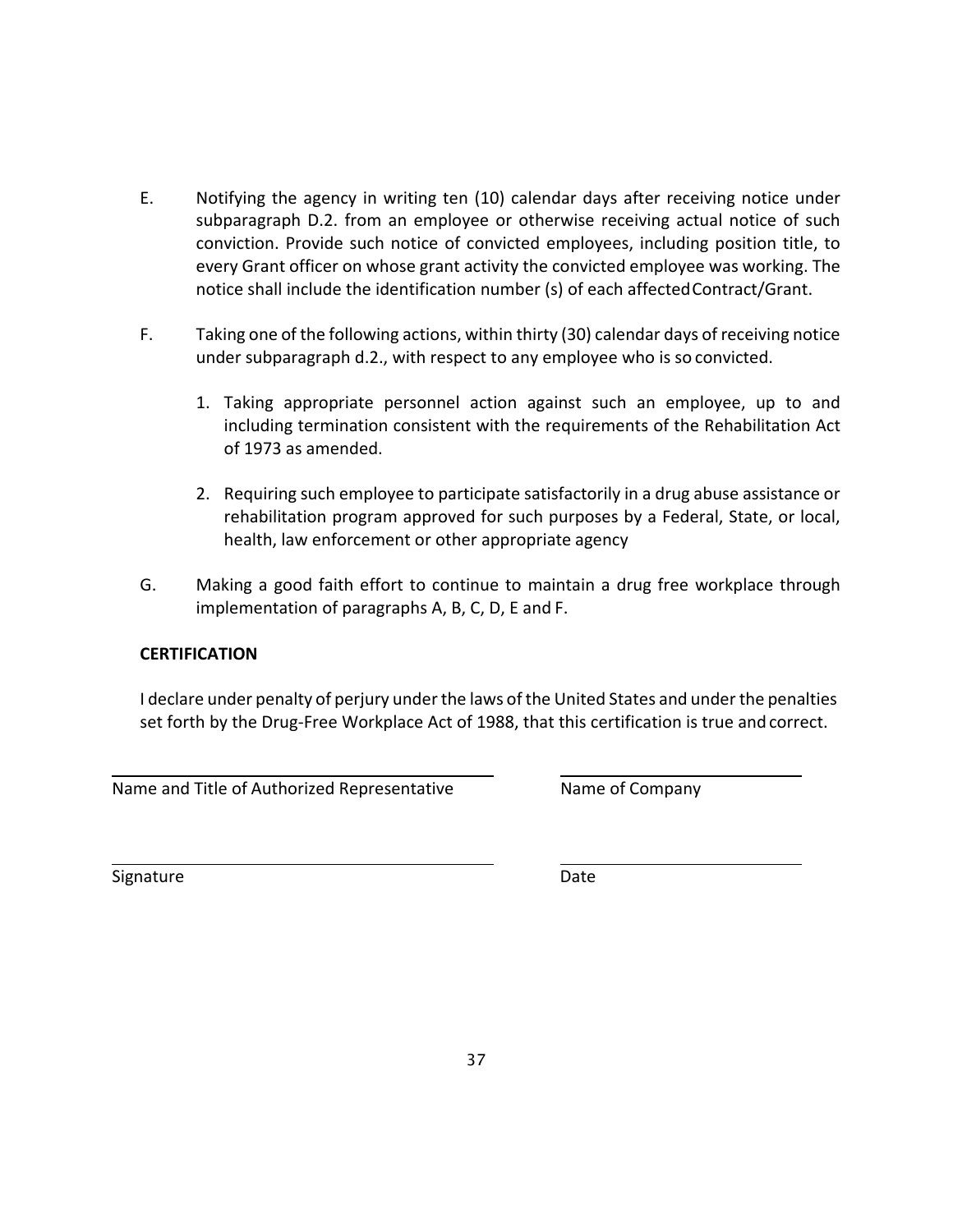## **EXHIBIT 12 RFP # ELCNWF 2022-02 Coalition Workforce Initiative Public Awareness Campaign**

#### **FINANCIAL AND COMPLIANCE AUDIT REQUIREMENTS**

This attachment is applicable if the Contractor is any State or local government entity, non-profit organization, or for-profit organization. For State or local government entities, a Single Audit performed by the Auditor General shall satisfy the requirements of this attachment. If the Contractor does not meet any of the requirements below, no audit is required by this attachment.

#### **PART I: FEDERAL REQUIREMENTS**

This part is applicable if the recipient is a State or local government or a non-profit organization as defined in OMB Circular A-133, as revised.

In the event the recipient expends \$500,000 or more in Federal awards during its fiscal year, the recipient must have a single or program-specific audit conducted in accordance with the provisions of OMB Circular A-133, asrevised. In determining the Federal awards expended during its fiscal year, the recipient shall consider all sources of Federal awards, including Federal resources received from the Department of Children & Families. The determination of amounts of Federal awards expended should be in accordance with guidelines established by OMB Circular A-133, as revised. An audit of the recipient conducted by the Auditor General in accordance with the provisions of OMB Circular A-133, as revised, will meet the requirements of this part. In connection with the above audit requirements, the recipient shall fulfill the requirementsrelative to auditee responsibilities as provided in Subpart C of OMB Circular A133, as revised.

The schedule of expenditures should disclose the expenditures by contract number for each contract with the department in effect during the audit period. The financial statements should disclose whether or not the matching requirement was met for each applicable contract. All questioned costs and liabilities due the department shall be fully disclosed in the audit report package with reference to the specific contract number.

#### **PART II: STATE REQUIREMENTS**

This part is applicable if the recipient is a non-state entity as defined by Section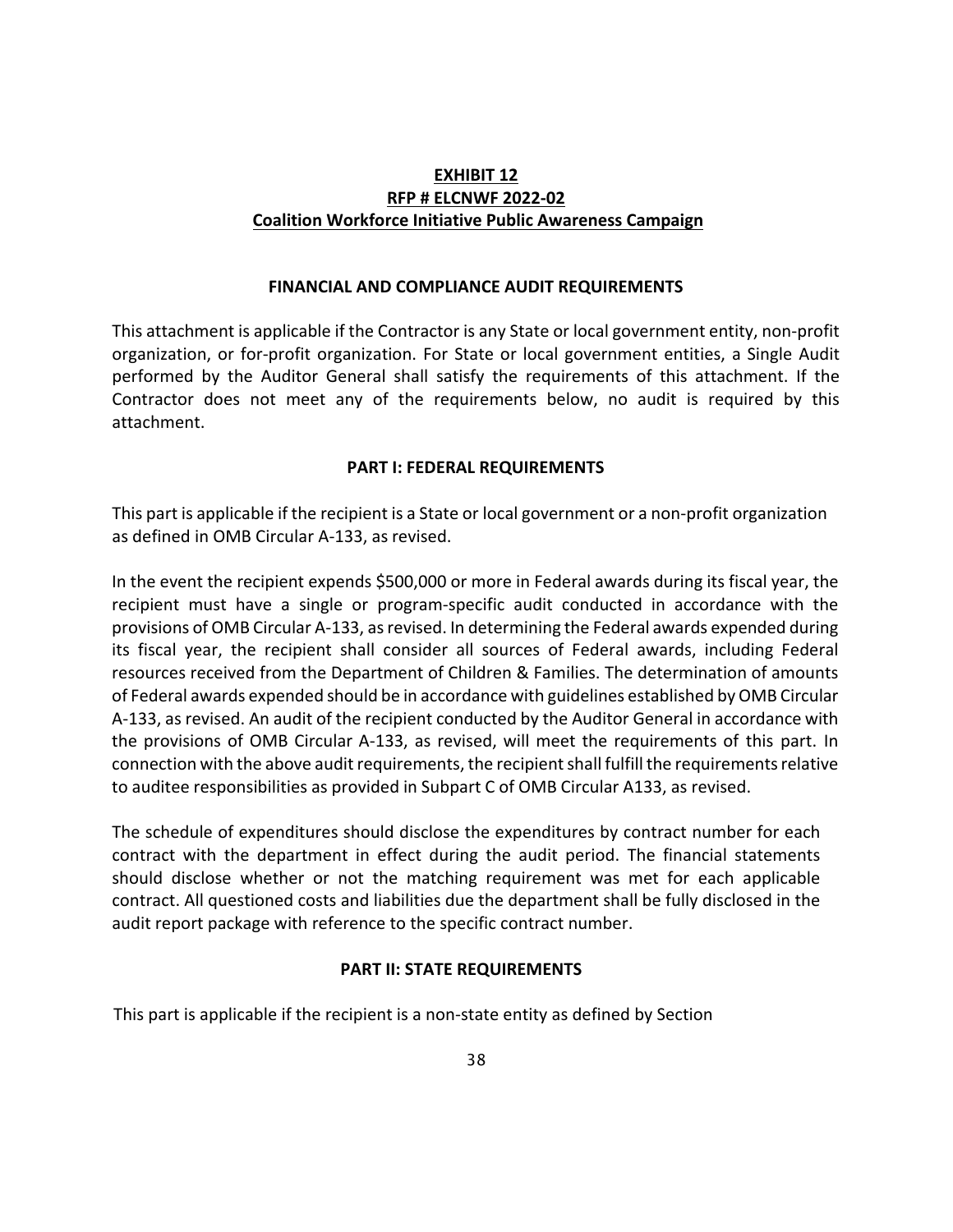215.97(2)(m), Florida Statutes.

In the event the recipient expends \$500,000 or more in state financial assistance during its fiscal year, the recipient must have a State single or project-specific audit conducted in accordance with Section 215.97, Florida Statutes; applicable rules of the Executive Office of the Governor, the Chief Financial Officer and Chapters 10.550 (local governmental entities) or 10.650 (nonprofit and for-profit organizations), Rules of the Auditor General. In determining the state financial assistance expended during its fiscal year, the recipient shall consider all sources of state financial assistance, including state financial assistance received from the Department of Children & Families, other state agencies, and other non-state entities. State financial assistance does not include Federal direct or pass-through awards and resources received by a non-state entity for Federal program matching requirements.

In connection with the audit requirements addressed in the preceding paragraph, the recipient shall ensure that the audit complies with the requirements of Section 215.97(7), Florida Statutes. This includes submission of a financial reporting package as defined by Section 215.97(2)(e), Florida Statutes, and Chapters 10.550 or 10.650, Rules of the Auditor General.

The schedule of expenditures should disclose the expenditures by contract number for each contract with the department in effect during the audit period. The financial statements should disclose whether or not the matching requirement was met for each applicable contract. All questioned costs and liabilities due the department shall be fully disclosed in the audit report package with reference to the specific contract number.

Name and Title of Authorized Representative Name of Company

Signature Date Date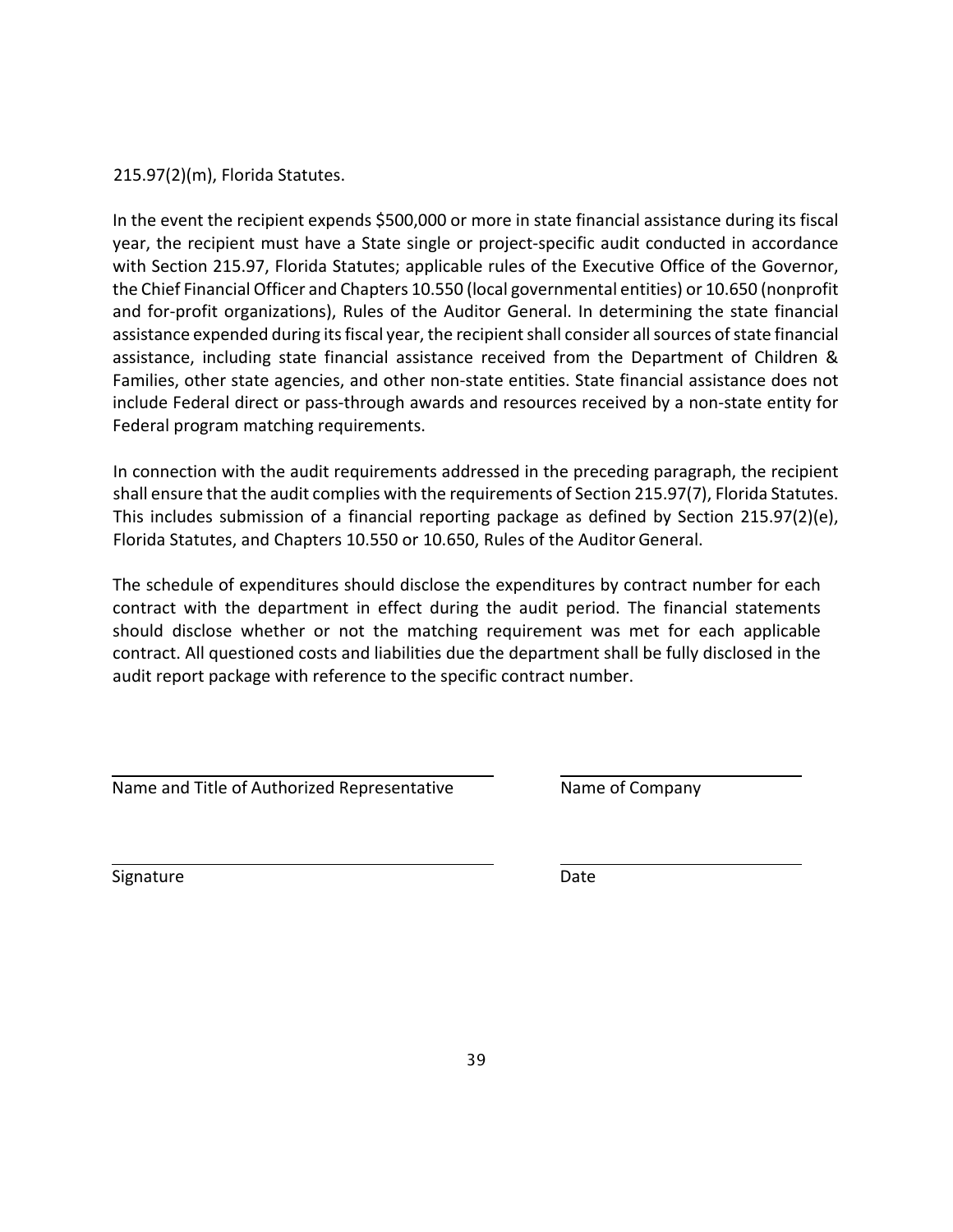## **EXHIBIT 13 RFP # ELCNWF 2022-02 Coalition Workforce Initiative Public Awareness Campaign**

#### **SAMPLE PROFESSIONAL SERVICES AGREEMENT EARLY LEARNING COALITION OF NORTHWEST FLORIDA, INC. CONTRACT # STANDARD CONTRACT**

THIS CONTRACT (the "Contract") is between the Early Learning Coalition of Northwest Florida, Inc., (hereinafter the "Coalition") and \_\_\_\_\_\_\_\_\_\_\_\_\_\_\_\_\_\_\_\_\_\_\_\_\_\_\_\_\_\_\_\_\_\_\_\_\_\_\_\_\_\_\_\_\_, (hereinafter the

"Contractor"), each individually a "Party" and collectively the "Parties."

WHEREAS, the Coalition is a subrecipient of the state of Florida Office of Early Learning ("DEL") Grant Agreement. DEL is the designated Lead Agency for the state of Florida, which is the recipient of a Child Care and Development Block Grant (CCDBG) pursuant to 45 Code of Federal Regulations (CFR) part(s) 98 and 99, which is a primary funding source for the School Readiness Program (SR, SR Program); and

WHEREAS, DEL is designated as the responsible entity for execution, oversight and management of the State's Preschool Development Grant Birth through Five (PDG B – 5) award, which provides funding for improving data-driven systems coordination, increasing family access and engagement and creating a high-quality comprehensive early childhood education system; and

WHEREAS, DEL is charged with providing oversight and administration of the SR Program, including the Child Care Resource and Referral (CCR&R) network and the SR Match Program, as well as responsibility for oversight and administration of the state's Voluntary Prekindergarten Education Program (VPK, VPK Program); and

WHEREAS, the Coalition is a statutorily-created entity designated with the responsibility of administration and implementation of a local comprehensive program of SR program services and the local administration of the VPK program; and

WHEREAS, the Parties desire to enter into the Contract pursuant to which the Contractor will provide the commodities or contractual services hereafter described;

NOW THEREFORE, in consideration of the premises set forth herein, the Parties agree as follows:

#### **A. Subrecipient and Contractor Determination**

The Coalition has reviewed the criteria pursuant to 2 CFR § 200.330, *Subrecipient and Contractor determinations*, and determined<br>is a contractor for the purposes of this contract. The Contractor is a contractor for the purposes of this contract. The Contractor acknowledges it is subject to federal audit requirements as specified in 2 CFR §200 Subpart F, Audit Requirements, and Florida Single Audit Act, s. 215.97, Florida Statutes (F.S.), as appropriate and shall be subject to monitoring and audit conditions and requirements as set forth in Exhibit III.

#### **B. Percentage of Funding from Federal and State Sources**

The Coalition receives 100% of public support funding from the DEL. The funding received from DEL is derived from both federal and state sources. The percentage of public support funding to facilitate this Contract will be 70% derived from federal sources and 30% derived from the State of Florida.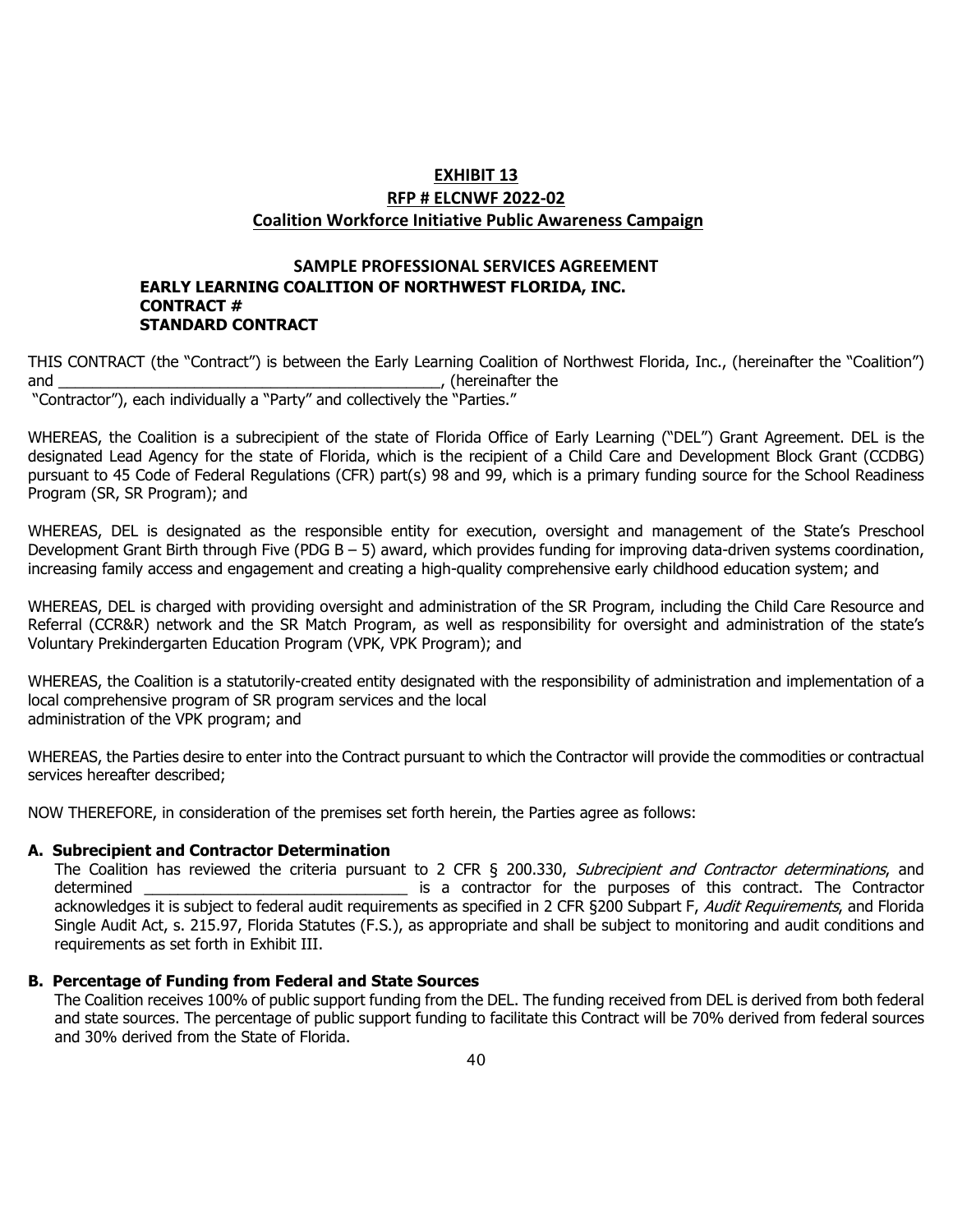#### **C. Type of Contract**

The Contract shall be a fixed price Contract.

#### **D. Contract Documents**

- The Contract consists of the following documents:
- 1. Standard Contract
- 2. Exhibit I Special Conditions
- 3. Exhibit II Scope of Work
- 4. Exhibit III Audit Requirements
- 5. Exhibit IV Assurances and Certifications

General Contract Conditions (PUR 1000) are hereby incorporated by reference as if fully set out herein. Promulgated by the State of Florida, Department of Management Services, (hereinafter "DMS") the PUR 1000 is required by s. 287.042(12), F.S. and Rule 60A-1.002(7), Florida Administrative Code (hereinafter "F.A.C."). The term "Customer" referred to in the PUR 1000 is DEL and/or Coalition.

#### **E. Incorporation of Florida Contract Provisions**

The general contracting document provisions of s. 287.058, F.S., and s. 215.971, F.S., as applicable, are hereby adopted and incorporated by reference as if fully set forth herein.

#### **F. Compliance with Applicable Laws and Regulations**

The Contractor shall comply with applicable Federal and State Laws and regulations, including any revision to those laws and regulations made after the execution of this Contract (notification will be provided in writing to the Contractor), in the course of performing services under this Contract.

#### **G. Effective Date**

This Contract shall be effective on July 1, 2019 or the date on which the last party has signed the Contract, whichever is later.

#### **H. Ending Date**

This Contract shall end on June 30, 2022, unless the Contract is terminated earlier, extended or renewed as provided herein.

#### **I. Payment and Fees: No Coalition Obligation Before Starting Date or After Ending Date**

The Coalition shall not be obligated to pay for costs incurred related to the Contract prior to its effective date or after its ending date.

#### **J. Extension**

Subject to agreement by the parties, extension of the Contract shall be in writing for a period not to exceed six (6) months and shall be subject to the same terms and conditions set forth in the initial Contract and any written amendments signed by the parties. There shall be only one extension of the Contract unless the failure to meet the criteria set forth in the Contract for completion of the Contract is due to events beyond the control of the Contractor.

#### **K. Renewal**

Upon mutual agreement, Coalition and the Contractor may renew the Contract, in whole or in part, for a period that may not exceed three (3) years or the term of the original contract, whichever is longer. The renewal must be in writing and signed by both parties. The renewal is subject to the same terms and conditions set forth in the initial Contract and any written amendments signed by the parties. If the commodity or contractual service is purchased as a result of the solicitation of bids, proposals, or replies, the price of the commodity or contractual service to be renewed must be specified in the bid, proposal, or reply, except that the Coalition may negotiate lower pricing. A renewal contract may not include any compensation for costs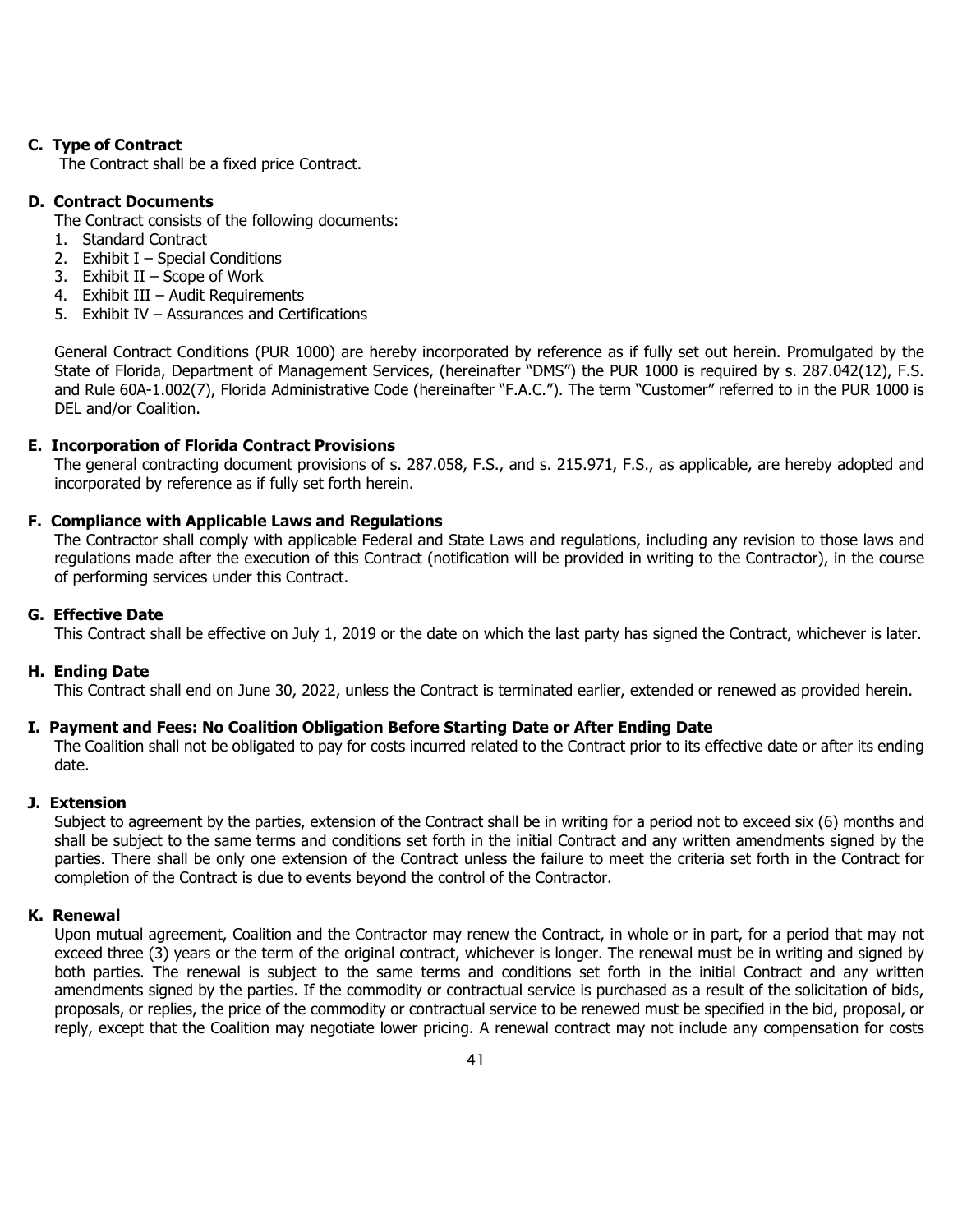associated with the renewal. Renewals are contingent upon satisfactory performance evaluations by the Coalition and subject to the availability of funds. Exceptional purchase contracts pursuant to paragraphs s. 287.057(3)(a) and (c), F.S., may not be renewed.

#### **L. Renegotiation due to Changes in Federal or State Law, Rules, or Regulations**

The parties agree to negotiate changes to the Contract if Federal or State revisions of any applicable laws or regulations make changes in the Contract necessary.

#### **M. Renegotiation or Modification**

Contract provision modifications shall be only valid when they are in writing and all parties have duly signed and dated them.

#### **N. Contract Manager**

The contract manager is responsible for enforcing performance of the Contract terms and conditions and serves as a liaison between the Coalition and the Contractor.

#### Contract Manager for the Contractor

| Name:           |  |
|-----------------|--|
| Title:          |  |
| Address:        |  |
| Zip Code:       |  |
| Office Phone:   |  |
| Cellular Phone: |  |
| E-mail Address: |  |

#### Contract Manager for the Coalition

| Name:           | Chelsea Ranew              |
|-----------------|----------------------------|
| Title:          | <b>Procurement Manager</b> |
| Address:        | 4636 HWY 90, Suite M       |
|                 | Marianna, FL 32446         |
| Zip Code:       | 32446                      |
| Office Phone:   | (850) 747-5400 ext. 204    |
| E-mail Address: | Chelsea.ranew@elcnwf.org   |

#### **O. Change in Contract Managers**

In the event any party designates different contract managers after the execution of the Contract, notice of the foregoing information for the new contract manager will be transmitted by email or sent in writing to all parties within two (2) weeks of change in contract manager and said notification will be attached to copies of the contract.

#### **P. Notices**

All notices or communications that are required under this Contract shall be in writing to either Party by the other and shall be delivered personally, sent by courier, U.S. registered or certified mail, postage prepaid or transmitted via facsimile or electronic mail addressed to such party at the addresses stated above, and shall be deemed given on the date so delivered.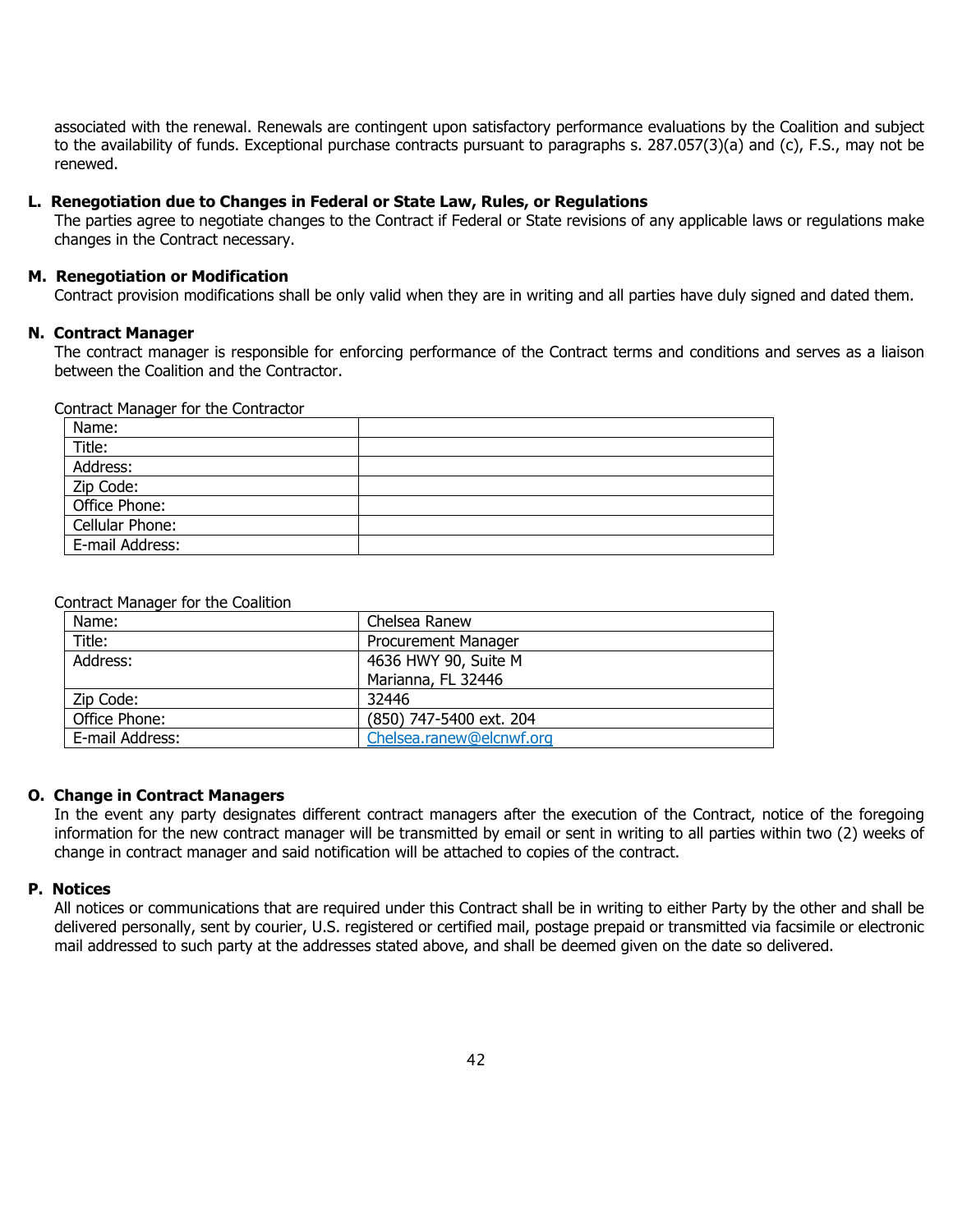#### **Q. Execution**

In consideration of the mutual covenants set forth above and in exhibits hereto, the Parties have caused to be executed this Contract by their undersigned officials duly authorized. Each person signing this Contract warrants that he or she is duly authorized to do so and to bind the respective party to the Contract.

**Contractor** 

| Signature:    |  |
|---------------|--|
| Printed Name: |  |
| Title:        |  |
| Date:         |  |
| FEIN:         |  |

Early Learning Coalition of Northwest Florida, Inc.

| Signature:    |                           |
|---------------|---------------------------|
| Printed Name: | Suzan Gage                |
| Title:        | <b>Executive Director</b> |
| Date:         | 7-01-2019                 |
| FEIN:         | 02-0751749                |

# **This space left blank intentionally**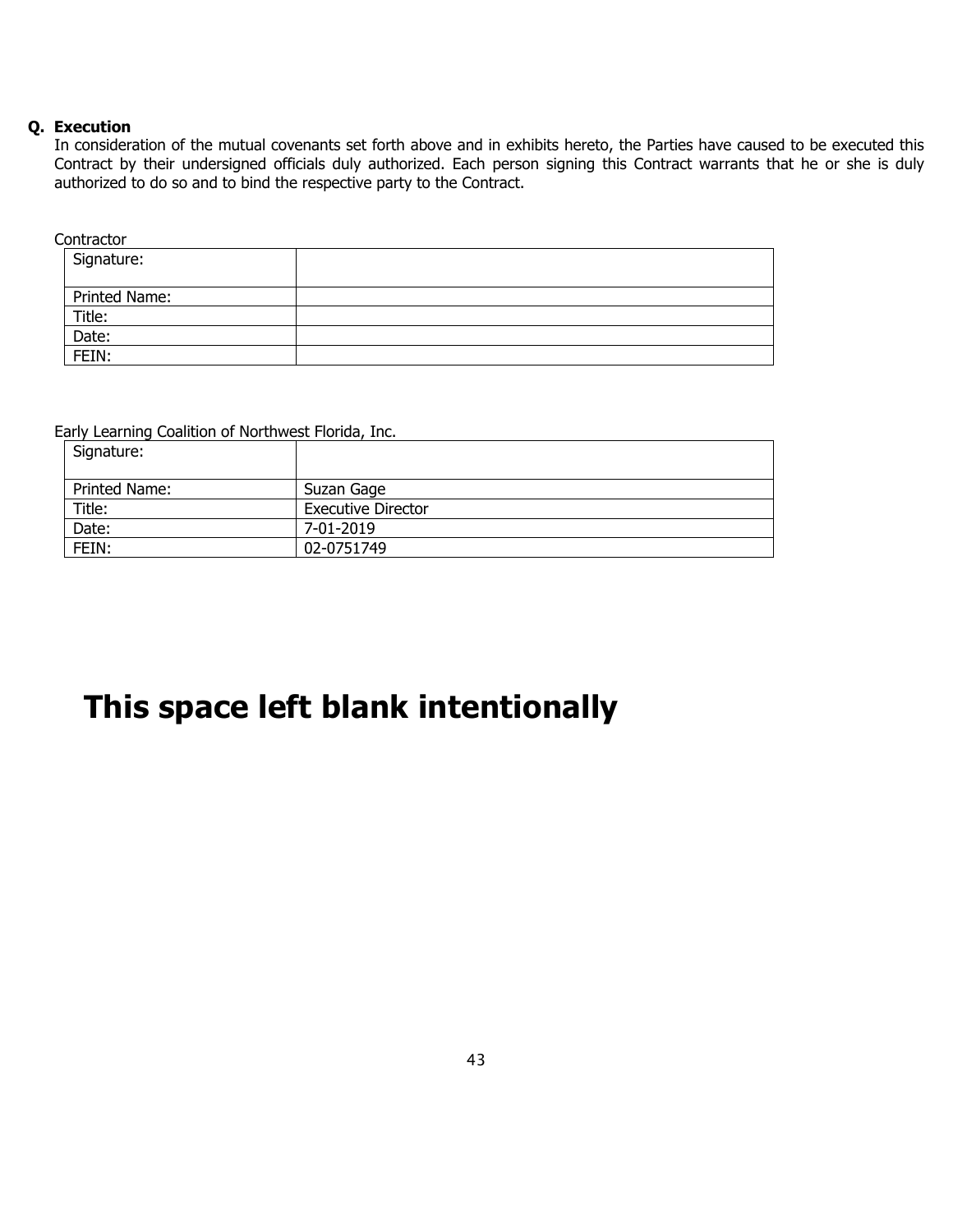#### **EXHIBIT I SPECIAL CONDITIONS**

#### **A. Conduct of Business – Federal/State Laws Govern**

State of Florida laws applicable to contracts implemented and wholly performed within the state shall construe and govern the Contract for all purposes. The judiciary system of the State of Florida shall determine all disputes, claims or any other matters. The venue of any and all actions pertaining to this Contract shall be in Bay County, Florida.

#### **B. Order of Precedence in the Event of Conflict in Terms**

If there is any conflict between the provisions in the Contract and the standards the CCDF State Plan sets forth and federal and state law, resolution will occur in the following order of priority. If a lower priority law contains a stricter requirement, the stricter requirement prevails.

- 1. Federal law
- 2. State law
- 3. The Contract
- 4. The CCDF State Plan

#### **C. Relationship of Parties (Independent Contractor Status)**

In the Contractor's performance of its duties and responsibilities under the Contract, it is mutually understood and agreed that the Contractor is at all times acting and performing as an independent Contractor. The Contractor and its employees, agents, representatives, and subcontractors are not employees or agents of the Coalition. The Coalition is not bound by any acts or conduct of the Contractor or its employees, agents, representatives, or subcontractors. Nothing in the Contract is intended to or shall be deemed to constitute a partnership or joint venture between the parties. The Contractor agrees to include this provision in all of its subcontracts under this Contract.

#### **D. Background Screening**

"Qualified Entity", as defined in s. 943.0542, F.S., means a business or organization, whether public, private, operated for profit, operated not-for-profit or voluntary, which provides care or care placement services, including a business or organization that licenses or certifies others to provide care or care placement services. Any subrecipient or contractor who meets the definition of "Qualified Entity" as defined in s. 943.0542, F.S., shall:

- 1. The entity shall register with the Florida Department of Law Enforcement (FDLE). The entity shall have all employees assigned to work on this Contract screened in a manner consistent with s. 943.0542, F.S.
- 2. The entity shall have written policies that include the requirements detailed in this section.
- 3. The entity shall require any subrecipient, contractor, or subcontractor it retains that also meets the definition of qualified entity to likewise register and have all of the employees it assigns to work under the terms of this Contract screened in a manner consistent with s. 943.0542, F.S. The entity shall ensure that background screening of subcontractors is complete prior to providing services under the Contract.
- 4. The entity shall obtain the following documentation for new employees prior to their first day of employment. For monitoring and audit purposes, the entity shall maintain on file verification for all personnel and any subrecipient or contractor's personnel, if applicable and unless excluded as described below, assigned to work on this Contract:
	- a. Documentation the individual complies with the background screening standards set forth in s. 435.04, F.S.
	- b. The highest level of education obtained claimed, if the position requires
	- c. All applicable professional licenses claimed, if the position requires
	- d. All applicable employment history, if the position requires
	- e. To be complying, employee background screenings must be from no earlier than five (5) years before the Contract's effective date
	- f. The entity shall update the background screening every five (5) years on or before the anniversary date of the prior background screening check and thereafter if the individual continues performing under this Contract.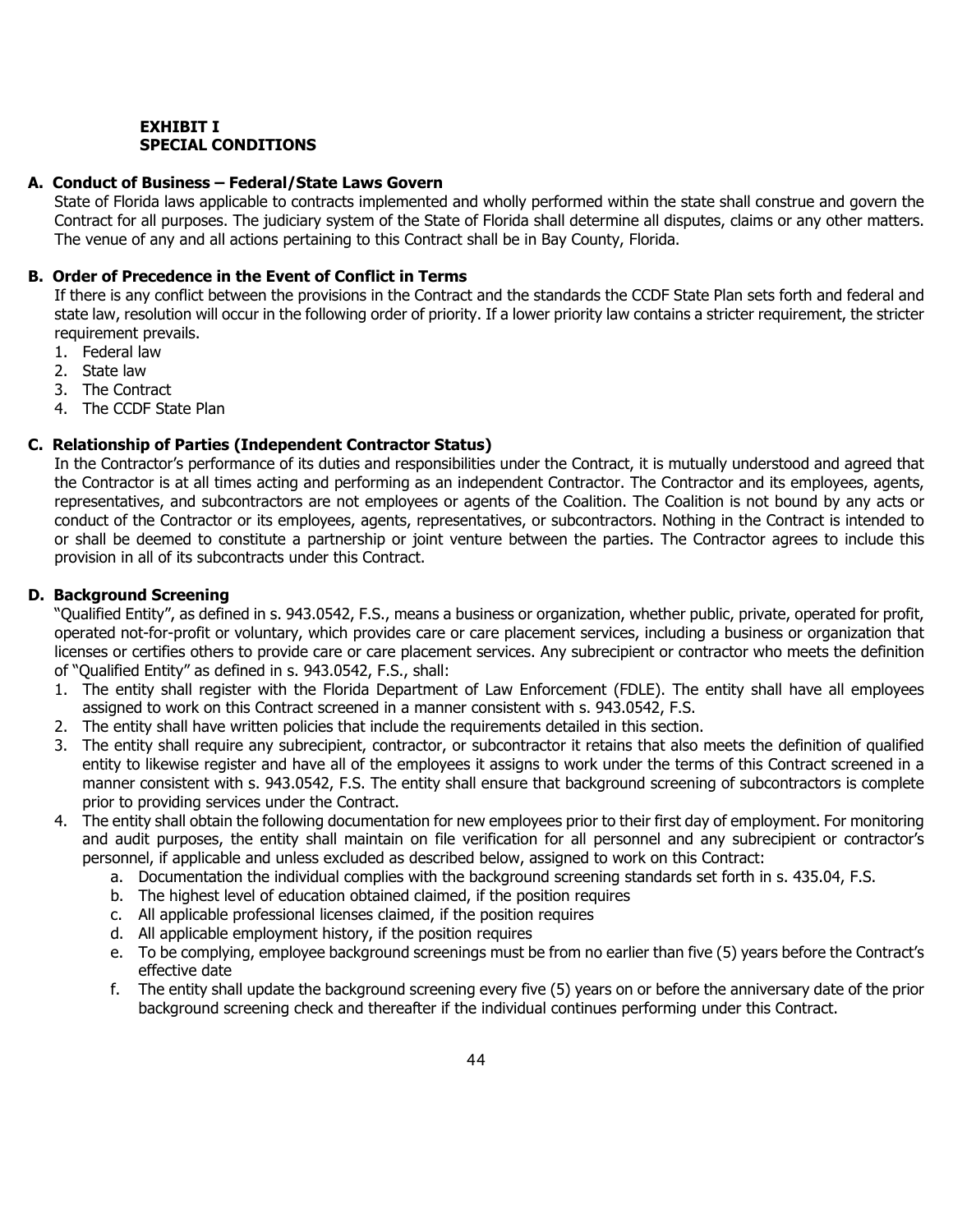- g. The entity shall repeat the background screening if there is a ninety (90) day lapse in employment from working on this Contract. The entity shall rescreen the person before assigning the person to this Contract.
- h. The entity shall arrange for and pay all the costs for employee background screenings
- i. The entity shall require each employee it assigns to this Contract to notify the entity within ten (10) calendar days of being arrested for any criminal offense.
- j. The entity shall review the alleged offense within 48 hours of notification, determine if the offense is one that would exclude the employee under a Level 2 screening and, if so remove the employee from work on this Contract.
- k. The entity shall not permit the employee to return to work on this Contract until cleared of all charges.
- l. The Coalition shall require its subrecipient or contractor to:
	- i. Notify the Coalition within ten (10) calendar days of an employee being arrested or removed from working on the Contract for any criminal offense.
	- ii. Review the alleged offense within 48 hours, determine if the offense is one that would exclude the employee under a Level 2 screening and, if so remove the employee from work on this Contract.
	- iii. Not permit the employee to return to work on this Contract until cleared of all charges.
- 5. Any subrecipient, contractor or subcontractor who does meet the definition of "Qualified Entity" but who/has staff that will perform duties under contract with the Coalition and are permitted access to a child care location while children are present, or who will have access to confidential information about the children in care or their family shall comply with all of the above.
- 6. Any subrecipient, contractor or subcontractor who does meet the definition of "Qualified Entity" but who/has staff that will perform duties under contract but will have absolutely no interaction with nor be present around a child in care nor will they have access to any confidential information about the children in care or their family is not required to submit its employees to a background screening.
- 7. Written policies may exclude reference to subrecipient, contractor or subcontractor if not applicable. However, if an entity contracts with a subrecipient, contractor or subcontractor during the term of this Contract then policies should be updated to include reference.

#### **E. Accessible Electronic Information Technology**

The Contractor hereby agrees that by entering into this Contract, Contractor will, whenever practicable, collect, transmit and store Contract, program and project-related information in open and machine-readable formats rather than in closed formats or on paper as provided in 2 CFR § 200.335, Methods for collection, transmission and storage of information.

#### **F. Assignments**

Coalition shall at all times retain the ability to assign or transfer its rights, duties or obligations under the Contract to another state of Florida governmental agency; in the event that this occurs, Coalition shall give prior written notice to the Contractor. The Contractor agrees not to assign the responsibility for the Contract to another party without the Coalition's express written approval. The Contractor agrees to notify Coalition prior to changing its early learning programs service delivery provider, if applicable. In the event Coalition or a state of Florida agency approved the Contractor's transfer of obligations, the Contractor retains responsibility for all contract-related work and expenses. In addition, the Contract shall bind the Contractor's successors, assigns and legal representative to any legal entity that succeeds Coalition's obligations. The Contractor's agreements and contracts with subrecipients must contain this Contract's special conditions and audit requirements. The Contractor's agreements with subrecipients shall only include applicable scope of work provisions of this Contract.

#### **G. Breach of Security/Confidentiality**

As defined in Chapter 282.0041, F.S., "Security Incident" means a violation or imminent threat of violation, whether such violation is accidental or deliberate, of information technology security policies, acceptable use policies, or standard security practices. An imminent threat of violation refers to a situation in which the state agency has a factual basis for believing that a specific incident is about to occur.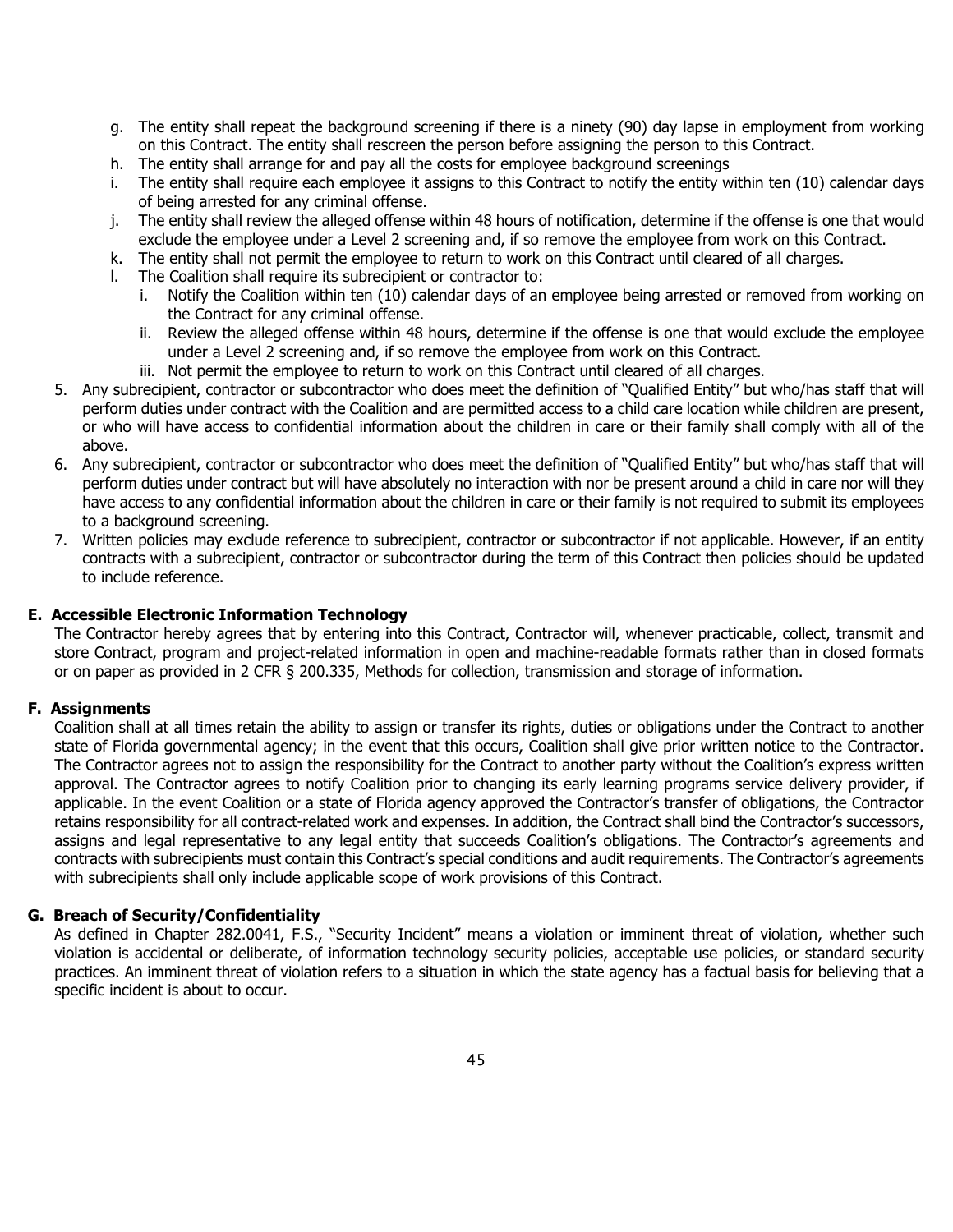As defined in Chapter 501.171, F.S., "Breach of Security" means unauthorized access of data containing personal information. Good faith access of personal information by an employee or agent of the Contractor does not constitute a breach of security, provided that the information is not used for a purpose unrelated to the Contract or subject to further unauthorized use.

As defined in Chapter 282.0041, F.S., "Breach" means a confirmed event that compromises the confidentiality, integrity, or availability of information or data.

- 1. The Contractor agrees to comply with s. 501.171, F.S. related to the security of confidential personal information and understands that the Contractor for this purpose will be considered a third party agent as referenced in this statutory section.
- 2. The Contractor shall immediately notify the Coalition and the DEL's Inspector General and Information Security Manager of any Security Incident or Breach of Security of which it becomes aware by its employees, subcontractors, agents or representatives. Notwithstanding requirements of s. 501.171(3), F.S., within 24 hours of the incident the Contractor shall provide written notification to the Coalition and DEL's Inspector General and Information Security Manager that identifies:
	- a. The nature of the unauthorized use of disclosure,
	- b. The confidential information used or disclosed,
	- c. Who made the unauthorized use or received the unauthorized disclosure
	- d. What the Contractor has done or shall do to mitigate any deleterious effect of the unauthorized use or disclosure, and
	- e. What corrective action the Contractor has taken or shall take to prevent future similar unauthorized use or disclosure.
	- f. The Contractor shall provide any additional information, including a full written report, as reasonably requested by the Coalition.
- 3. If the Coalition, at its sole discretion, determines that the Contractor has failed to comply with any confidentiality provision of this Contract, or determines that prompt and satisfactory corrective action has not occurred, the Coalition has the unilateral right to suspend the Contract until it is satisfied that corrective action has been taken, or terminate the Contract. If this Contract is terminated, the Contractor must immediately surrender to the Coalition all confidential information and copies thereof obtained under the Contract and any other information relevant to the Contract.
- 4. The Contractor understands and agrees that all reasonable fees and cost necessary for the Coalition to remedy any breach of confidentiality due to the conduct of the Contractor, including its employees, subcontractors, agents, affiliates, or any individual within the control of the Contractor, shall be the responsibility of the Contractor. The Contractor shall cooperate in the defense and settlement of such claims. The obligations of this section shall survive the expiration of this Contract.
- 5. The Contractor understands and agrees to the confidentiality and security provisions of this Contract regarding the requirements to safeguard the confidentiality of the information which is the subject of the Contract, and which is considered a material condition of the Contract. In the event that requirements to safeguard the information, unauthorized disclosure of the information, or the confidentiality of the information are compromised in any way, the Contractor will be subject to penalties as follows:
	- a. Criminal Penalties: The Contractor including its employees, agents, contractors, subcontractors, affiliates or any individual that breaches the confidentiality requirements of this Contract are subject to any state or federal criminal sanctions provided by law, including, but not limited to penalties as provided for in s. 119.10, F.S., the Florida Computer Crimes Act (s. 815.04, F.S.) or any other applicable state or federal laws or regulations
	- b. Civil Remedies: In addition to criminal sanctions, the Contractor including its employees, agents, contractors, subcontractors, affiliates or any other individual who breaches the confidentiality requirements of this Contract or applicable laws are subject to any and all civil remedies available to the Coalition and the state of Florida.

#### **H. Contingency Statement/Funding Availability/Annual Appropriation**

The Coalition's performance and obligation to pay under this Contract is contingent upon an annual appropriation by the Legislature. In the event funds become unavailable, are withdrawn or redirected by federal/state program funders, the Coalition may terminate the Contract upon no less than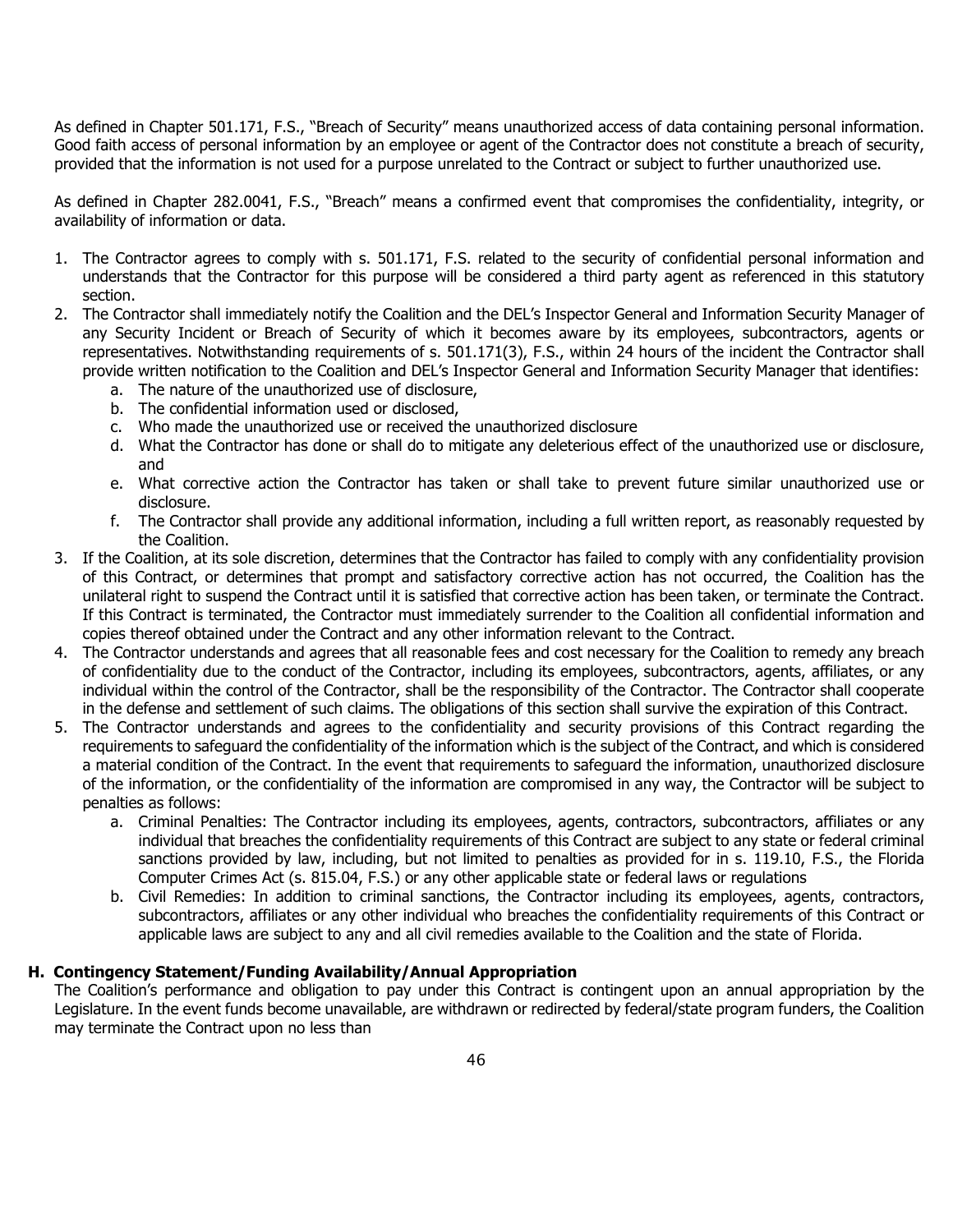twenty-four (24) hours written notice to the Contractor. In the event the Contract is terminated for lack of funding, the Coalition shall pay the Contractor for documented and verifiable costs reasonably incurred to the extent such funds are appropriated and available for the Contract's scoped transaction(s). The Coalition shall be the final authority as to the availability of appropriated funds.

#### **I. Cooperation with Inspector General Investigations**

Pursuant to s. 20.055(5), F.S., the Contractor and any subcontractor(s) used to provide the scoped goods/services understand and will comply with their duty to cooperate with the Inspector General in any investigation, audit, inspection, review or hearing. Upon request of the Inspector General or any other authorized State official, the Contractor shall provide any type of information the Inspector General deems relevant to the Contractor's integrity or responsibility. Such information may include, but shall not be limited to, the Contractor's business or financial records, documents, or files of any type or form that refer to or relate to the Contract. The Contractor shall retain such records for five (5) years after the expiration date of the Contract, or the period required by the General Records Schedules maintained by the Florida Department of State (available at:

[http://dos.myflorida.com/library-archives/records-management/general-records-schedules/\)](http://dos.myflorida.com/library-archives/records-management/general-records-schedules/), whichever is longer.

The Contractor agrees to reimburse the State for the reasonable costs of investigation incurred by the Inspector General or other authorized State official for investigations of the Contractor's compliance with the terms of this or any other Contract between the Contractor and the Coalition which result in the suspension or debarment of the Contractor. Such costs shall include, but shall not be limited to, salaries of investigators, including overtime, travel and lodging expenses, and expert witness and documentary fees.

#### **J. E-Verify**

In accordance with Executive Order 11-116 (applies to contracts of more than \$3,000), the

Contractor shall use the U.S. Department of Homeland Security's E-Verify system,

[https://www.uscis.gov/e-verify,](https://www.uscis.gov/e-verify) to verify the employment eligibility of all new employees hired during the term of the Contract for the services specified. Failure to do so shall be cause for Coalition to unilaterally cancel this Contract. The Contractor shall also include a requirement in related

subcontracts that the subcontractors performing work or providing services to the Contract shall utilize the E-Verify system to verify employment eligibility of all new employees hired by the subcontractor during the Contract term.

The Contractor further agrees to maintain records of its participation and compliance with the provisions of the E-Verify program, including participation by its subcontractors as provided above, and to make such records available to the Coalition.

#### **K. Florida Abuse Hotline Reporting**

In compliance with s. 39.201, F.S., any employee of the Contractor or its subcontractors shall immediately report such knowledge or suspicion to the Florida Abuse Hotline on the single statewide toll-free telephone number (1-800-96ABUSE) if the employee knows or has reasonable cause to suspect any of the following circumstances:

- 1. That a child is abused, abandoned, or neglected by a parent, legal custodian, caregiver, or other person responsible for the child's welfare or that a child is in need of supervision and care has no parent, legal custodian, or responsible adult relative immediately known and available to provide supervision and care; or,
- 2. That a child is abused by an adult other than a parent, legal custodian, caregiver, or other person responsible for the child's welfare; or,
- 3. That a child is the victim of childhood sexual abuse or the victim of a known or suspected juvenile sexual offender.

#### **L. Force Majeure and Notice of Delay from Force Majeure**

Neither Coalition nor the Contractor shall be liable to the other for any delay or failure to perform under the Contract if such delay or failure is neither the fault nor the negligence of the Coalition or the Contractor or their employees or agents. This holds true if the delay is due directly to acts of God, wars, acts of public enemies, strikes, fires, floods or other similar cause wholly beyond the party's control, or for any of the foregoing that affects subcontractors or suppliers if there is no available alternate supply source.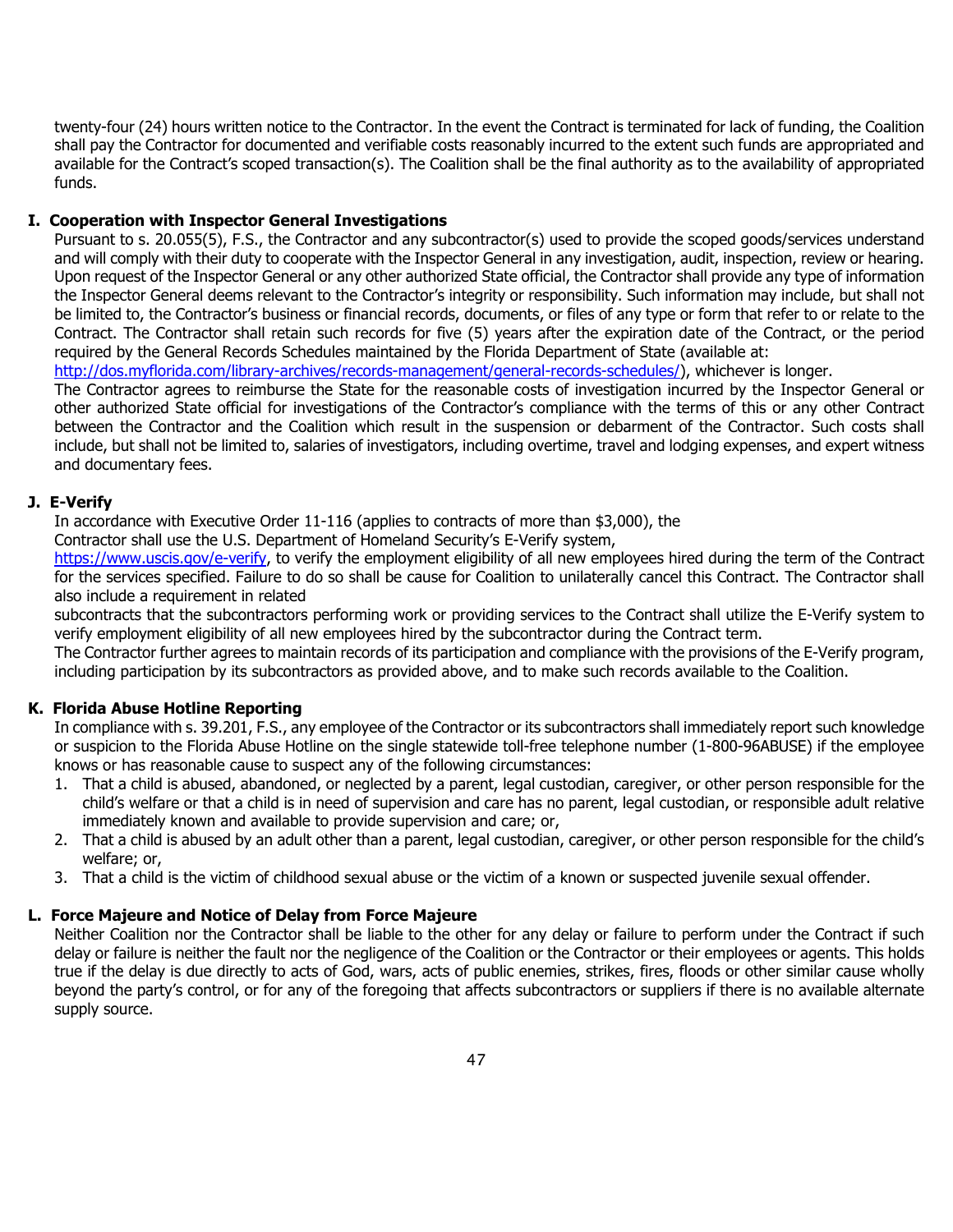However, in the event of delay from the foregoing causes, the Coalition or the Contractor shall take all reasonable measures to mitigate any and all resulting delays or disruptions in the performance obligation under the Contract. If the delay is excusable under this paragraph, the delay will not result in any additional charge or cost to either Coalition or Contractor under the Contract. In the case of any delay the Contractor believes is excusable under this paragraph, the Contractor shall notify the Coalition and describe the cause of the delay or potential delay in writing within 10 calendar days after the cause that creates or will create the delay. The foregoing shall be the Contractor's sole remedy or excuse regarding the delay. The Contractor must provide notice in strict compliance with this section to receive the remedy. The Coalition, in its sole discretion, will determine if the delay is excusable under this paragraph and will notify the Contractor of its decision in writing. The Contractor shall not assert a claim for damages, other than for an extension of time, against Coalition. The Contractor is not entitled to an increase in the Contract price or payment of any kind from the Coalition for direct, indirect, consequential, impact or other costs, expenses or damages. These include, but are not limited to, costs of acceleration or inefficiency due to delay, disruption, interference or hindrance from any cause whatsoever.

If any of the causes this section describes suspended or delayed performance, in whole or in part, after the causes have ceased to exist, the Contractor shall perform at no increased cost, unless Coalition determines, in its sole discretion, that the delay will significantly impair the Contract's value to the Coalition or the state. In which case, the Coalition may do any or all of the following actions:

- 1. Accept the Contractor's allocated performance or deliveries, provided that the Contractor grants Coalition preferential treatment for products or services subjected to allocation.
- 2. Purchase from other sources (without recourse to and by the Contractor for the related costs and expenses) to replace all or part of the products or services the delay affects. The Coalition may deduct the purchases from the Contract funds.
- 3. Terminate the Contract in whole or in part.

#### **M. Indemnification**

The Contractor shall be liable for and indemnify, defend and hold Coalition and all of its officers, directors, agents and employees harmless from all claims, suits, judgments or damages that arise from the Contractor or any of its agents, subcontractors or employees' acts, actions, neglect or omissions during the performance or operations under the Contract or any subsequent modifications thereof. This includes attorney fees and costs. This indemnification holds whether liability is direct or indirect, and whether damage is to any person or tangible or intangible property.

Notwithstanding the foregoing, the indemnification provisions of this section are not applicable to state agencies or subdivisions, as defined under section 768.28, F.S.; or any other Florida statute applicable to sovereign immunity.

#### **N. Insurance and Risk Mitigation**

- 1. Contractor's Insurance: The Contractor shall maintain liability insurance coverage on a comprehensive basis and hold such liability insurance at all times during the existence of the Contract and any renewal(s) or extension(s) of it. By execution of the Contract, the Contractor accepts full responsibility for identifying and determining the type(s) and coverage policy limits of liability insurance necessary to provide reasonable financial protections for the Contractor and the clients to be served under the Contract. The limits of coverage under each policy maintained by the Contractor do not limit the Contractor's liability and obligations under this Contract. A self-insurance program established and operating under the laws of the State of Florida may provide such coverage. The Coalition reserves the right to require additional insurance coverage at its sole discretion.
- 2. Workers' Compensation Insurance: To the extent required by Chapter 440, F.S.; at its sole expense, the Contractor will either be self-insured for Workers' Compensation claims, or will secure and maintain during the life of this Contract, Workers' Compensation Insurance for all of its employees connected with the work on this Contract, with minimum employers' liability limits of \$100,000 per accident, \$100,000 per person, and \$500,000 policy aggregate. Such policy shall cover all employees engaged in any Contract work.
- 3. Unemployment Compensation Insurance: During the term of this Contract, the Contractor must comply with the reporting and contribution payments required under Chapter 443, F.S.; for all employees connected with the Scope of Work.
- 4. General Liability Insurance: By execution of this Contract, unless Contractor is a state agency or subdivision as defined by subsection 768.28(2), F.S.; or unless otherwise provided for in the Scope of Work, Contractor shall provide reasonable and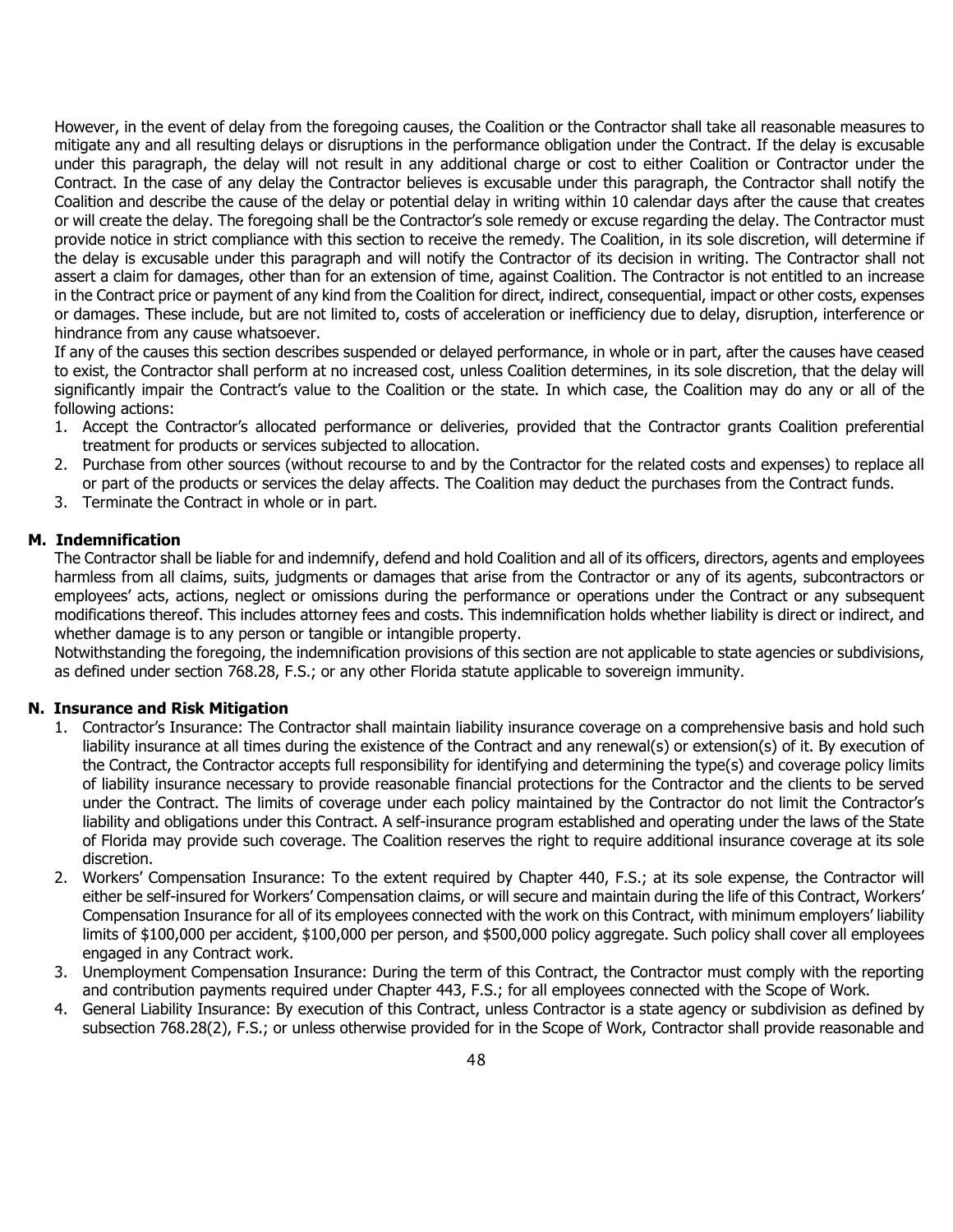adequate commercial general liability insurance coverage and hold such liability insurance at all times during the Contract. A self-insurance program established and operating under the laws of the State of Florida may provide such coverage.

- 5. Errors and Omissions Insurance: The Contractor shall maintain errors and omissions insurance on its board members, as applicable.
- 6. Fidelity Bonding: The Contractor shall maintain fidelity bonding of its fiscal personnel.
- 7. During the Contract term, Contractor shall maintain any other types and forms of insurance required for the performance of this Contract as required in the Scope of Work.
- 8. The Contractor will have and continuously maintain all other types of insurance as required by law.
- 9. In the event that any coverage described above is canceled by the insurer for any reason, the Contractor shall immediately notify the Coalition of such cancellation and shall obtain replacement coverage acceptable to the Coalition and provide proof of such replacement coverage within the (10) calendar days after the cancellation of coverage.
- 10. All insurance policies shall be with insurers qualified and doing business in Florida. The Coalition shall be furnished proof of coverage of insurance by standard ACORD form certificates of insurance upon request.

#### **O. Intellectual Property Rights**

- 1. All data Coalition creates or the Contractor receives from the Coalition, whether electronic or hardcopy, during the duration of this Contract is Coalition's property. The Contractor shall surrender it to the Coalition at no cost upon expiration, termination or cancellation of this Contract (see 45 CFR § 75.322, Intangible property and copyrights). The following terms and conditions apply to all, unless explicitly waived.
	- a. With respect to all products created by the Contractor pursuant to this agreement, said materials will be the property of the Coalition.
	- b. To the extent that any product constitutes a "work" within the meaning of U.S. copyright laws, 17 United States Code Service (U.S.C.) 101, et seq., it shall be a "work for hire." In the event that a court of competent jurisdiction determines that a product or material is not a work for hire as a matter of law, the Contractor shall assign and convey to Coalition all rights, title and interest in the product or material and require its employees and subcontractors to do the same.
	- c. The Contractor agrees that its employees will not assert any ownership of the product produced pursuant to this Contract. The Contractor shall be responsible for acquiring necessary releases or establishing appropriate contract provisions in its dealings with employees and subcontractors in order to secure Coalition's rights.
	- d. Any claim by the Contractor of ownership of pre-existing copyrights should be explicitly stated in the project documentation.
	- e. The Contractor agrees that if it hires a third party to perform any work pursuant to this Contract, the work shall be on a "work for hire" basis and shall not in any way infringe upon Coalition's ownership of the product.
	- The Contractor agrees not to convey any rights in the product to a third party
	- g. If the Contractor hires a third party to perform any work that involves the use of pre-existing intellectual content owned by the third party, the third party shall expressly assert its ownership of the content and shall grant the Contractor and Coalition the non-exclusive license to use the product.
- 2. A licensing agreement or other agreement regarding the use of intellectual property developed pursuant to this Contract may be developed between Coalition and the Contractor in order to further the use of the products in the educational community.
- 3. Pursuant to 45 CFR 75 Appendix II, Contract Provisions for Non-Federal Entity Contracts Under Federal Awards, the Contractor agrees that to the extent applicable under this Contract to comply with the following: That contracts or agreements for the performance of experimental, developmental, or research work shall provide for the rights of the Federal Governmental and the Contractor in any resulting invention in accordance with 37 CFR Part 401, "Rights to Inventions Made by Nonprofit Organizations and Small Business Firms Under Governmental Grants, Contracts and Cooperative Agreements", and any implementing regulations issued by the awarding agency. If any discovery or invention arises or is developed in the course or as a result of work or services performed with funds from the Contract, the Contractor shall refer the discovery or invention to Coalition.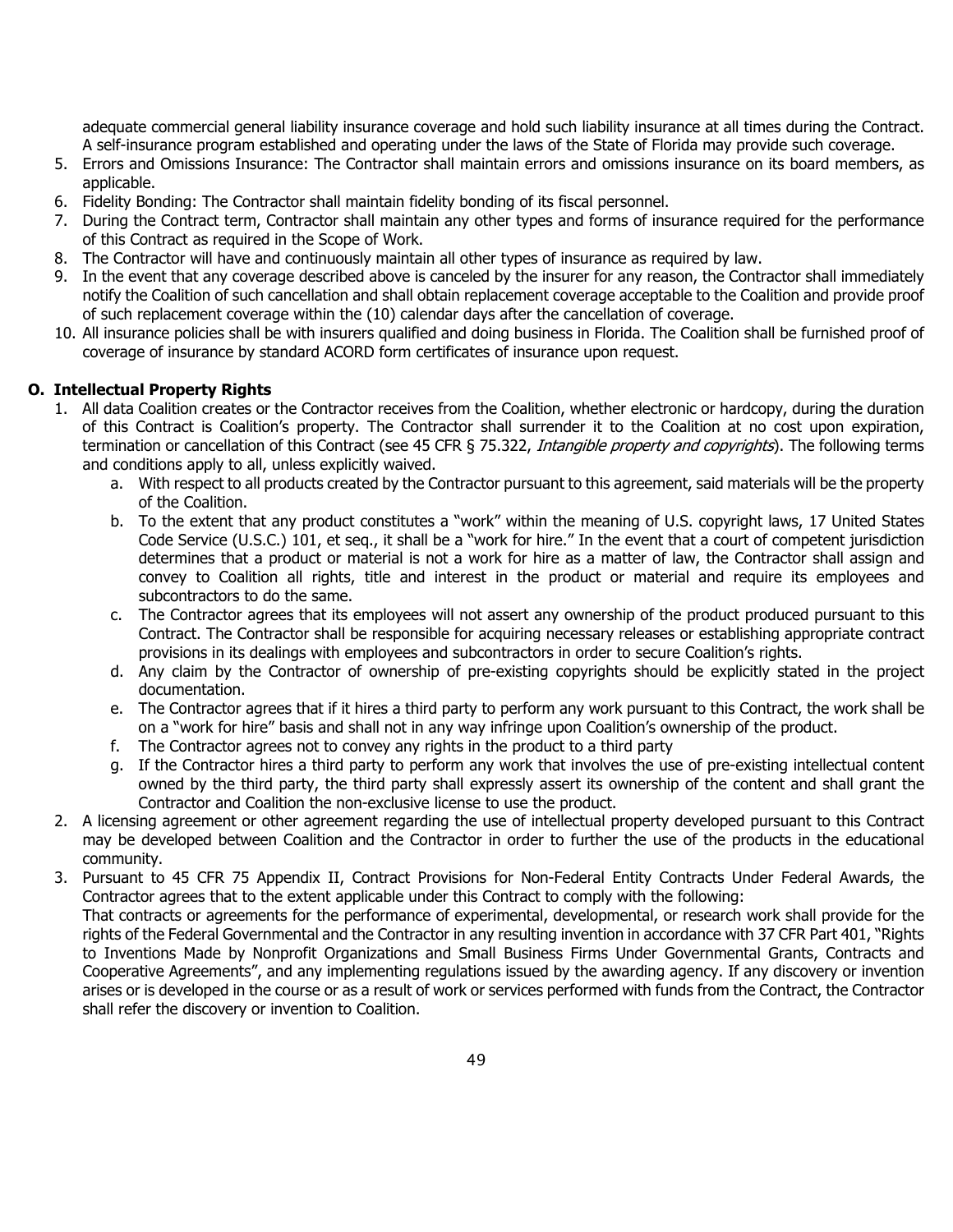- 4. Pursuant to s. 286.021, F.S., if the discovery or invention arises or is developed regarding the use of state funds, Coalition will refer it to the Department of State to determine whether patent protection will be sought in the name of the state of Florida. Any and all patent rights accruing under or in connection with the performance of the Contract are hereby reserved to the state of Florida.
- 5. Pursuant to s. 286.021, F.S., and subject to claims of the Health and Human Services (HHS), any and all copyrights accruing or in connection with the Contractor's execution of its duties under the Contract, funded by early learning program funds, are hereby reserved to the state of Florida.
- 6. Pursuant to 45 CFR § 75.322, the HHS reserves a royalty-free, nonexclusive, and irrevocable license to reproduce, publish, or otherwise use, and to authorize others to use, for Federal Government purposes the copyright in any work developed with federal funds through the Contract and any rights of copyright which the Contractor or its sub grantees or contractors purchase with such federal funds.
- 7. Pursuant to federal and state laws, the Contractor will not violate the copyrights of any third party during the performance of the scope of work for this grant award.

The Contractor further warrants that as to each deliverable produced pursuant to this Contract, Contractor's production of the deliverable(s), and the Coalition's use of the deliverables(s), will not infringe on the copyrights of any third party. This provision applies to each work or authorship in which copyrights subsist pursuant to 17 U.S.C. Sections 102-105 and to each exclusive right established in 17 U.S.C. Section 106. In furtherance of this provision the Contractor additionally warrants the following:

- a. As to each work of software or other "information technology," as defined in s. 287.012(15), F.S., in which copyrights subsist, the Contractor has acquired the rights by conveyance or license to any third party software or other information technology, which was used to produce the deliverable(s).
- b. As to each image and sound recording incorporated into a deliverable, the Contractor has required the necessary rights, releases, and waivers from the person whose image or sound included, or from the holder of the copyrights subsisting in the literary, musical, dramatic, pantomime, choreographic, pictorial, graphic sculptural, motion pictures, audiovisual work or sound recording from which the included image or sound recording was taken.

#### **P. Mandatory Reporting of Fraud and Criminal Activity**

In accordance with 45 CFR §75.113 (also 2 CFR §200.113), Mandatory disclosures, the Contractor and its approved subcontractors must comply with and inform its employees of mandatory reporting requirements. Each employee of the Contractor and any subcontractor (subrecipient or contractor) providing services in connection with this Agreement shall disclose to the DEL Inspector General in a timely manner and in writing all violations involving fraud, bribery or gratuity violations potentially affecting this agreement and/or the related federal/grant program(s). DEL is required to review and consider any publicly available information about the Coalition in the Federal Awardee Performance and Integrity Information System (FAPIIS) [https://fapiis.gov.](https://fapiis.gov/)

#### **Q. Notification of Legal Action**

The Contractor shall notify the Coalition of legal actions taken against it or potential actions such as lawsuits related to services provided through this Contract, that may impact the Contractor's ability to deliver the contractual services or that may adversely impact the Coalition. The Contractor shall notify Coalition in writing within 24 continuous hours of becoming aware of such actions or from the day of the legal filing, whichever comes first.

#### **R. Staffing Requirements/Key Personnel**

The Contractor shall maintain sufficient staffing levels to fulfill the Contractor's obligations under this Contract. The Contractor shall notify Coalition in advance but no later than five (5) working days after any changes in the Contractor's telephone number, email, physical or mailing address or key personnel positions. Key personnel positions include the owner, executive director, and lead personnel directly assigned to work on this Contract. Changes in key personnel may include, but are not limited to, resignations and other employment terminations, and approved leaves of absence of six (6) weeks or longer. Such notification shall be in writing and shall include information related to assigned replacement staff.

#### **S. Prohibited Lobbying Costs**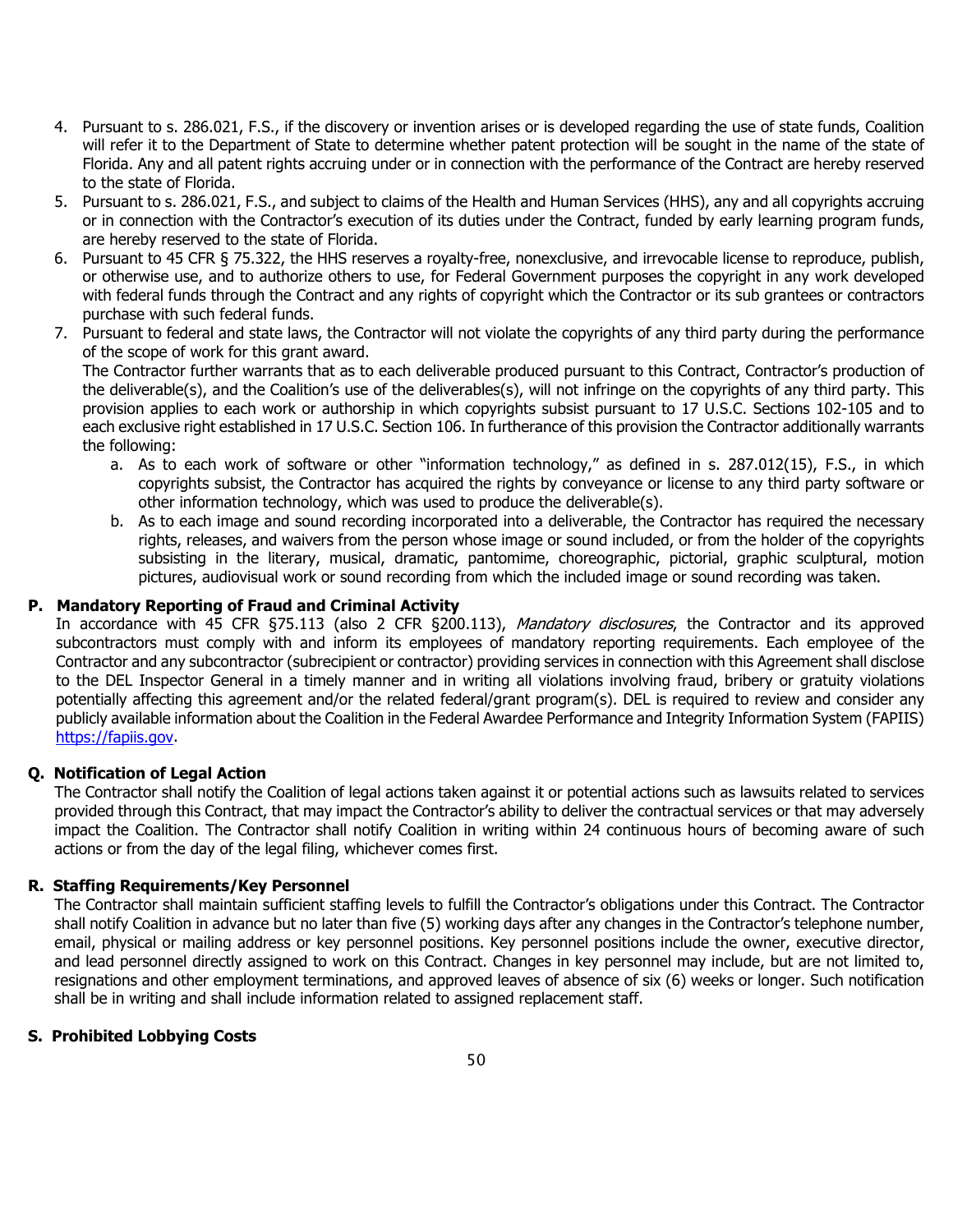Pursuant to s. 216.347, F.S., no funds awarded under this Contract may be used for the purposes of lobbying the State legislature, the judicial branch, or a State agency. The provisions of this section are supplemental to the provisions of s. 11.062, F.S., and any other law prohibiting the use of state funds for lobbying purposes. In accordance with 2 CFR §200.415, Required certifications, each Contractor must certify federal awards will not be used for lobbying.

Acceptance of the Contract terms indicates the Contractor is aware of and currently complies with the described lobbying activity restrictions. The Contractor shall require all subcontractors to include this certification language, which is a material representation of fact upon which the parties placed reliance when they entered into this Contract.

#### **T. Public Entity Crimes**

1. Convicted Vendor List

Sections 287.103(3)(a) and (b), F.S., state that a person or affiliate on the convicted vendor list, following a conviction for a public entity crime, may not submit a bid, proposal or reply on a contract to provide goods or services to a public entity, may not submit a bid, proposal or reply on a contract with a public entity to construct or repair a public building or public work; may not submit bids, proposals or replies on leases of real property to a public entity; may not receive or perform work as a contractor, supplier, subcontractor or consultant under a contract with any public entity; and may not transact business with any public entity.

2. Discriminatory Vendor List

In accordance with s. 287.134(2)(a), F.S., an entity or affiliate placed on the discriminatory vendor list may not submit a bid, proposal or reply on a contract to provide any goods or services to a public entity; may not submit a bid, proposal or reply on a contract with a public entity for the construction or repair of a public building or public work; may not submit bids, proposals or replies on leases of real property to a public entity; may not be awarded or perform work as a contractor, supplier, subcontractor, or consultant under a contract with any public entity; and may not transact business with any public entity [s.  $287.134(3)(a)$ ].

3. Scrutinized Companies Lists

A company that is on the Scrutinized Companies with Activities in Sudan List or the Scrutinized Companies with Activities in the Iran Petroleum Energy Sector List, created pursuant to s. 215.473, F.S., or is engaged in business operations in Cuba or Syria, is ineligible for, and may not bid on, submit a proposal for, or enter into or renew a contract with an agency or local governmental entity for goods or services of \$1 million or more [s. 287.135(2)].

#### **U. Debarment and Suspension**

If this Contract relies on federal funds, in accordance with Federal Executive Order 12549 and 2 CFR Part 376 regarding Debarment and Suspension, the Contractor shall agree and certifies that neither it, nor its principals, is presently debarred, suspended, proposed for debarment, declared ineligible, or voluntarily excluded from participation in this transaction by any federal department or agency. Contractor also agrees it shall not knowingly enter into any lower tier contract or other covered transaction with a person who is similarly debarred or suspended from participating in the Contract scope of work.

#### **V. Confidentiality and Safeguarding Information**

- 1. The provisions of the Florida Public Records Act, Chapter 119, F.S., and other applicable state and federal laws will govern disclosure of any confidential information received by the state of Florida. See 2 CFR § 200.337, Restrictions on public access to records, and 2 CFR § 200.82, Protected Personally Identifiable Information (PPII), to review federal grant program instructions.
- 2. The Contractor acknowledges that each agency, organization or individual receiving confidential and exempt records in order to carry out official functions must protect the data. Those with access to confidential data must not permit persons other than those authorized to receive the records, to obtain children's or their parents'/guardians' personal identification.
- 3. Contractor shall ensure public records that are exempt or confidential/exempt from public records disclosure requirements are not disclosed except as authorized by federal and state laws, including but not limited to sections 1002.72 and 1002.97, F.S. Contractor shall be provided additional specific instructions by the Coalition if applicable.
- 4. The Contractor shall develop processes and procedures to secure the confidential data.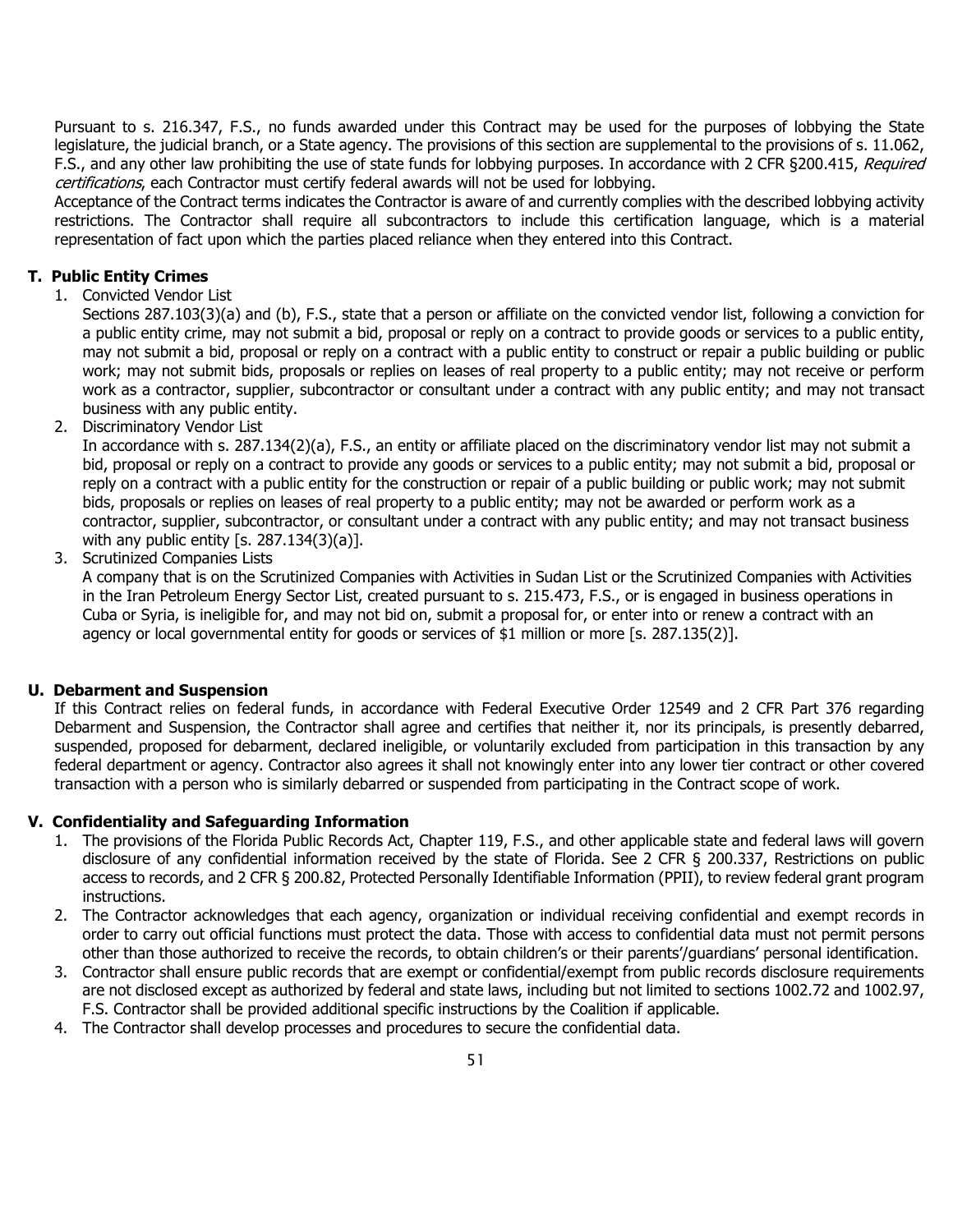5. The Contractor, including its employees, subcontractors, agents, or any other individuals to whom the Contractor exposes confidential information obtained under this Contract, shall not store, or allow to be stored, any confidential information on any portable storage media (e.g., laptops, thumb drives, hard drives, etc.) or peripheral device with the capacity to hold information without encryption software installed on the devices meeting the standards prescribed in the National Institute of Standards and Technology Special Publication 800-111

[http://csrc.nist.gov/publications/nistpubs/800-111/SP800-111.pdf.](http://csrc.nist.gov/publications/nistpubs/800-111/SP800-111.pdf) Failure to strictly comply with this provision shall constitute a breach of this Contract's terms.

#### **W. Public Records**

- 1. If the Contractor meets the definition of "Contractor" in Section 119.0701(1)(a), F.S.; the Contractor shall comply with the state of Florida public records requirements. All Contractor records for the scoped transaction(s) are available for public inspection unless expressly exempt from Sec 24(a) of the State Constitution and s. 119.07(1), F.S. The Contractor shall keep and maintain records ordinarily and necessarily required by the Coalition to perform the scoped transaction(s) of this Contract.
- 2. This Contract may be unilaterally canceled by the Coalition for refusal by the Contractor to allow public access to records related to this Contract and/or for failure to keep and maintain records as described herein.

#### **X. Public Access/Public Records Requests**

1. If a public records request is received, the Contractor must provide notice to the Coalition within one (1) business day pursuant to Chapter 119, F.S. The Contractor shall email to the address shown a copy of all documents provided to the public records requestor by the end of the day such records are sent to the requestor.

## **IF THE CONTRACTOR HAS QUESTIONS REGARDING THE APPLICATION OF CHAPTER 119, FLORIDA STATUTES, TO THE CONTRACTOR'S DUTY TO PROVIDE PUBLIC RECORDS RELATING TO THIS CONTRACT, CONTACT THE CUSTODIAN OF PUBLIC RECORDS AT:**

**Early Learning Coalition of Northwest Florida, Inc. Public Information Office 4636 HWY 90 Suite M Marianna, FL 32446 (850) 747-5400 [matt.bonner@elcnwf.org](mailto:PublicRecordsCustodian@oel.myflorida.com)**

#### **Y. Records Retention**

The Contractor shall retain all Contractor records, financial records, supporting documents, statistical records, and any other documents including but not limited to electronic storage media pertinent to this Contract for a period of five (5) years after termination of this Contract, or if an audit has been initiated and audit findings have not been resolved at the end of five (5) years, the records shall be retained until resolution of the audit findings through litigation or otherwise. Upon request of the Coalition, the Contractor will cooperate with the Coalition to facilitate the duplication and transfer of any such records or documents.

#### **Z. Severability**

If a court of competent jurisdiction determines any term or provision of the Contract unenforceable, Coalition will strike the term or provision. The remainder of the Contract will remain in full force and effect.

#### **AA. Waiver**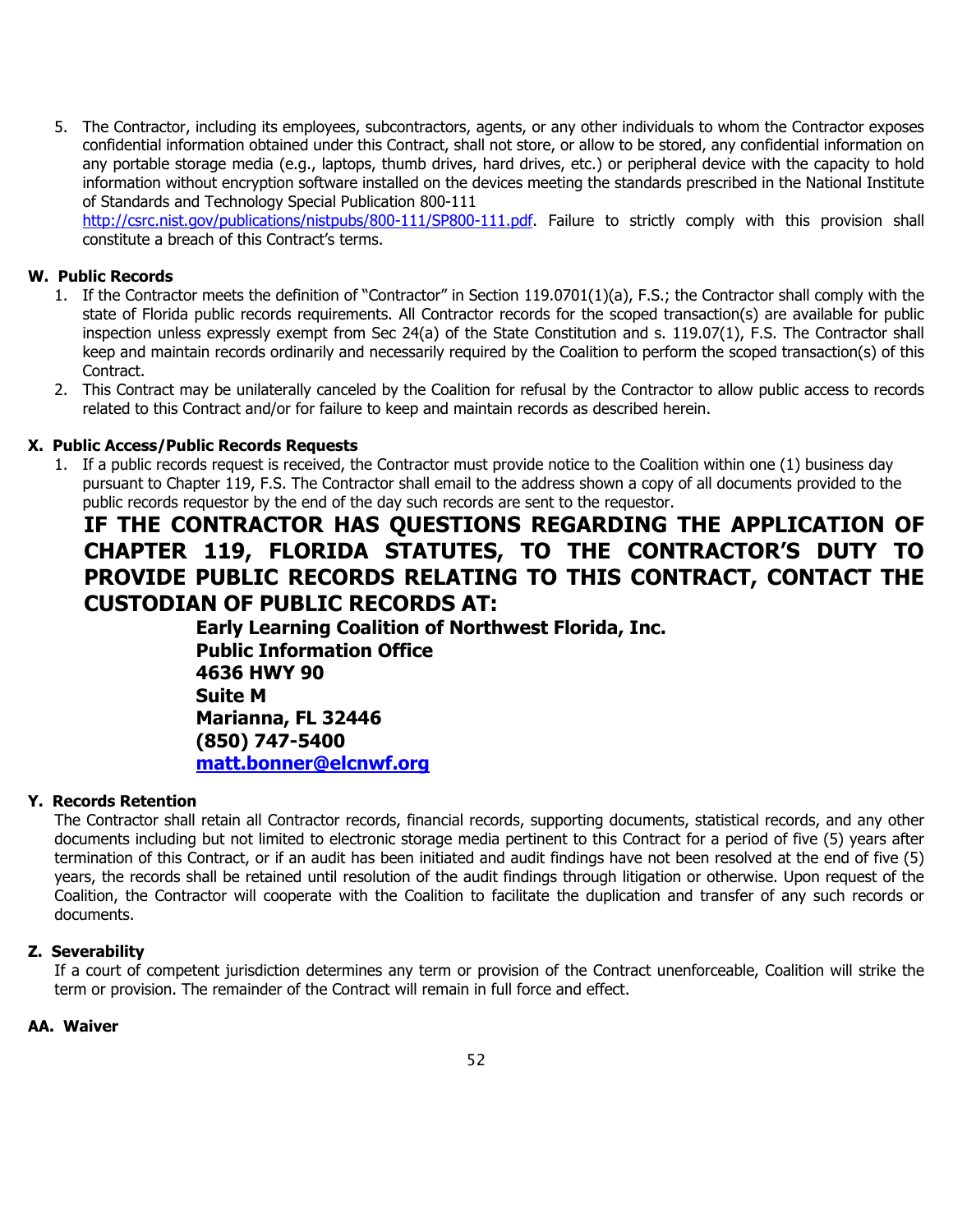The delay or failure by the Coalition to exercise or enforce any of its rights under the Contract shall not constitute waiver of such rights.

#### **BB. Conflict of Interest/Related Party Activities**

For purchases  $>$  \$25,000

Section 1002.84(20), F.S., prohibits Coalitions (or a Coalition subrecipient) from entering into

contracts with employees, governing board members, or relatives of either group without prior approval from DEL and a valid vote of approval by two-thirds of the Coalition's governing board (or the governing board of a Coalition's subrecipient). Impacted employees/board members must disclose this conflict of interest in advance of the board's vote and impacted governing board members must abstain from the voting process.

#### Applies to purchases under \$25,000

Section 1002.84(20), F.S., requires Coalitions (or a Coalition subrecipient) from entering into

contracts with employees, governing board members, or relatives of either group to disclose this activity to DEL after a valid vote of approval by two-thirds of the Coalition's governing board (or the governing board of a Coalition's subrecipient). Impacted employees/board members must disclose this conflict of interest in advance of the board's vote and impacted governing board members must abstain from the voting process.

#### **CC. Public Announcements, Press Releases, Sponsorships**

- 1. The Coalition does not endorse any Contractor, commodity or service. The Contractor shall not provide any information to any media representative or any other external party regarding the Contract or any services delivered under the Contract without prior written approval from the Coalition's Public Information Office. The Contractor shall also notify the Coalition's Public Information officer at 850-747-5400 verbally within one (1) hour and in writing, with a copy to the Coalition's Contract Manager, within one (1) business day of any inquiries received from any media outlet or representative. The Contractor shall not use the Coalition's logo(s) without approval of the Coalition.
- 2. A sponsorship statement is required when issuing statements, press releases, requests for proposals, bid solicitations and other documents describing projects or programs funded in whole or in part with Federal money. This requirement applies to all States receiving Federal funds, including but not limited to State and local governments and contractors. The required sponsorship statement shall clearly state:
	- a. The percentage of the total cost of the program or project which will be financed with Federal money;
	- b. The dollar amount of Federal funds used for the project or program; and
	- c. Percentage and dollar amount of the total costs of the project or program that will be financed by nongovernmental sources

P.L. 103-333, the Departments of Labor, Health and Human Services, and Education, and Related Agencies Appropriations Act of 1995, § 508 - "Public Announcements and Press Releases".

3. As required by Section 286.25, F.S., any organization or entity, whether public or private, which sponsors a program financed wholly or in part by state funds, including any funds obtained through this Contract, shall, in publicizing, advertising, or describing the sponsorship of the program, use the following statement:

"Sponsored by (Contractor's name), the Early Learning Coalition of Northwest Florida, Inc., and the State of Florida, Office of Early Learning."

- 4. If the sponsorship reference is in written material, the words "the Early Learning Coalition of Northwest Florida, Inc. and State of Florida, Office of Early Learning" shall appear in the same size letters or type as the name of the organization
- 5. The Contractor is prohibited from using Contract information, sales values or sales volumes, or the Coalition's stakeholders or customers, in sales brochures or other promotions, including press releases, unless prior written approval is obtained from the Coalition.

#### **DD. Prohibition of Peripheral Devices for Confidential Data Storage**

The Contractor, its employees, subcontractors, agents, or any other individuals to whom the Contractor exposes confidential information obtained under the Contract, shall not store, or allow to be stored, any confidential information on any portable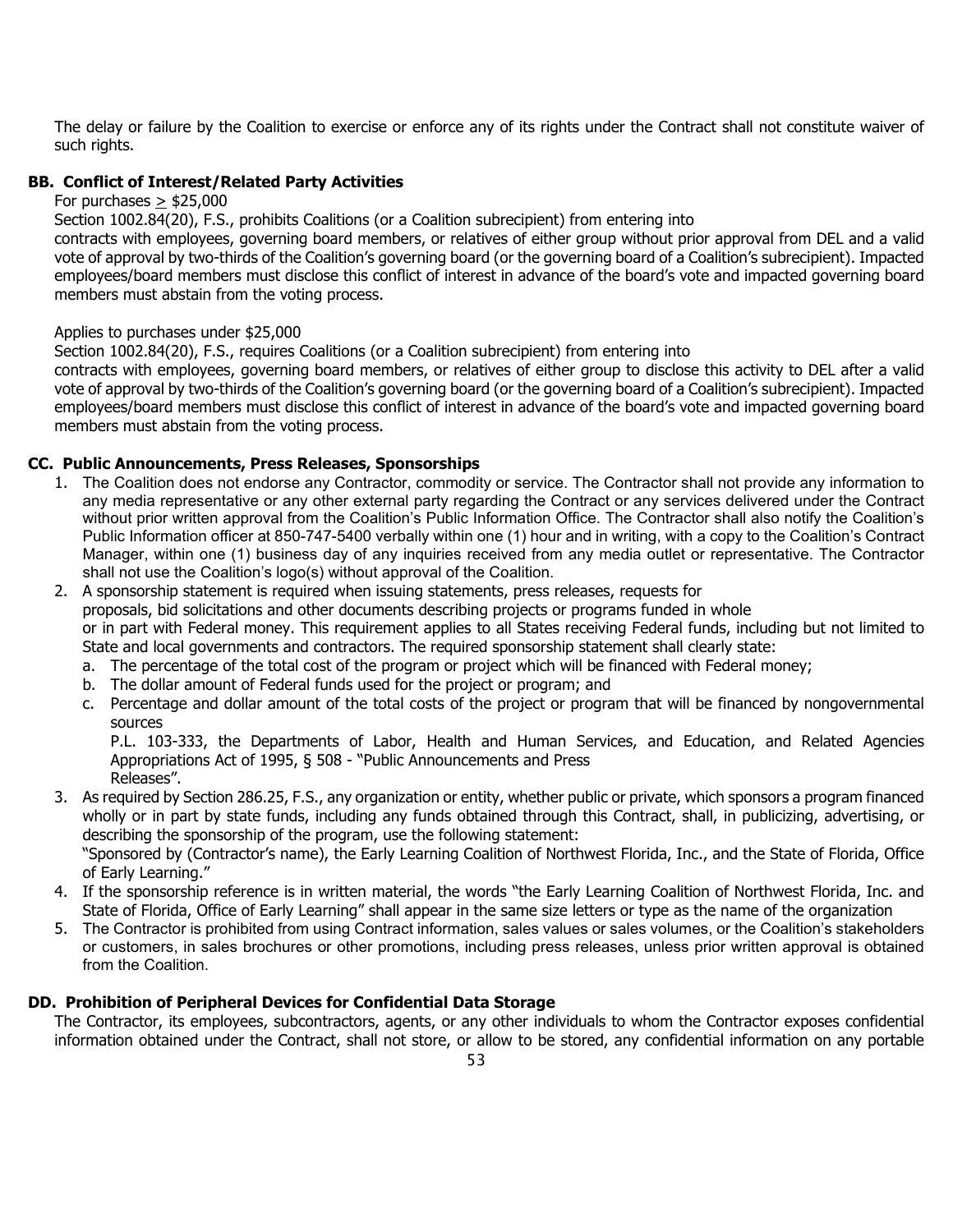storage media (e.g., laptops, thumb drives, hard drives, etc.) or peripheral device with the capacity to hold information without encryption software installed. Any peripheral devices used must meet the standards prescribed in the National Institute of Standards and Technology Special Publication 800-111

[http://csrc.nist.gov/publications/nistpubs/800-111.pdf.](http://csrc.nist.gov/publications/nistpubs/800-111.pdf) Failure to strictly comply with this provision shall constitute a breach of the Contract.

#### **EE. Gratuities**

The Contractor shall not, in connection with this or any other contract with the Coalition, directly or indirectly:

- 1. Offer, give, or agree to give anything of value to anyone as consideration for any Coalition employee's decision, opinion, recommendation, vote, other exercise of discretion, or violation of a known legal duty, or
- 2. Offer, give, or agree to give to anyone anything of value for the benefit of, or at the direction or request of, any Coalition employee.

#### **FF. Termination of Contract**

1. Either Party

Either Party may terminate this Contract without cause upon thirty (30) days prior written notice to the other Party. ("Notification Period"). The Contractor shall be entitled to perform services and receive compensation for services performed during the Notification Period; provided; however, that the Coalition shall not be liable for payment for any services performed by the Contractor after the end of the Notification Period.

2. Termination for Lack of Funds

If funds to finance the Contract become unavailable or if the federal or state governments withdraw or redirect funds upon which the Contract depends, Coalition may terminate the Contract in writing with no less than twenty-four (24) hours' notice. Coalition shall be the final authority as to fund availability and will not reallocate funds earmarked for the Contract to another program, thus causing lack of funds. Termination of this Contract under this subsection shall not relieve the Coalition of its obligation to pay any amounts then due to Contractor up to the date of termination.

3. Termination for Cause

Pursuant to 2 CFR Part 200 Appendix II, item (B), in the event of termination of this Contract by the Coalition for cause, the Contractor shall be liable for Coalition's expenses for additional

managerial and administrative services required to complete or obtain the services or items from

another contractor. Additional details are described in Section 23 of PUR 1000 [DMS PUR 1000 link.](http://www.dms.myflorida.com/content/download/2933/11777/1000.pdf)

4. Termination for Convenience

Pursuant to 2 CFR Part 200 Appendix II, item (B), the Coalition, by written notice to the

Contractor, may terminate the Contract in whole or in part when the Coalition determines in its sole discretion that it is in the state's interest to do so. The Contractor shall not furnish any

services after it receives the notice of termination, except as necessary to complete the continued portion, if any, of the Contract. The Contractor shall not be entitled to recover any cancellation charges or lost profit.

- 5. After Receipt of a Notice of Termination Except as otherwise specified by the Coalition, the Contractor shall:
	- a. Stop work under the Contract on the date of and to the extent specified in the notice.
	- b. Complete performance of the work not terminated by the Coalition.
	- c. Take such action as may be necessary, or as the Coalition may specify, to protect and preserve any property related to the Contract which is in the possession of the Contractor and in which the Coalition has or may acquire an interest.
	- d. Transfer, assign, and make available to the Coalition all property and materials belonging to the Coalition, upon the effective date of termination of the Contract. No extra compensation will be paid to the Contractor for its services in connection with such transfer or assignment.
	- e. Meet all the public records law requirements specified under the section of this Contract on Public Records Law Compliance.

## **GG. Unauthorized Alien(s)**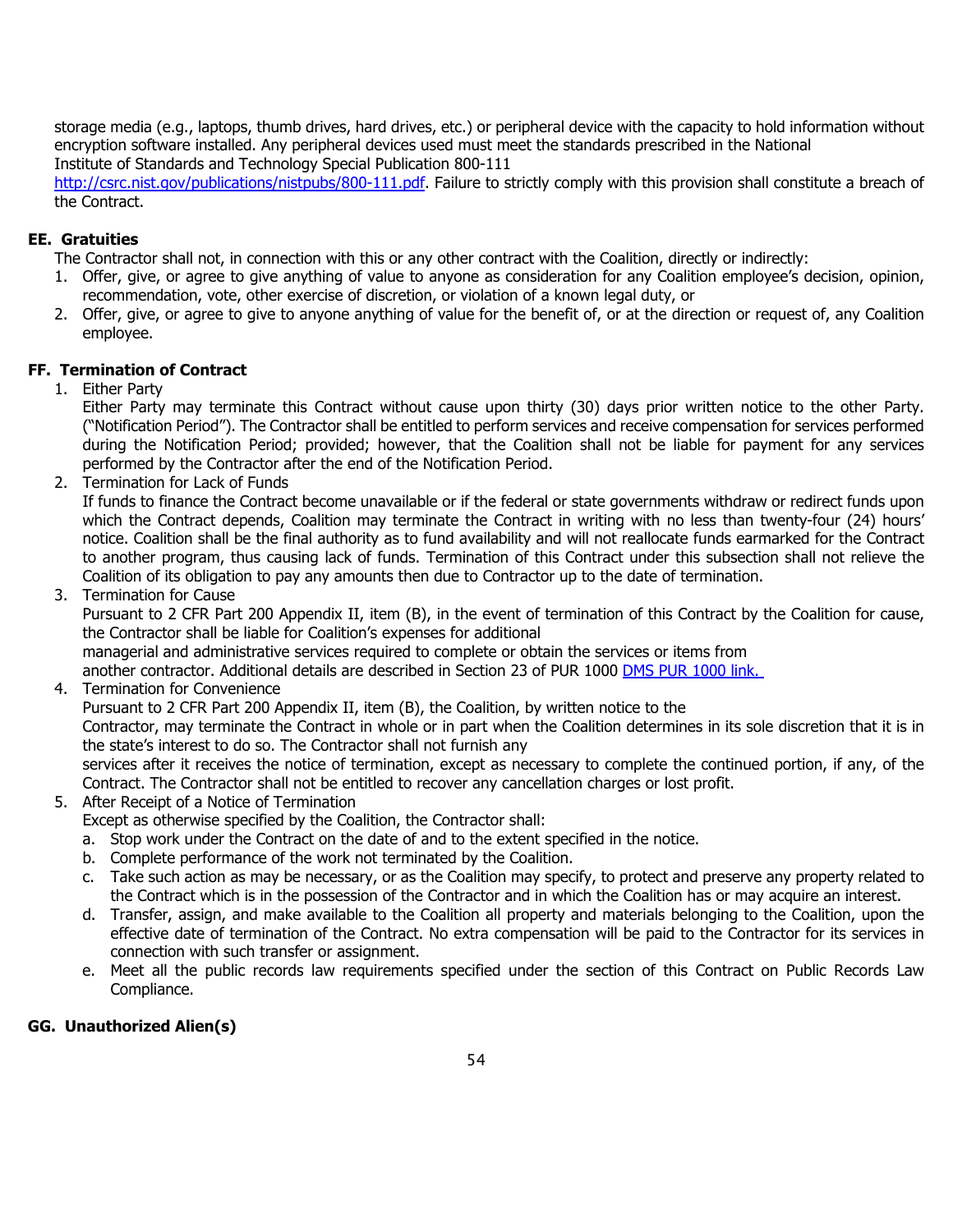The Contractor agrees it shall not employ unauthorized aliens. The Coalition shall consider the employment of unauthorized aliens a violation of Section 274A (e) of the Immigration and Nationally Act (8 U.S.C. 1324a). Such violation shall be cause for unilateral cancellation of this Contract by the Coalition.

#### **HH. No Contract Services Performed Outside the USA**

The Contractor and its subcontractors and agents are prohibited from (i) performing any of the Contract services outside the United States, or (ii) sending, transmitting or accessing any School Readiness Program or Voluntary Prekindergarten Education Program or other program-related data pursuant to this Contract outside of the United States unless approved by the Coalition in writing. The Parties agree that a violation of this provision will:

- 1. Entitle the Coalition to immediately terminate the Contract for cause upon email notice to the Contractor's Contract Manager.
- 2. Result in immediate and irreparable harm to the Coalition, entitling the Coalition to immediate injunctive relief.
- 3. Entitle the Coalition to recover damages for the breach. These damages will include all reasonable costs incurred by the Coalition for investigation, forensic investigations, data recoveries, notifications and remediation.

#### **II. Whistleblower's Act**

In accordance with s. 112.3187, F.S., the Contractor shall not retaliate against an employee for reporting violations of law, rule or regulation that creates and presents a substantial and specific danger to the public's health, safety, or welfare. Furthermore, the Contractor shall not retaliate against any person who discloses information to an appropriate agency alleging improper use of governmental office, gross waste of funds, or any other abuse or gross neglect of duty on the part of any agency, public officer, or employee. The Contractor shall inform its employees that they and other persons may file a complaint with the Office of Chief Inspector General, the Office's Inspector General, and the Florida Commission on Human Relations or the Whistleblower's Hotline number at 1-800-543-5353. Additional local Contractor whistleblower policy and procedures also apply.

#### **JJ. Certified Minority Business Enterprises (CMBE) Reporting**

The Coalition is dedicated to supporting, tracking and increasing its small minority business enterprise spending as section 287.0943, F.S.; requires. The Contractor shall report spending with small, minority-, women-, and service-disabled veteran business enterprise subcontractors with each invoice submitted for payment to the following address, with a copy to the Coalition Contract Manager.

> **Matt Bonner, Administrative Director Early Learning Coalition of Northwest Florida, Inc. 4636 HWY 90 Suite M Marianna, FL 32446 E-Mail: [matt.bonner@elcnwf.org](mailto:matt.bonner@elcnwf.org)**

#### **KK. Subpoenas**

The Contractor shall notify the Coalition if any data related to the Contract is subpoenaed or used,

copied or removed from the Contractor's possession by any individual not authorized by the Coalition to use, copy or remove such data. The Contractor shall provide notice to the Coalition verbally within twenty-four (24) chronological hours and in writing within seventy-two (72) chronological hours. The Contractor shall cooperate with the Coalition in taking steps as the Coalition deems advisable to prevent misuse, regain possession of, and/or otherwise protect the Coalition's and the State's rights and the data subject's privacy.

#### **LL. RESPECT**

In accordance with subsection 413.036(3), F.S., if a product or service required for the performance of the Contract is on the procurement list established pursuant to subsection 413.035(2), F.S., the following statement applies: IT IS EXPRESSLY UNDERSTOOD AND AGREED THAT ANY ARTICLES THAT ARE THE SUBJECT OF, OR REQUIRED TO CARRY

OUT, THIS CONTRACT SHALL BE PURCHASED FROM A NONPROFIT AGENCY FOR THE BLIND OR FOR THE SEVERELY HANDICAPPED THAT IS QUALIFIIED PURSUANT TO CHAPTER 413, FLORIDA STATUTES, IN THE SAME MANNER AND UNDER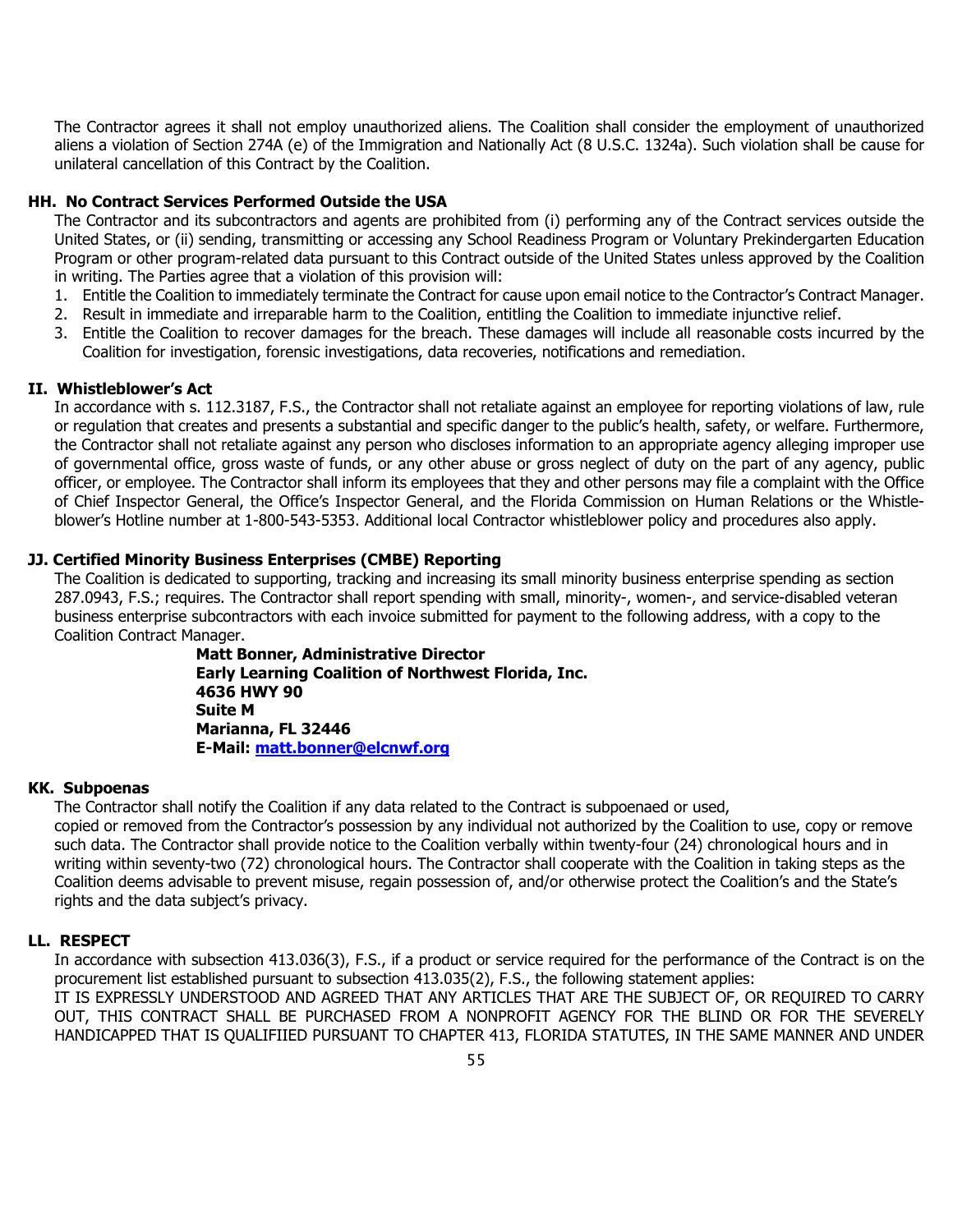THE SAME PROCEDURES SET FORTH IN SECTION 413.036(1) AND (2), FLORIDA STATUTES; AND FOR PURPOSES OF THIS CONTRACT THE PERSON, FIRM, OR OTHER BUSINESS ENTITY CARRYING OUT THE PROVISIONS OF THIS CONTRACT SHALL BE DEMMED TO BE SUBSTITUTED FOR THE STATE AGENCY INSOFAR AS DEALINGS WITH SUCH QUALIFIED NONPROFIT AGENCY ARE CONCERNED.

Additional information about the designated nonprofit agency and the products it offers is available at [http://www.respectofflorida.org.](http://www.respectofflorida.org/)

#### **MM. PRIDE**

In accordance with subsection 946.515(6), F.S., if a product or service required for the performance of the Contract is certified by or is available from Prison Rehabilitative Industries and Diversified Enterprises, Inc. (PRIDE) and has been approved in accordance with subsection 946.515(2), F.S., the following statement applies:

IT IS EXPRESSLY UNDERSTOOD AND AGREED THAT ANY ARTICLES WHICH ARE THE SUBJECT OF, OR REQUIRED TO CARRY OUT, THIS CONTRACT SHALL BE PURCHASED FROM THE CORPORATION IDENTIFIED UNDER CHAPTER 946, F.S., IN THE SAME MANNER AND UNDER THE SAME PROCEDURES SET FORTH IN SECTION 946.515(2) AND (4), F.S.; AND FOR PURPOSES OF THIS CONTRACT THE PERSON, FIRM, OR OTHER BUSINESS ENTITY CARRYING OUT THE PROVISIONS OF THIS CONTRACT SHALL BE DEEMED TO BE SUBSTITUTED FOR THE AGENCY INSOFAR AS DEALINGS WITH SUCH CORPORATION ARE CONCERNED.

Additional information about PRIDE and the products it offers is available at [http://www.respectofflorida.org.](http://www.respectofflorida.org/)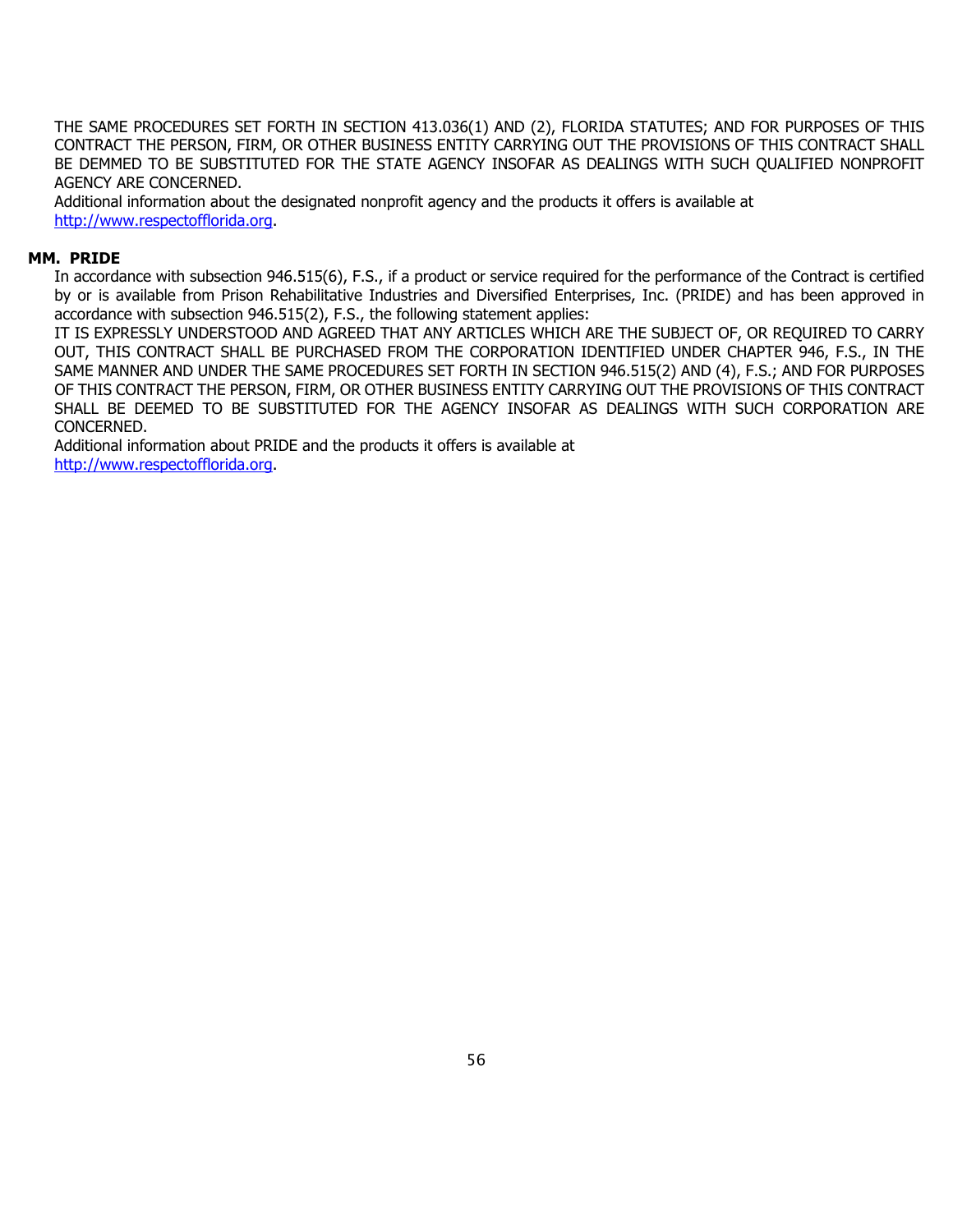## **EXHIBIT II SCOPE OF WORK**

To be added after contract negotiations.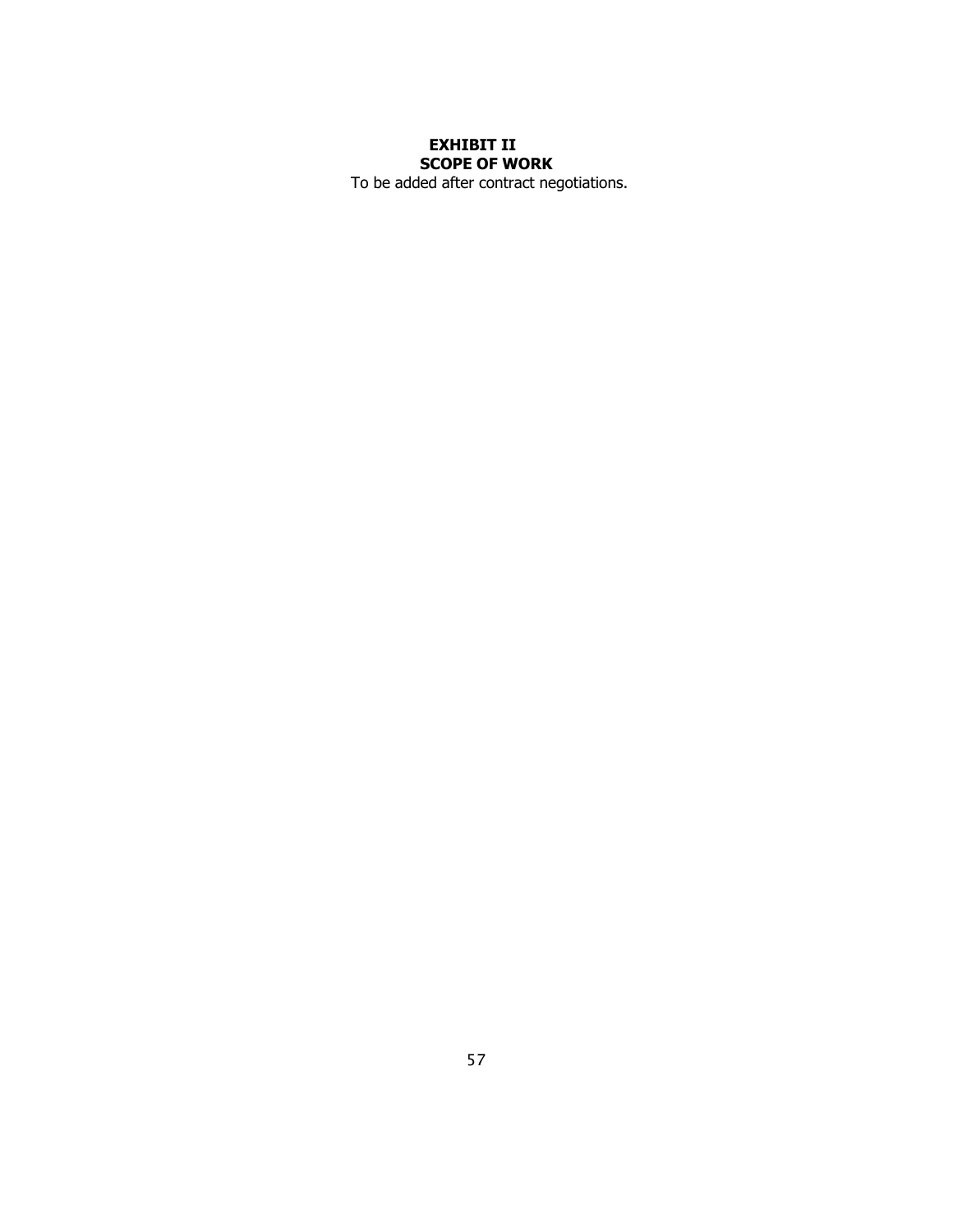#### **EXHIBIT III AUDIT REQUIREMENTS**

#### **A. Audit Requirements – Federally Funded, If Applicable**

NOTE: this paragraph is applicable if the Contractor is a state or local government or a non-profit organization as defined in 2 CFR § 200.

 According to the Subpart F-Audits 45 CFR § 75.501(a), non-federal entities that expend \$750,000 or more during the non-Federal entity's fiscal year in Federal awards must have a single or program specific audit conducted for that year in accordance with the provisions of this part and other applicable federal regulations. Guidance on determining Federal awards expended is provided in 45 CFR Part 75.502 (2 CFR §200.502).

#### **B. Audit Requirements – State Funded, If Applicable**

NOTE: this paragraph is applicable if the Contractor is a non-state entity as defined by s. 215.97(2), F.S. - The Florida Single Audit Act.

In the event the Contractor expends \$750,000 or more of state financial assistance in any fiscal year, the Contractor, must have a state single or project-specific audit conducted in accordance with the Florida Single Audit Act; Chapter 69I-5, F.A.C.; Chapter 10.550 (local governmental entities) or Chapter 10.650 (Nonprofit and For-Profit Organizations), Rules of the Auditor General.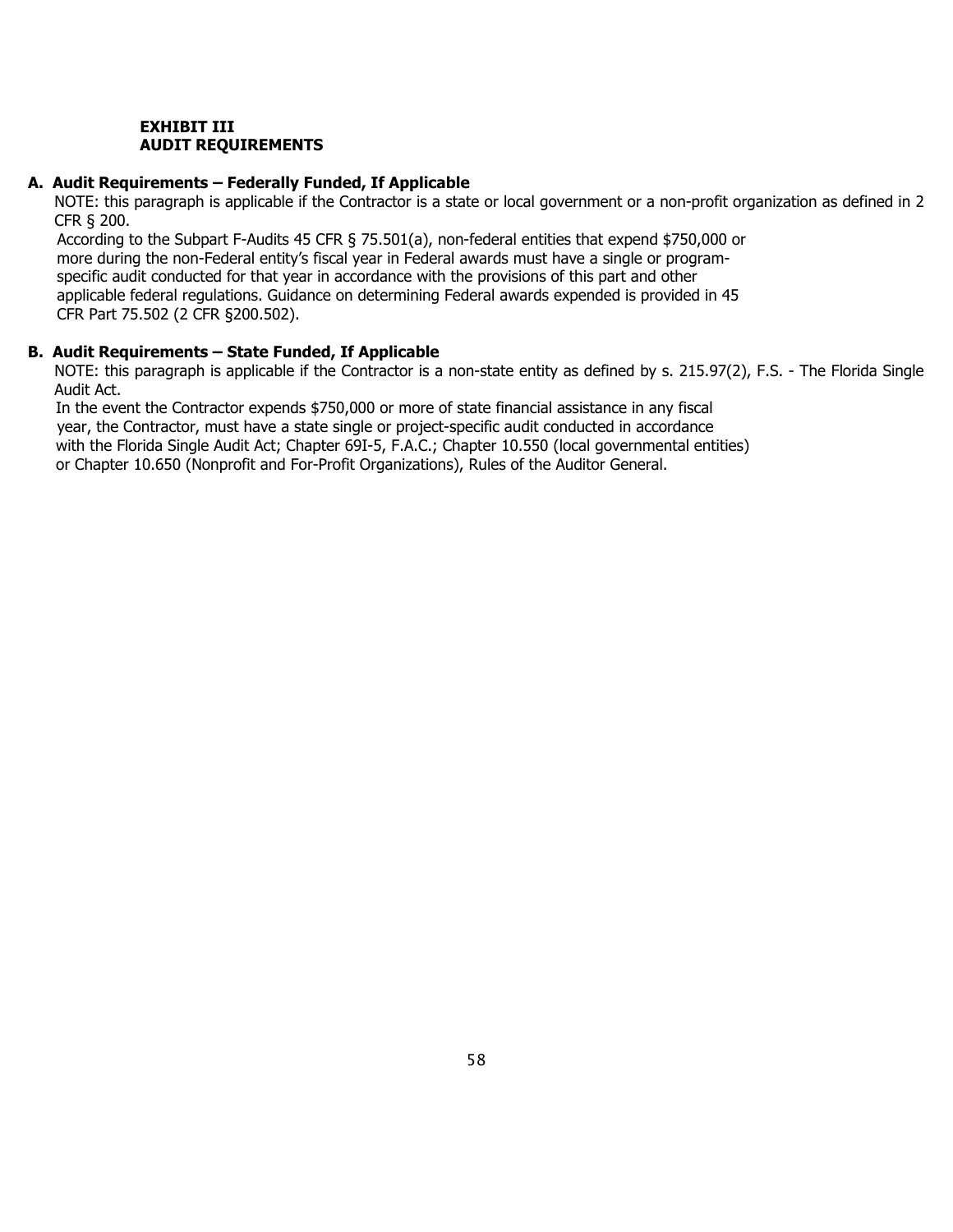#### **EXHIBIT IV ASSURANCES AND CERTIFICATIONS**

The Coalition will not award a Contract where the Contractor has failed (the "Contract") to accept the Assurances and Certifications contained in this Exhibit. In performing its responsibilities under the Contract, the Contractor hereby certifies and assures that it will fully comply with the following:

#### **A. Assurances Non-Construction Programs**

NOTE: Certain of these Assurances may not be applicable to the Contractor's project or program. If you have questions, please contact the Coalition.

As the duly authorized representative of the Contractor, I certify to the best of my knowledge and belief, that:

- 1. Has the legal authority to apply for federal assistance and the institutional, managerial and financial capability (including funds sufficient to pay for the non-federal share of project costs, as
- applicable) to ensure proper planning, management and completion of described services.
- 2. Will give the Coalition, the Comptroller General of the United States and, if appropriate, the State, through any authorized representative, access to and the right to examine all records, books, papers, or documents related to the award; and will establish a proper accounting system in accordance with generally accepted accounting standards or agency directives.
- 3. Will establish safeguards to prohibit employees and board members from using their positions for a purpose that constitutes or presents the appearance of personal or organizational conflict of interest, or personal gain.
- 4. Will initiate and complete the work within the applicable time frame after receiving the Coalition's approval.
- 5. Will comply with the Intergovernmental Personnel Act of 1970 (42 U.S.C. 4728 4763) relating to prescribed standards for merit systems for programs funded under one of the 19 statutes or regulations specified in Appendix A of OPM's Standards for a Merit System of Personnel Administration (5 CFR 900, Subpart F).
- 6. Will comply with all federal statutes relating to nondiscrimination. These include but are not limited to: (a) Title VI of the Civil Rights Act of 1964 (P.L. 88-352) which prohibits discrimination on the basis of race, color, or national origin; (b) Title IX of the Education Amendments of 1972, as amended (20 U.S.C. 1681-1683, and 1685-1686), which prohibits discrimination on the basis of sex; (c) section 504 of the Rehabilitation Act of 1973, as amended (29 U.S.C. 794), which prohibits discrimination on the basis of handicaps; (d) the Age Discrimination Act of 1975, as amended (42 U.S.C. 6101- 6107), which prohibits discrimination on the basis of age; (e) the Drug Abuse Office and Treatment Act of 1972, as amended, (P.L. 92-255) relating to nondiscrimination on the basis of drug abuse; (f) the Comprehensive Alcohol Abuse and Alcoholism Prevention, Treatment and Rehabilitation Act of 1970, as amended (P.L. 91-616), relating to nondiscrimination on the basis of alcohol abuse or alcoholism; (g) sections 523 and 527 of the Public Health Service Act of 1912, as amended (42 U.S.C. 290 dd-3 and 290 ee-3), relating to confidentiality of alcohol and drug abuse patient records; (h) Title VIII of the Civil Rights Act of 1968, as amended, (42 U.S.C. 3601 et seq.) relating to nondiscrimination in the sale, rental, or financing of housing; (i) any other nondiscrimination provisions in the specific statute(s) under which application for federal assistance is being made; and (j) any other non-discrimination statute(s) requirements that may apply to the application.
- 7. Will comply with, or has already complied with, the Titles II and III of the Uniform Relocation Assistance and Real Property Acquisition Policies Act of 1970 (P.L. 91-646), requirements, which provide for treating fairly and equitably persons displaced or whose property is acquired as a result of federal or federally-assisted programs. These requirements apply to all interests in real property acquired for project purposes regardless of federal participation in purchases.
- 8. Will comply, as applicable, with the provisions of the Hatch Act (5 U.S.C. 1501-1508 and 7324-7328), which limit the political activities of employees for whom federal funds, in whole or in part, pay for their principal employment activities.
- 9. Will comply, as applicable, with the provisions of the Davis-Bacon Act (40 U.S.C. 276a to 276a7), the Copeland Act (40 U.S.C. 276c and 18 U.S.C. 874), and the Contract Work Hours and Safety Standards Act (40 U.S.C. ss.327-333) regarding labor standards for federally assisted construction sub-agreements.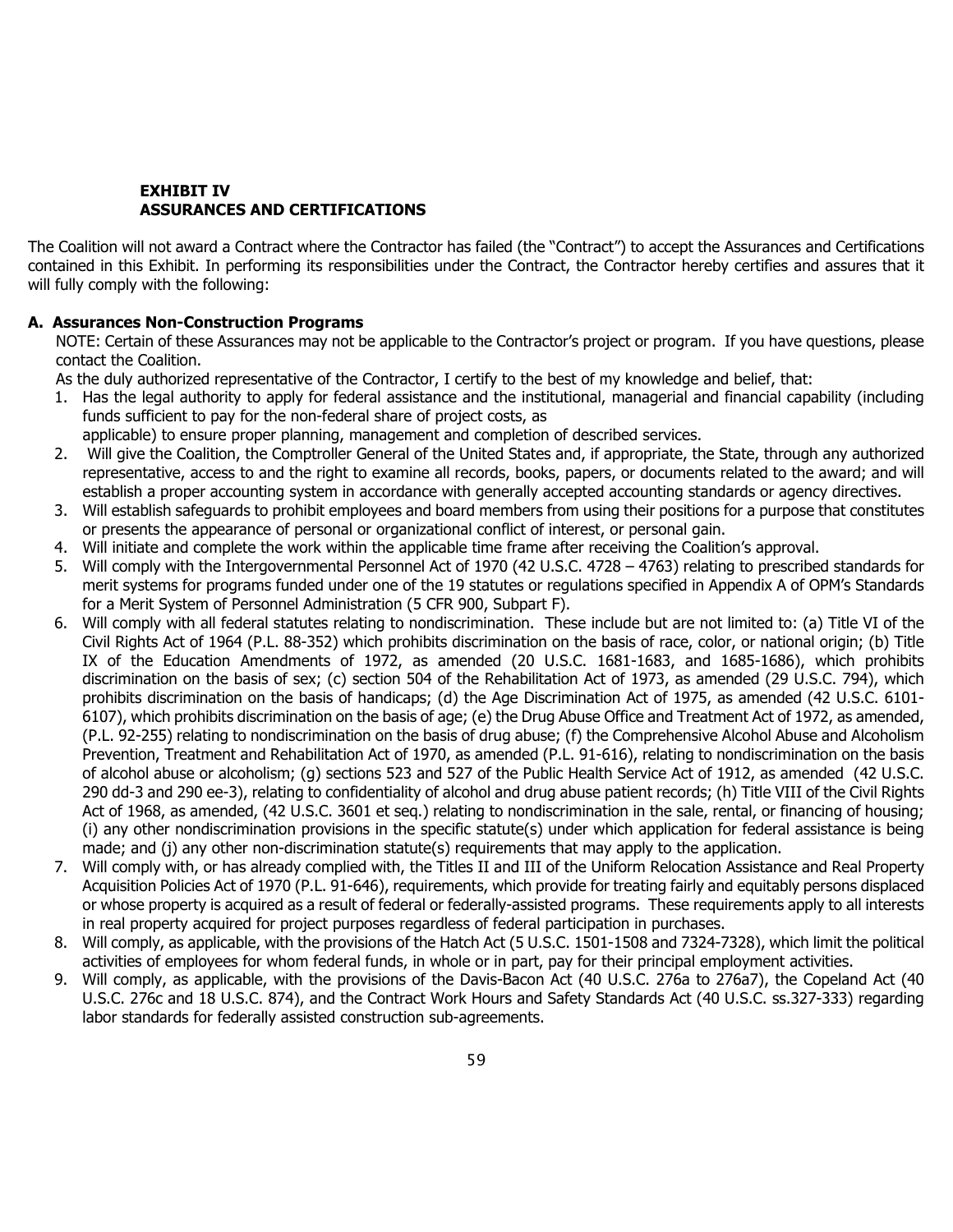- 10. Will comply, if applicable, with flood insurance purchase requirements of Section 102(a) of the Flood Disaster Protection Act of 1973 (P.L. 93-234) which requires recipients in a special flood hazard area to participate in the program and to purchase flood insurance if the total cost of insurable construction and acquisition is \$10,000 or more.
- 11. Will comply with environmental standards which may be prescribed pursuant to the following: (a) institution of environmental quality control measures under the National Environmental Policy Act of 1969 (P.L. 91-190) and Executive Order (EO) 11514; (b) notification of violating facilities pursuant to EO 11738; (c) protection of wetlands pursuant to EO 11990; (d) evaluation of flood hazards in flood plains in accordance with EO 11988; (e) assurance of project consistency with the approved state management program developed under the Coastal Zone Management Act of 1972 (16 U.S.C. ss. 1451 et. seq.); (f) conformity of federal actions to state (Clear Air) Implementation Plans under section 176(c) of the Clean Air Act of 1955, as amended (42 U.S.C. ss. 7401 et seq.); (g) protection of underground sources of drinking water under the Safe Drinking Water Act of 1974, as amended, (P.L. 93-523); and (h) protection of endangered species under the Endangered Species Act of 1973, as amended, (P.L. 93-205).
- 12. Will comply with the Wild and Scenic Rivers Act of 1968 (16 U.S.C. ss. 1271 et seq.) related to protecting the national wild and scenic rivers system's components or potential components.
- 13. Will assist the awarding agency in assuring compliance with section 106 of the National Historic Preservation Act of 1966, as amended (16 U.S.C. s. 470), EO 11593 (identification and protection of historic properties), and the Archaeological and Historic Preservation Act of 1974 (16 U.S.C. ss. 469a-1 et seq.).
- 14. Will comply with P.L. 93-348 regarding the protection of human subjects involved in research, development, and related activities supported by this award of assistance.
- 15. Will comply with the Laboratory Animal Welfare Act of 1966 (P.L. 89-544, as amended, 7 U.S.C. ss. 2131 et seq.) pertaining to the care, handling, and treatment of warm blooded animals held for research, teaching, or other activities supported by this award of assistance.
- 16. Will Comply with the Lead-Based Paint Poisoning Prevention Act (42 U.S.C. ss. 4801 et seq.) which prohibits the use of lead-based paint in construction or rehabilitation of residence structures.
- 17. Will cause to be performed the required financial and compliance audits in accordance with the Single Audit Act Amendments of 1996 and OMB Circular No. A-133, "Audits of States, Local Governments, and Non-Profit Organizations."
- 18. Will comply with all applicable requirements of all other federal and state laws, executive orders, regulations and policies governing each funded program.
- 19. Will comply with the requirements of Section 106(g) of the Trafficking Victims Protection Act (TVPA) of 2000, as amended (22 U.S.C. 7104) which prohibits grant award recipients or a sub-recipient from (1) Engaging in severe forms of trafficking in persons during the period of time that the award is in effect (2) Procuring a commercial sex act during the period of time that the award is in effect or (3) Using forced labor in the performance of the award or subawards under the award.

#### **B. Assurances Construction Programs - OMB Standard Form SF 424D, If Applicable**

Note: Certain of these assurances may not be applicable to the Contractor's project or program. Please contact the Coalition with questions.

#### **C. Certification Regarding Debarment, Suspension, and Other Responsibility Matters - Primary Covered Transaction**

This certification, as required by Executive Orders 12549 (3 CFR part 1986 Comp., p. 189) and 12689 (3 CFR part 1989 Comp., p. 235), and 2 CFR Part 376 regarding "Debarment and Suspension", for prospective participants in primary covered transactions, no contract shall be made to parties listed on the government wide exclusions in the System of Award Management (SAM). This list contains the names of parties debarred, suspended or otherwise excluded by agencies, as well as parties declared ineligible under statutory or regulatory authority other than E.O. 12549.

The federal government imposes this requirement in order to protect the public interest, and to ensure that only responsible organizations and individuals do business with the government and receive and spend government grant funds.

Failure to adhere to those requirements may have serious consequences (e.g., disallowance of cost, termination of project or debarment). To assure that this requirement is met, there are four options for obtaining satisfaction that Contractors are not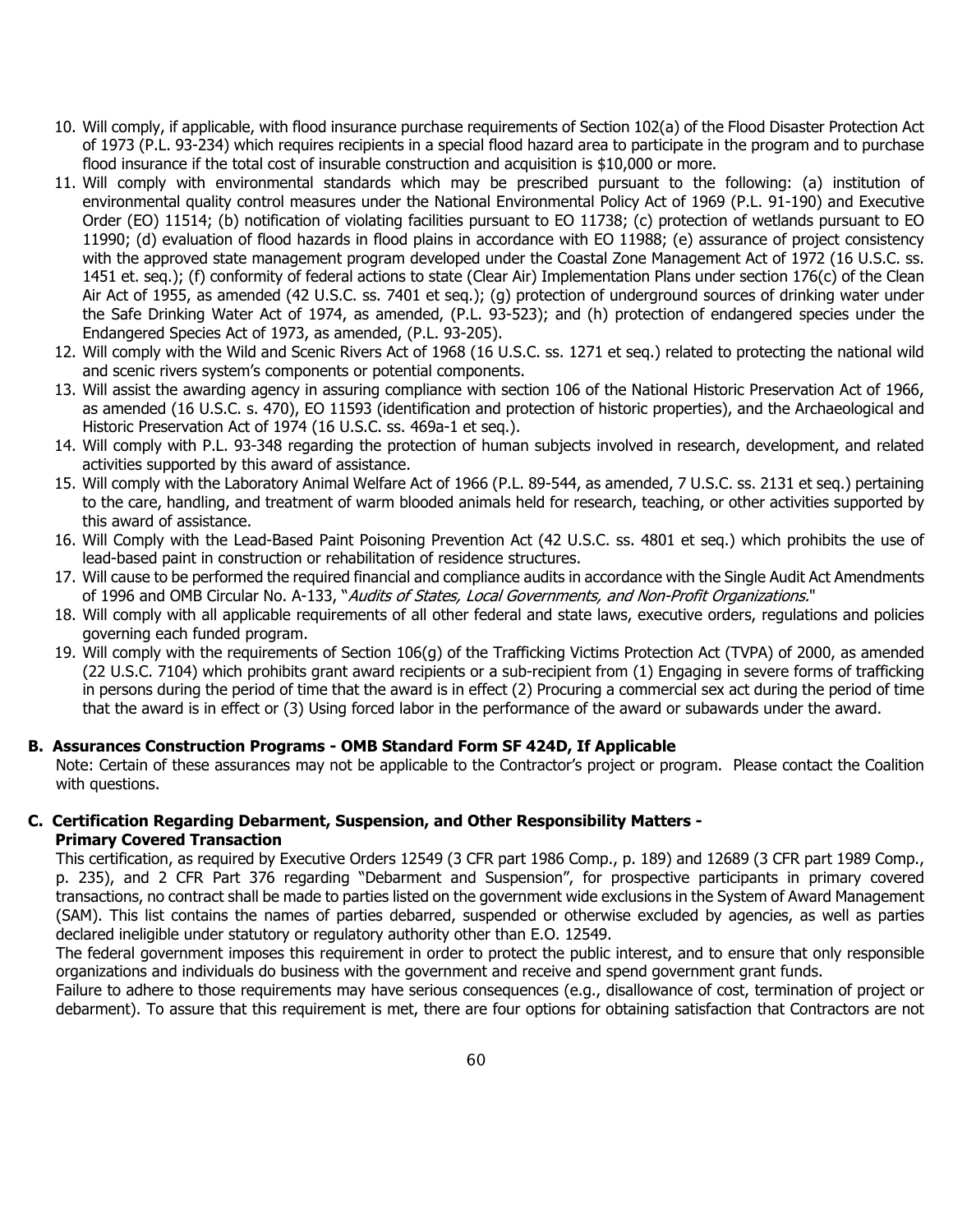suspended, debarred or disqualified. The Contractor through the duly appointed undersigned representative, certifies, to the best of its knowledge and belief, that it, its principals or its officers-

- 1. Are not presently debarred, suspended, proposed for debarment, declared ineligible or voluntarily excluded from covered transactions by any Federal, State or local governmental department or agency. The Federal Excluded Parties list is currently located at<https://www.sam.gov/> (Systems for Award Management) and also available passing through the Florida Department of Management Services website. The United States Department of Agriculture Food Program's National Disqualification List is available through the Florida Department of Health.
- 2. Have not, within a three-year period preceding the Contract, been convicted of or had a civil judgment rendered against them for commission of fraud or a criminal offense in connection with obtaining, attempting to obtain, or performing a public (Federal, State, or local) transaction or contract under a public transaction; violation of Federal or State antitrust statutes or commission of embezzlement, theft, forgery, bribery, falsification or destruction of records, making false statements, or receiving stolen property.
- 3. Are not presently indicted or otherwise criminally or civilly charged by a government entity (Federal, State or local) with commission of any of the offenses enumerated in this certification's paragraph 2; and
- 4. Have not, within a three-year period preceding the Contract, had one or more public transactions (Federal, State, or local) terminated for cause or default.

Where the prospective Contractor is unable to certify to any of the statements in this certification, such prospective Contractor shall attach an explanation to the Contract.

#### **D. Certification Regarding Lobbying – Certification for Contracts, Grants, Loans, and Cooperative Agreements.**

In accordance with s. 216.347, F.S., the disbursement of grants and aids appropriations for lobbying is prohibited. Coalition may not authorize or make any disbursement of funds or aids appropriations pursuant to a Contract to any person or organization unless the terms of the Contract prohibit the expenditure of funds for the purpose of lobbying the legislature, the judicial branch or a state

agency. The provisions of this section are supplemental to the provisions of s. 11.062, F.S., and any other law prohibiting the use of state funds for lobbying purposes.

As the duly authorized representative of the Contractor, I certify to the best of my knowledge and belief, that:

- 1. No Federal appropriated funds have been paid or will be paid, by or on behalf of the Contractor, to any person for influencing or attempting to influence an officer or employee of an agency, a member of Congress, an officer or employees of Congress, or an employee of a member of Congress in connection with the awarding of any Federal contract, the making of any Federal grant, the making of any Federal loan, the entering into of any cooperative agreement, and the extension, continuation, renewal, amendment or modification of any Federal contract, grant, loan or cooperative agreement.
- 2. If any funds other than Federal appropriated funds have been paid or will be paid to any person for influencing or attempting to influence an officer or employee of any agency, a member of Congress, an officer or employees of Congress, or employee of a member of Congress in connection with this Federal contract, grant, loan, or cooperative agreement, the Contractor shall complete and submit Standard Form – LLL, "Disclosure Form to Report Lobbying," in accordance with its instructions.
- 3. The Contractor shall require that language of this certification be included in the award documents for all sub-awards at all tiers (including subcontracts, sub-grants and contracts under grants, loans and cooperative agreements) and that all subrecipients shall certify and disclose accordingly.

This certification is a material representation of fact upon which reliance was placed when this transaction was made or entered into. Submission of this certification is a prerequisite for making or entering into this transaction imposed by section 1352, title 31, U.S. Code. Any person who fails to file the required certification shall be subject to a civil penalty of not less than \$10,000 and not more than \$100,000 for each such failure.

#### **E. Certification Regarding Drug-Free Workplace Requirements**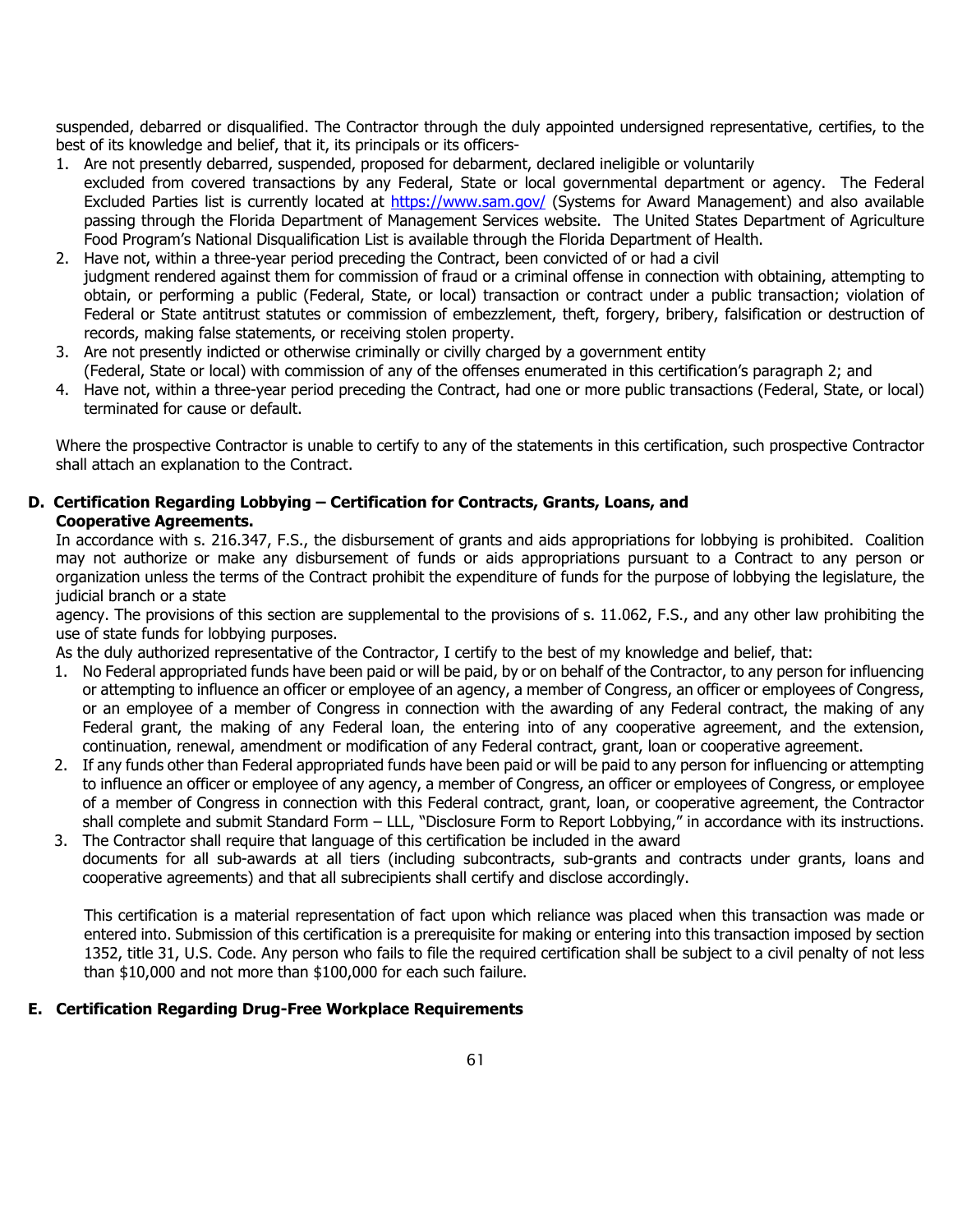The Contractor will maintain a drug-free workplace and will comply with the requirements of the Drug-Free Workplace Act of 1988. Pursuant to the Drug-Free Workplace Act of 1988: 45 CFR Part 76 subpart F, ss. 76.630(c) and (d)(2), and 76.645(a)(1) and (b), the Contractor, through the duly appointed undersigned representative, attests and certifies that the Contractor will provide a drug-free workplace compliant with 41 USC 81, by the following actions-

- 1. Publishing a statement notifying employees that the Contractor prohibits unlawful manufacturing, distributing, dispensing, possessing or using a controlled substance in the Contractor's workplace and specifying the actions that the Contractor will take against employees for violating such prohibition.
- 2. Establishing an ongoing drug-free awareness program to inform employees concerning:
	- a. The dangers of drug abuse in the workplace.
	- b. The policy of maintaining a drug-free workplace.
	- c. Any available drug counseling, rehabilitation and employee assistance programs.
	- d. The penalties that may be imposed upon employees for drug abuse violations occurring in the workplace.
- 3. Making it a requirement that each employee to be engaged in the performance of the Contract be given a copy of the statement required by paragraph 1 above.
- 4. Notifying the employee in the statement required by paragraph 1 that, as a condition of employment under the Contract, the employee will:
	- a. Abide by the terms of the statement.
	- b. Notify the employer, in writing, of his or her conviction for a violation of a criminal drug statute occurring in the workplace no later than five (5) calendar days after such conviction.
- 5. Notifying Coalition in writing within ten (10) calendar days of receiving notice under subparagraph 4.b. from an employee, of the employee's conviction of a violation of a criminal drug statute in the workplace or otherwise receiving actual notice of such conviction. Employers of convicted employees must provide notice, including position title, to the Contract Manager.
- 6. Taking one of the following actions, within thirty (30) calendar days of receiving notice under subparagraph 4.b., with respect to any employee who is so convicted.
	- a. Taking appropriate personnel action against such an employee, up to and including
	- termination, consistent with the requirements of the Rehabilitation Act of 1973, as amended.
	- b. Requiring such employee to participate satisfactorily in a drug assistance or rehabilitation program approved for such purposes by a federal, state or local, health, law enforcement, or other appropriate agency.
- 7. Making a good faith effort to continue to maintain a drug-free workplace through implementation of this entire certification.

Notwithstanding the foregoing, it is not required to provide the workplace address under this Contract. The specific sites have been disclosed to the Coalition and the Parties agree not to require the specific addresses, with the understanding that if any of the identified places change during the performance of this Contract, the Contractor will inform the Coalition of the changes in writing within five (5) days of the change.

#### **F. Certification Regarding Convicted Vendor List and Discriminatory Vendor List (Public Entity Crimes)**

The Contractor hereby certifies, through the duly appointed undersigned representative, that neither it, nor any person or affiliate of the Contractor, has been convicted of a Public Entity Crime as defined in section 287.133, Florida Statutes, nor placed on the convicted vendor list or discriminatory vendor list pursuant to s. 287.134, Florida Statutes, all of which are located at the Florida Department of Management Services website:

[http://dms.myforida.com/business\\_operations/state\\_purchasing/vendor\\_information/convicted\\_suspended\\_discriminatory\\_co](http://dms.myforida.com/business_operations/state_purchasing/vendor_information/convicted_suspended_discriminatory_complaints_vendor_lists/convicted_vendor_list) [mplaints\\_vendor\\_lists/convicted\\_vendor\\_list](http://dms.myforida.com/business_operations/state_purchasing/vendor_information/convicted_suspended_discriminatory_complaints_vendor_lists/convicted_vendor_list)

The Contractor understands and agrees that it is required to inform the Coalition immediately upon any change of circumstances regarding this status.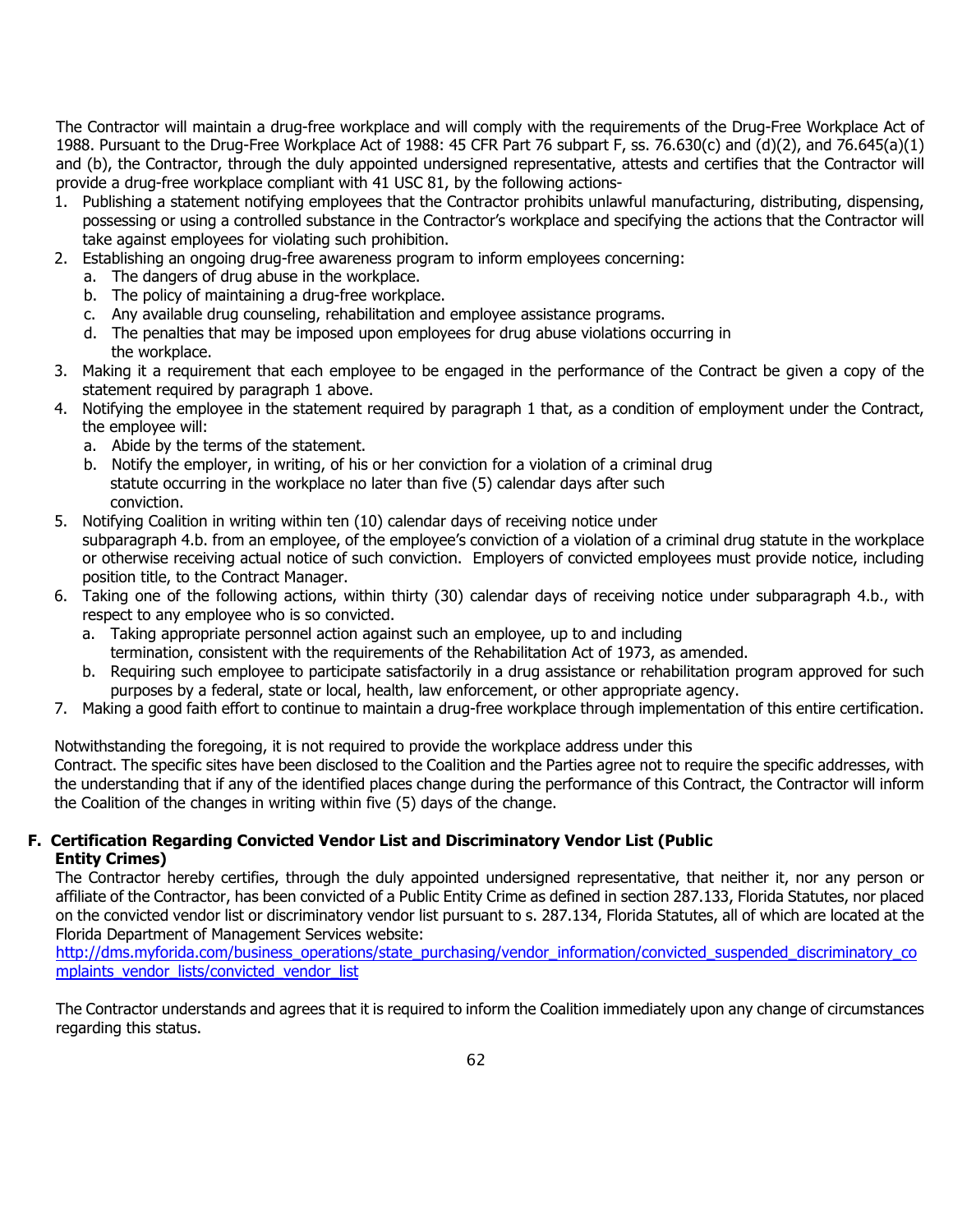#### **G. Certification Regarding Separation of Voluntary Prekindergarten Education Program and School Readiness Program Funds, Section 1002 Florida Statutes, as Amended, Section 1002.71(1) and (7) Florida Statutes and 45 C.F.R. § 98.54**

The Voluntary Prekindergarten Education Program (VPK) and the School Readiness (SR) programs

are independent programs, funded by separate state and federal sources. All expenditures made and fiscal records maintained by the Contractor shall reflect the separation of the expenditure of funds.

The Contractor hereby certifies that:

All SR (Child Care Development Fund, Temporary Assistance to Needy Families, Social Services Block Grant and General Revenue) funds will be expended solely for the operation of the SR programs; and shall be distinctive and clearly identifiable in all fiscal records maintained by the Contractor. All state general revenue funds awarded for the operation of the Voluntary Prekindergarten Education Program shall be used solely in the operation of the Voluntary Prekindergarten Education Program and shall be distinctively and clearly identifiable in all fiscal records maintained by the Contractor.

#### **H. Purchase of American-Made Equipment and Products**

The Contractor shall, with funds made available by this Contract, to the greatest extent practicable, purchase all American-made equipment and products (P.L. 103-333, the Departments of Labor, Health and Human Services, and Education, and Related Agencies Appropriations Act of 1995, section 507).

#### **I**. **Trafficking Victims Protection Act of 2000 – (TVPA)**

This Contract is subject to the requirements of Section 106(g) of the Trafficking Victims Protection Act of 2000, as amended [22 U.S.C. 7104(g)]. The following award term is hereby adopted and

incorporated herein by reference as if fully set forth herein:

The United States Health and Human Services Administration for Children and Families Child Care and Development Fund Terms and Conditions require the Contractor to comply with section 106(g) of the Trafficking Victims Protection Act of 2000. In each Coalition Contract (i.e., grant or cooperative agreement) under which a private entity receives funding, section 106(g) of the Trafficking Victims Protection Act of 2000, as amended, requires the Coalition to include a condition that authorizes the Coalition to terminate the Contract, without penalty, if the Contractor (a) Engages in severe forms of trafficking in persons during the period of time that the Contract is in effect; (b) Procures a commercial sex act during the period of time that the Contract is in effect; or (c) Uses forced labor in the performance of the Contract or subcontracts under the Contract.

#### **J. Certification Regarding Environmental Tobacco Smoke – the Pro-Children Act of 2001**

The Pro-Children Act of 2001, 42 U.S.C. 7181-7184, imposes restrictions on smoking in facilities where federally-funded children's services are provided. Health and Human Services (HHS) grants are subject to these requirements only if they meet the Act's specified coverage. The Act specifically prohibits smoking in any indoor facility (owned or leased or contracted) where kindergarten, elementary, or secondary education or library services to children under the age of 18 routinely or regularly occur. In addition, the act prohibits smoking in any indoor facility or portion of a facility (owned, leased, or contracted) where federallyfunded health care, child care, or early childhood development, including Head Start services, to children under the age of 18 routinely or regularly occur. The statutory prohibition also applies if such facility is constructed, operated, or maintained with federal funds. The statute does not apply to children's services provided in private residences, facilities funded solely by Medicare or Medicaid funds, portions of facilities used for inpatient drug or alcohol treatment, or facilities where Women, Infants and Children (WIC) coupons are redeemed. Failure to comply with the provisions of the law may result in the imposition of a civil monetary penalty of up to \$1,000 per violation and/or the imposition of an administrative compliance order on the responsible entity.

#### **K. Subrecipient Monitoring**

The Contractor certifies that it has established and shall implement fiscal and programmatic monitoring procedures for its subcontractors.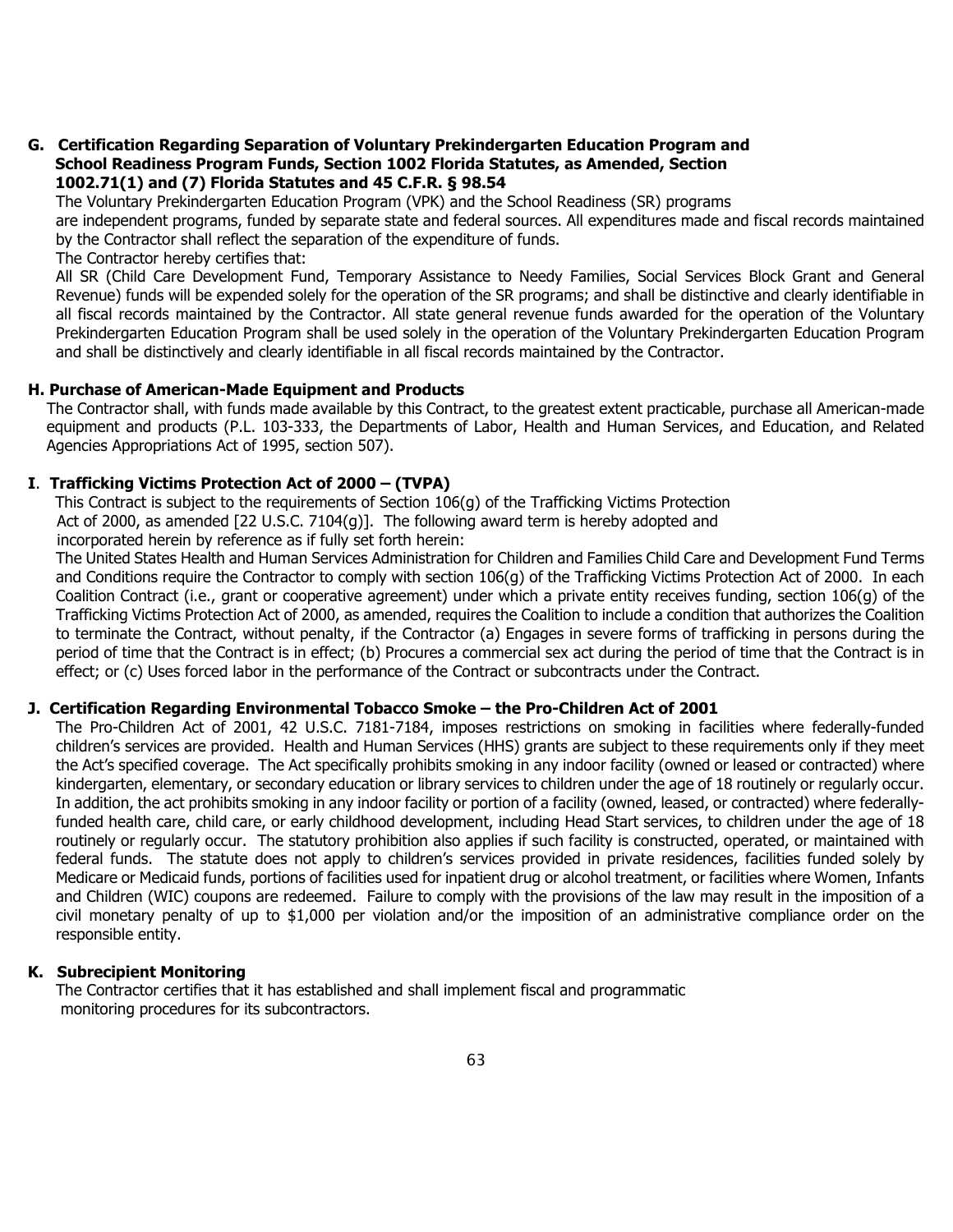#### **L. Certification Regarding Immigration Status**

The Contractor certifies that it agrees to comply with the provisions of section 432 of the Personal Responsibility and Work Opportunity Reconciliation Act (42 USC part 1611); ensuring that only individuals eligible for Child Care Development Fund (CCDF) services receive them.

#### **M. Certification Regarding Standards of Conduct**

The Contractor certifies that it shall comply with the provisions of 2 CFR §200.318, General Procurement Standards, regarding standards of conduct. It will establish safeguards, written policies and training procedures to prohibit employees and board members from using their positions for any purpose that constitutes or presents the appearance of personal or organizational conflict of interest or personal gain.

#### **N. Certification Prohibiting Distribution of Funds to the Association of Community for Reform Now (ACORN)**

To comply with Public Law 111-117, the Contractor may not distribute federal funds made available under this Contract to the Association of Community Organizations for Reform Now (ACORN) or its subsidiaries. In addition, no federal funds may be provided to any covered organization as defined in House of Representatives (H.R.) 3571, the Defund ACORN Act.

#### **O. The Transparency Act (as defined by 2 CFR Part 170)**

The following award term is hereby adopted and incorporated herein by reference as if fully set forth herein: HHS now requires this program award to adhere to the Transparency Act's Sub-award and Executive Compensation reporting requirements (as 2 CFR Part 170 defines). Under the Transparency Act, the Contractor must report all sub-awards (as 2 CFR part 170 defines) more than \$25,000, unless exempted. Please see the Award Term for Federal Financial Accountability and Transparency Act at

the USDHHS ACF website.

#### **P. Certification of Filing and Payment of Federal Taxes (Applicable if Contract Exceeds Five Million Dollars)**

As required by the Departments of Labor, Health and Human Services, and Education and Related Agencies Appropriation Act, 2008 (Public Law 110-161, Division G, Title V, Section 523), as a prospective financial assistance recipient entering into a Contract of more than \$5,000,000, I, as the duly authorized representative of the applicant, do hereby certify to the best of my knowledge and belief, that:

- 1. The applicant has filed all Federal tax returns required during the (3) three years preceding this certification
- 2. The applicant has not been convicted of a criminal offense pursuant to the Internal Revenue Code of 1986 (U.S. Code Title 26, Internal Revenue Code).
- 3. The applicant has not, more than 90 days prior to this certification, been notified of any unpaid Federal tax assessment for which the liability remains unsatisfied, unless the assessment is the subject of an installment agreement or offer in compromise that has been approved by the Internal Revenue Service and is not in default, or the assessment is the subject of a non-frivolous administrative or judicial proceeding.

## **Q. Equal Employment Opportunity (E.E.O.)**

The Contractor [and subcontractor(s)] shall comply with Executive Order 11246, Equal Employment Opportunity [30 Federal Register (F.R.) 12319, 12935, 3 CFR, 1964-1965 comp. p. 339), as amended by Executive Order 11375, "Amending Executive Order 11246 Relating to Equal Employment Opportunity", and as supplemented by regulations at 41 CFR Part 60 "Office of Federal Contract Compliance Programs, Equal Opportunity, Department of Labor."

These federal regulations prohibit discrimination against qualified individuals based on their status as protected veterans or individuals with disabilities, and prohibit discrimination against all individuals based on their race, color, religion, sex, sexual orientation, gender identity or national origin. Moreover, these regulations require that covered contractors and subcontractors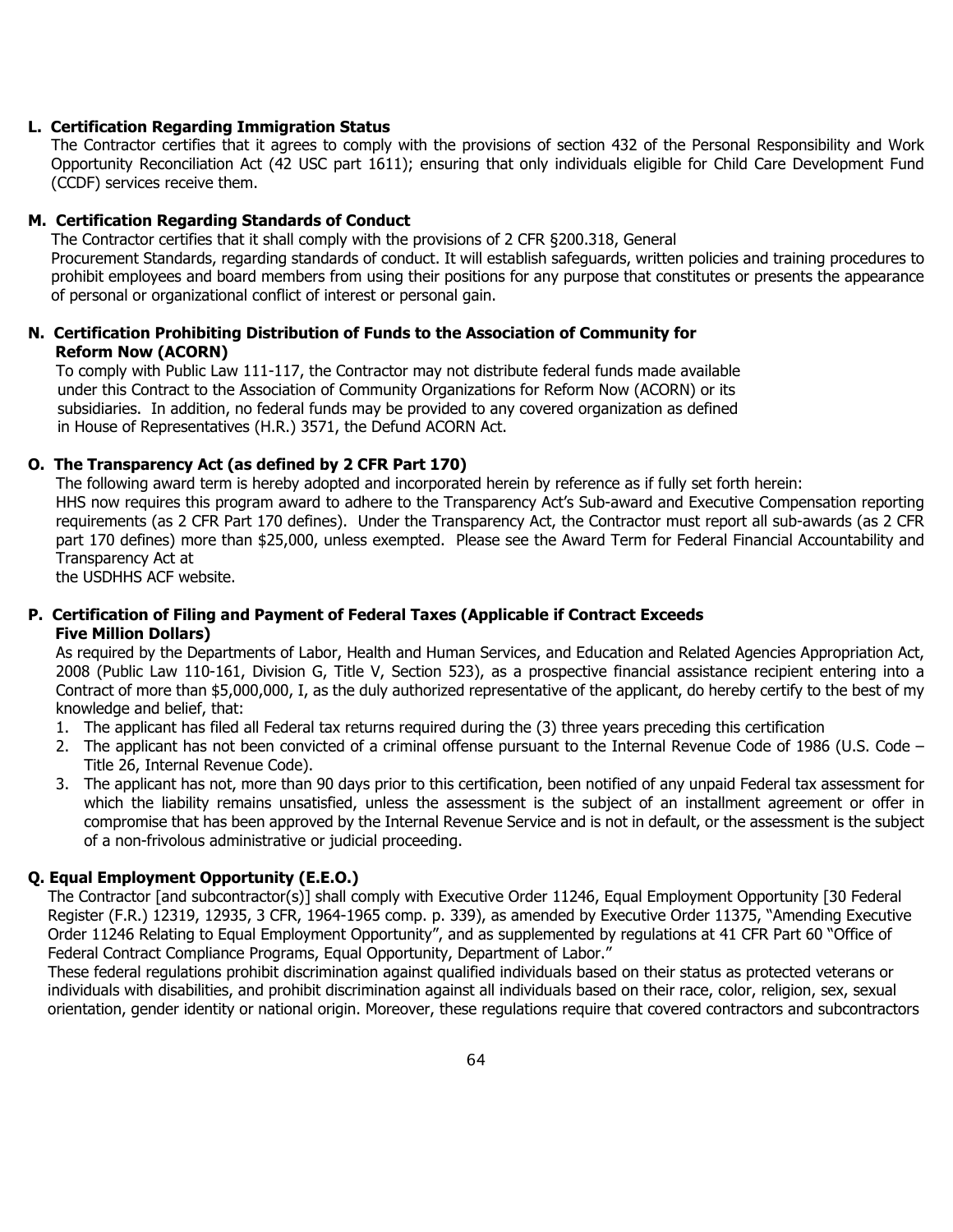take affirmative action to employ and advance in employment individuals without regard to race, color, religion, sex, sexual orientation, gender identity, national origin, disability or veteran status.

#### **R. Clean Air Act and the Federal Water Pollution Control Act**

If this Contract is in excess of \$150,000, the Contractor shall comply with all applicable standards, orders or regulations issued pursuant to the Clean Air Act (42 U.S.C. 7401-7671 et seq.) and the Federal Water Pollution Control Act as amended (33 U.S.C. 1251-1387). Violations must be reported to the Federal awarding agency and the Regional Office of the Environmental Protection Agency (EPA).

#### **S. Energy Efficiency**

The Contractor shall comply with mandatory standards and policies relating to energy efficiency contained in the State of Florida's Energy Conservation Plan issued in compliance with the Energy Policy and Conservation Act (Public Law 94-163, 89 Stat.871).

#### **T. Scrutinized Companies Lists Provisions and Certifications (Section 287.135, F.S.)**

A company that is on the Scrutinized Companies with Activities in Sudan List or the Scrutinized Companies with Activities in the Iran Petroleum Energy Sector List, created pursuant to s. 215.473, F.S., or is engaged in business operations in Cuba or Syria, is ineligible for, and may not bid on, submit a proposal for, or enter into or renew a contract with the Coalition for goods and services of \$1 million or more. A company that is on the Scrutinized Companies that Boycott Israel List, created pursuant to s. 215.4725, F.S., or is engaged in a boycott of Israel, is ineligible for, and may not bid on, submit a proposal for, or enter into or renew a contract with the Coalition for a contract in any amount [s.287.135(2), F.S.].

If this Contract is for goods or services of one million dollars or more and entered into or renewed on or after July 1, 2011, then the Coalition may terminate this Contract at its sole option if the Contractor is found to have submitted a false certification as provided under s. 287.135(5), F.S., defines, or been placed on the Scrutinized Companies with Activities in Sudan List or the Scrutinized Companies with Activities in the Iran Petroleum Energy Sector List, or been engaged in business operations in Cuba or Syria [s.287.135(3)(b), F.S.].

If this Contract is entered into or renewed on or after July 1, 2018, then the Coalition may terminate this Contract at its sole option if the Contractor is found to have been placed on the Scrutinized Companies that Boycott Israel List, or is engaged in a boycott of Israel.

In accordance with the provisions of s. 287.135(3) and s. 287.135(5), F.S., the Contractor, hereby certifies that it is not listed on the Scrutinized Companies with Activities in Sudan List or the Scrutinized Companies with Activities in the Iran Petroleum Energy Sector List or it does not have operations in Cuba or Syria and is not participating in a boycott of Israel. The Contractor further acknowledges and agrees the Coalition may immediately terminate this Contract for cause if the Contractor is found to have submitted a false certification or if the Contractor is placed on the Scrutinized Companies with Activities in Sudan List or the Scrutinized Companies with Activities in the Iran Petroleum Energy Sector List or the Scrutinized Companies that Boycott Israel List, or is engaged in a boycott of Israel during the term of this Contract.

#### **U. Omnibus Budget Reconciliation Act**

Section 654 of the Omnibus Budget Reconciliation Act of 1981as amended, 42 U.S.C. 9849, which prohibits discrimination on the basis of race, creed, color, national origin, sex, handicap, political affiliation, or beliefs.

#### **V. Americans With Disabilities Act of 1990**

The Americans with Disabilities Act of 1990, P.L. 101-336, which prohibits discrimination on the basis of disability and requires reasonable accommodation for persons with disabilities.

#### **W. Rights to Inventions**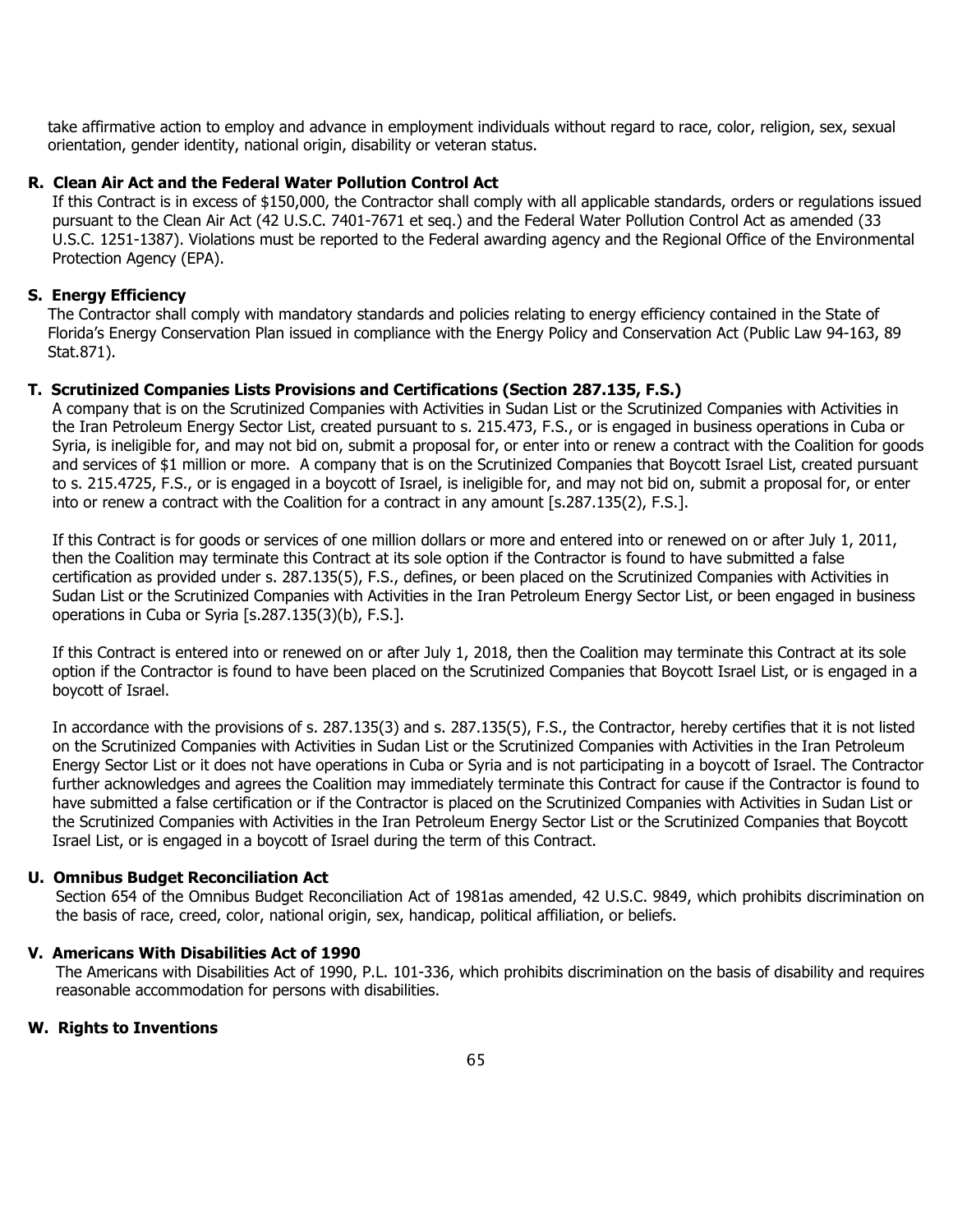Pursuant to s. 286.021, F.S., if a discovery or invention arises or is developed in connection with the use of federal/state funds, the Coalition will refer it to DEL and the Department of State to determine whether patent protection will be sought in the name of the state of Florida. Any and all patent rights accruing in connection with the performance of the Contract are hereby reserved to the state of

Florida. The Contractor shall refer any such discovery to the Coalition. In addition, the Contractor is subject to applicable federal regulations governing patents and inventions, including governmentwide regulations issued by the Department of Commerce at 37 CFR Part 401, "Rights to Inventions Made by Nonprofit Organizations and Small Business Firms Under Government Awards, Contracts and Cooperative Agreements.," and any implementing regulations issued by the Coalition.

#### **X. Construction and Renovation of Facilities Using Program Funds**

The Contractor is aware that federal funds may not be used for the purchase or improvement of land, or the purchase, construction, or permanent improvement of any building or facility. If any

property has been constructed or substantially renovated, through the unlawful use of state or

federal funds, the federal government shall be entitled to a lien against said property.

#### **Y. Compliance with the Health Insurance Portability and Accountability Act (HIPPA) and the Health Information Technology for Economic and Clinical Health Act (HITECH)**

The Health Insurance Portability and Accountability Act of 1996 requires that covered entities have and apply appropriate sanctions against members of their workforce who fail to comply with Privacy Policies and Procedures of the entity or the requirements of 45 CFR § 164.530(e)(1). The Health Information Technology for Economic and Clinical Health Act, as part of the American Recovery and Reinvestment Act of 2009, expanded HIPPA's scope to apply to business associates, implements certain privacy requirements, expands notification requirements due to breaches of Public Health Information, outlines restrictions on the sale and disclosure of Public Health Information, and provides for periodic audits, formal investigation complaints, and civil monetary penalties. Accordingly, it is the intention of the Coalition to seek to ensure the confidentiality and integrity of consumer or employee protected health information (PHI) as required by law, professional ethics, and accreditation or licensure requirements. The Coalition requires compliance with all applicable provisions of HIPPA and HITECH. Any person or entity that performs or assists the Coalition with a function or activity involving the use or disclosure of individually identifiable health information (IIHI) and/or PHI shall comply with the Health Insurance Portability and Accountability Act (HIPPA) of 1996 and the Health Information

Technology for Economic and Clinical Health Act (HITECH) of 2009. HIPPA mandates privacy, security and economic transfer standards which include but are not limited to:

- 1. Use of information only for performing services required by the Contract or as required by law;
- 2. Use of appropriate safeguards to prevent unauthorized disclosures;
- 3. Reporting to the Coalition of any unauthorized use or disclosure;
- 4. Assurances that any agents and subcontractors of Contractor agree to the same restrictions and conditions that apply to the Contractor and provide reasonable assurances that IIHI/PHI will be held confidential;
- 5. Making PHI available to the consumer;
- 6. Making PHI available to the customer for review and amendment; and incorporating any amendments requested by the customer;
- 7. Making PHI available to Coalition for an accounting of any authorized and unauthorized disclosures; and
- 8. Making all internal practices, books and records related to PHI available to the Coalition for compliance audits.

PHI shall be maintained in its protected and confidential status regardless of the form or method of transmission (paper records and/or electronic transfer of data). The Contractor must give its

customers written notice of its privacy information practices including, specifically, a description of the types of uses and disclosures that may be made with PHI.

HITECH imposes additional regulation, which include but are not limited to: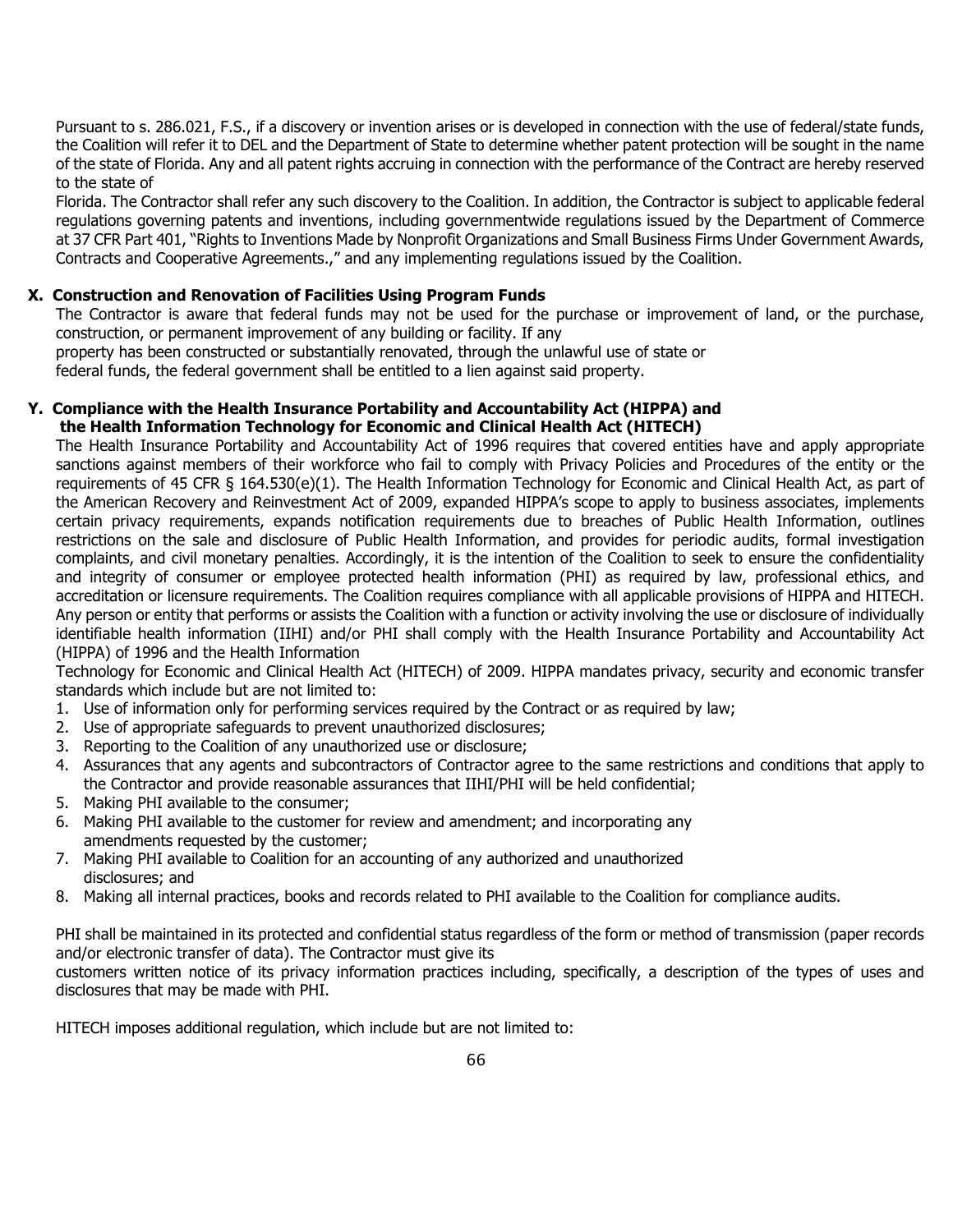- 1. Violations of the HIPPA privacy and security rules can be enforced directly against business Associates;
- 2. Removal of certain identifiers of an individual or of relatives, employers, or household members of the individual to prevent breaches of requirements;
- 3. Expanded notification requirements due to breaches of an individual's PHI, obligating covered entities and business associates to notify individuals of breaches of their PHI;
- 4. Restrictions on the sale and disclosure of an individual's PHI;
- 5. Imposition of a "minimum necessary" standard regarding collection of information;
- 6. Requirement of periodic audits and formal investigation complaints, and the potential imposition of monetary penalties.

Business associates will be required to indemnify the Coalition from and against any and all claims, losses, liabilities, costs and other expenses resulting from or relating to the acts or omissions of the business associate in connection with the Business Associate's obligations and responsibilities under HIPPA and HITECH.

Customer and employee PHI shall be regarded as confidential and may not be used or disclosed except to authorized persons for authorized purposes. Access to PHI shall only be permitted for direct customer care, approved administrative or supervisory functions or with approval of the appropriate Contractor staff designated as the Privacy Officer, Executive Director or Human Resource Director by the Contractor.

#### **Z. Compliance with Sarbanes-Oxley Act**

- The Contractor shall comply with the following provisions of the Sarbanes-Oxley Act:
- 1. Contractor agrees not to alter, cover up, falsify, or destroy any document that may be relevant to an official investigation;
- 2. Contractor agrees not to punish whistleblowers or retaliate against any employee who reports suspected cases of fraud or abuse.

#### **AA. Certification Regarding Nondiscrimination and Equal Opportunity Assurance**

As a condition of this Contract, the Contractor assures that it will comply fully with the

nondiscrimination and equal opportunity provisions of the following laws:

- 1. Section 188 of the Workforce Investment Act of 1988 (WIA) which prohibits discrimination against all individuals in the United States on the basis of race, color, religion, sex, national origin, age, disability, political affiliation, or belief, and against beneficiaries on the basis of either citizenship/status as a lawfully admitted immigrant authorized to work in the United States or participation in any WIA Title I B financially assisted programs;
- 2. Title VI of the Civil Rights Act of 1964, as amended, which prohibits discrimination on the basis of race, color, and national origin;
- 3. Section 504 of the Rehabilitation Act of 1973, as amended, which prohibits discrimination against qualified individuals with disabilities;
- 4. The Age Discrimination Act of 1975, as amended, which prohibits discrimination on the basis of age; and
- 5. Title IX of the Education Amendments of 1972, as amended, which prohibits discrimination on the basis of sex in educational programs.

The Contractor also assures that it will comply with 29 C.F.R. Part 37 and all other regulations

implementing the laws listed above. This assurance applies to the grant applicant's operation of the WIA Title I – financially assisted program or activity, and to all agreements the grant applicant makes to carry out the WIA Title I – financially assisted program or activity. The Contractor understands that the Coalition and the United States has the right to seek judicial enforcement of the assurances.

#### **BB. Davis-Bacon Act, As Amended (40 U.S.C. 276a, et.seq.)**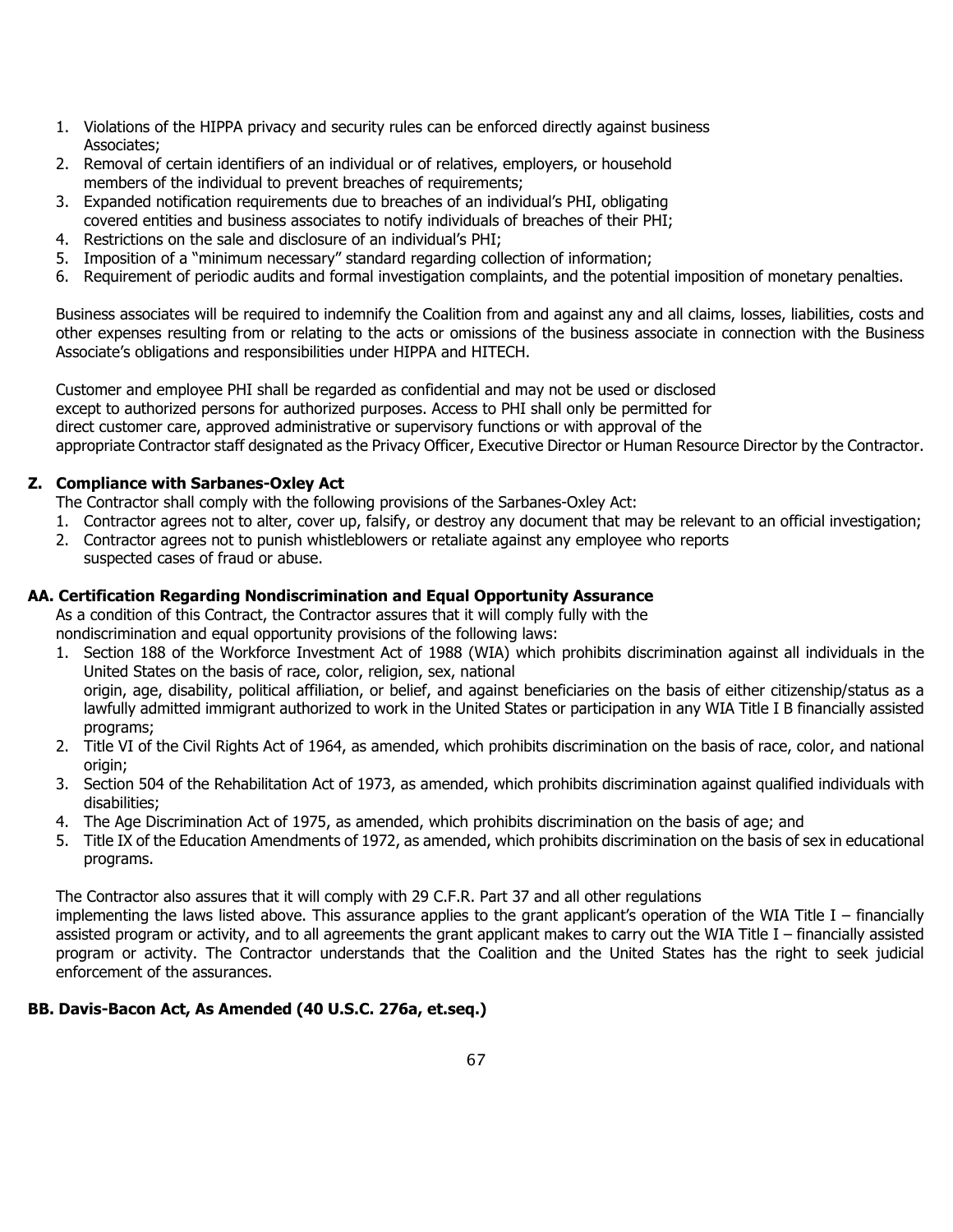When required by Federal program legislation, (all prime construction contracts in excess of \$2,000 awarded by the Coalition) the Contractor must comply with the Davis-Bacon Act (40 U.S.C. 3141-3144, and 3146-3148) as supplemented by Department of Labor regulations (29 CFR Part 5, "Labor Standards Provisions Applicable to Contracts Covering Federally Financed and Assisted Construction"). In accordance with the statute, Contractors must be required to pay wages to laborers and mechanics at a rate not less than the prevailing wages specified in a wage determination made by the Secretary of Labor. In addition, Contractors must be required to pay wages not less than once a week. The recipient must place a copy of the current prevailing wage determination issued by the Department of Labor in each solicitation. The decision to award a contract or subcontract must be conditioned upon the acceptance of the wage determination. The recipient must report all suspected or reported violations to the Federal awarding agency. The contracts must also include a provision for compliance with the Copeland "Anti-Kickback" Act (40 U.S.C. 3145), as supplemented by Department of Labor regulations (29 CFR Part 3, "Contractors and Subcontractors on Public Building or Public Work Financed in Whole or in Part by Loans or Grants from the United States"). The Act provides that each contractor or subrecipient must be prohibited from inducing, by any means, any person employed in the construction, completion, or repair of public work, to give up any part of the compensation to which he or she is otherwise entitled. The non-Federal entity must report all suspected or reported violations to the Federal awarding agency.

#### **CC. Copeland "Anti-Kickback" Act (18 U.S.C. 874 and 40 U.S.C. 276c)**

Where applicable, (all construction or repair contracts awarded by the Coalition in excess of \$2,000) the Contractor shall comply with the Copeland Anti-Kickback Act (18 U.S.C. 874 and 40 U.S.C. 276c), as supplemented by the Department of Labor (29 CFR Part 3), "Contractors and Subcontractors on Public Building or Public Work Financed in Whole or in Part by Loans or Grants from the United States"). The Act provides that each contractor or subrecipient must be prohibited from inducing, by any means, any person employed in the construction, completion, or repair of public work, to give up any part of the compensation to which he or she is otherwise entitled. The non-Federal entity must report all suspected or reported violations to the Federal awarding agency.

#### **DD. Bird Anti-Lobbying Certification (31 U.S.C. 1352)**

If this Contract is in excess of \$100,000, the Contractor must comply with federal laws that restrict lobbying including the Bird Anti-Lobbying Amendment [31 U.S.C. 1352, as amended by the Lobbying Disclosure Act of 1995, P.L. 104-65 (to be codified at 2 U.S.C. § 1601, et seq.)]. The Contractor shall also file the certification form required by 49 CFR part 20, "New Restrictions on Lobbying."

Each tier (Contractor) certifies to the tier above (Coalition) that it will not and has not used the Contract funds to pay for any federal-level lobbying activities. Prohibited activities include any person or organization paid for influencing or attempting to influence an officer or employee of any agency, a member of Congress, officer or employee of Congress, or an employee of a member of Congress in connection with obtaining any Federal contract, grant or any other award covered by 31 U.S.C. 1352. Each tier shall also disclose the name of any registrant under the Lobbying Disclosure Act of 1995 who has made lobbying contacts on its behalf with respect to this Contract. Any person who fails to file the required certification shall be subject to a civil penalty of not less than \$10,000 and not more than \$100,000 for each such failure.

#### **EE. Contract Work Hours and Safety Standards Act**

Where applicable, (all contracts awarded by the Coalition in excess of \$2,000 for construction, repairs and improvements and all contracts awarded by the Coalition in excess of \$100,000 that involve the employment of mechanics or laborers) the Contractor must comply with 40 U.S.C. 3702 and 3704, as supplemented by Department of Labor regulations (29 CFR Part 5). Under 40 U.S.C. 3702 of the Act, each contractor must be required to compute the wages of every mechanic and laborer on the basis of a standard work week of 40 hours. Work in excess of the standard work week is permissible provided that the worker is compensated at a rate of not less than one and a half times the basic rate of pay for all hours worked in excess of 40 hours in the work week. The requirements of 40 U.S.C. 3704 are applicable to construction work and provide that no laborer or mechanic must be required to work in surroundings or under working conditions which are unsanitary, hazardous or dangerous.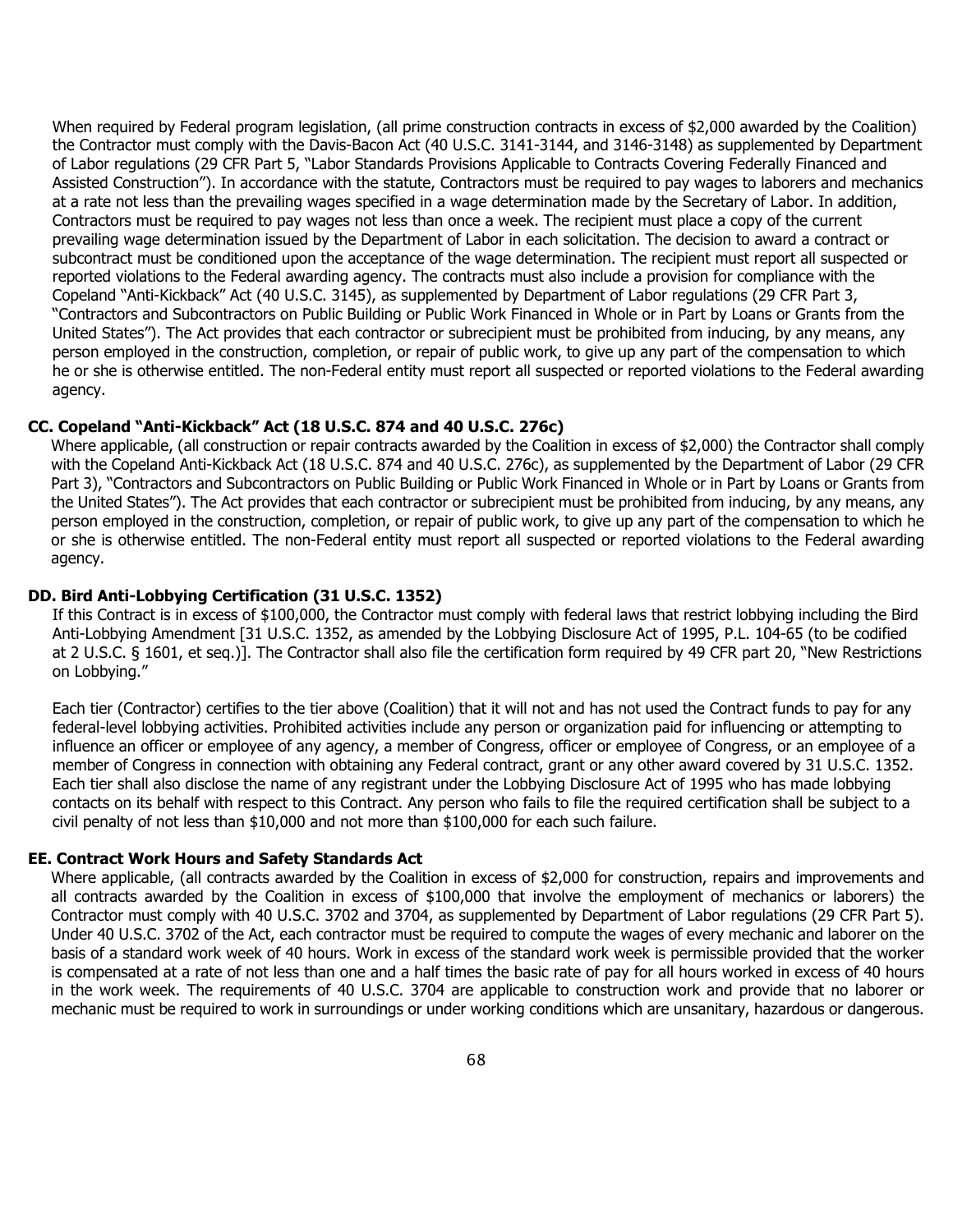These requirements do not apply to the purchases of supplies or materials or articles ordinarily available on the open market, or contracts for transportation or transmission of intelligence.

#### **FF. Procurement of Recovered Materials**

The Contractor agrees that any non-Federal entity that is a state agency or agency of a political subdivision of a state and its contractors, must comply with section 6002 of the Solid Waste Disposal Act, as amended by the Resource Conservation and Recovery Act. The requirements of Section 6002 include procuring only items designated in guidelines of the Environmental Protection Agency (EPA) at 40 CFR part 247 that contain the highest percentage of recovered materials practicable, consistent with maintaining a satisfactory level of competition, where the purchase price of the item exceeds \$10,000 or the value of the quantity acquired during the preceding fiscal year exceeded \$10,000; procuring solid waste management services in a manner that maximizes energy and resource recovery; and establishing an affirmative procurement program for procurement of recovered materials identified in the EPA guidelines.

# **This space left blank intentionally**